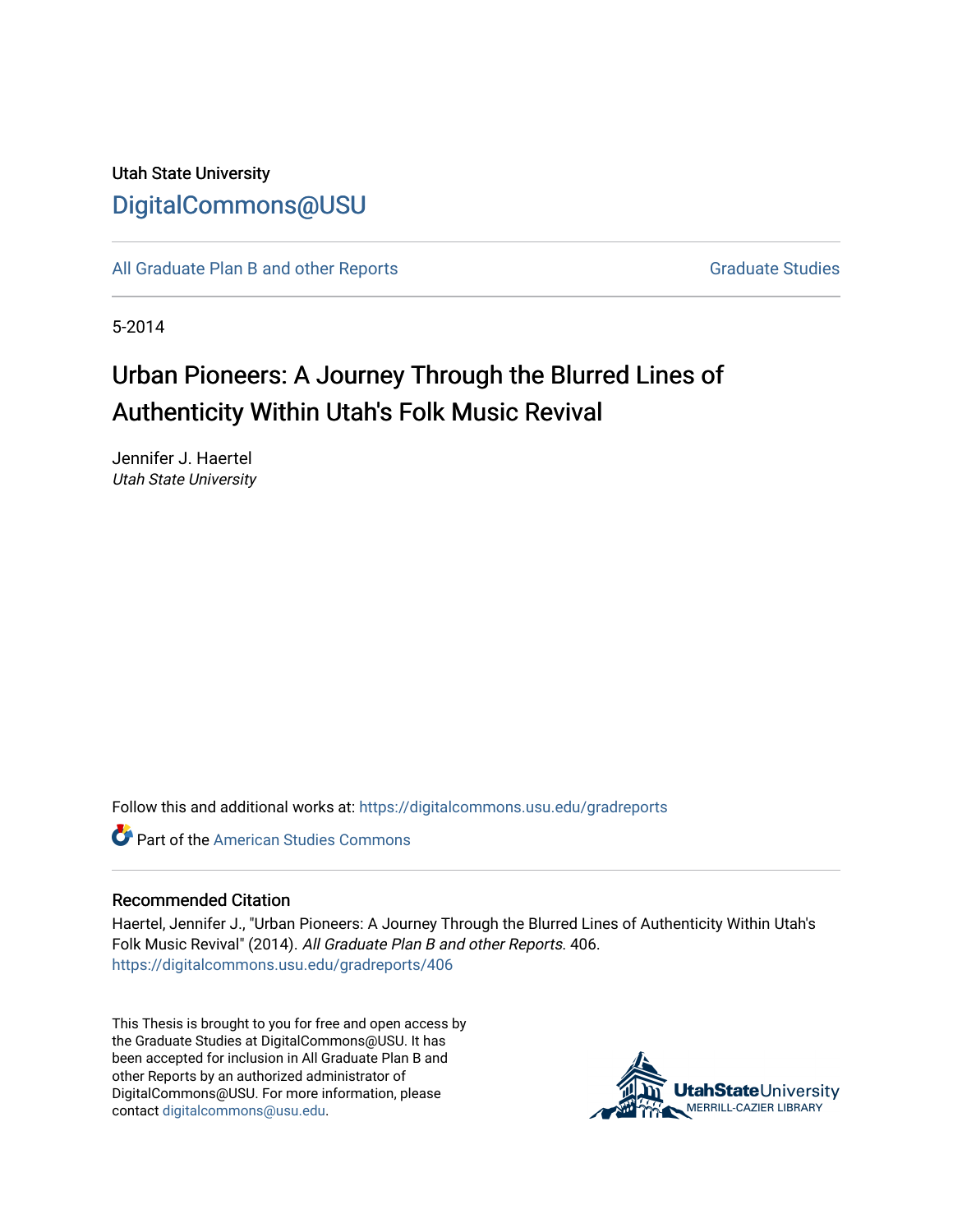## **Utah State University [DigitalCommons@USU](http://digitalcommons.usu.edu)**

[All Graduate Plan B and other Reports](http://digitalcommons.usu.edu/gradreports) [Graduate Studies, School of](http://digitalcommons.usu.edu/gradstudies)

1-1-2014

# Urban Pioneers: A Journey Through the Blurred Lines of Authenticity Within Utah's Folk Music Revival

Jennifer J. Haertel *Utah State University*

#### Recommended Citation

Haertel, Jennifer J., "Urban Pioneers: A Journey Through the Blurred Lines of Authenticity Within Utah's Folk Music Revival" (2014). *All Graduate Plan B and other Reports.* Paper 406. http://digitalcommons.usu.edu/gradreports/406

This Thesis is brought to you for free and open access by the Graduate Studies, School of at DigitalCommons@USU. It has been accepted for inclusion in All Graduate Plan B and other Reports by an authorized administrator of DigitalCommons@USU. For more information, please contact [becky.thoms@usu.edu.](mailto:becky.thoms@usu.edu)

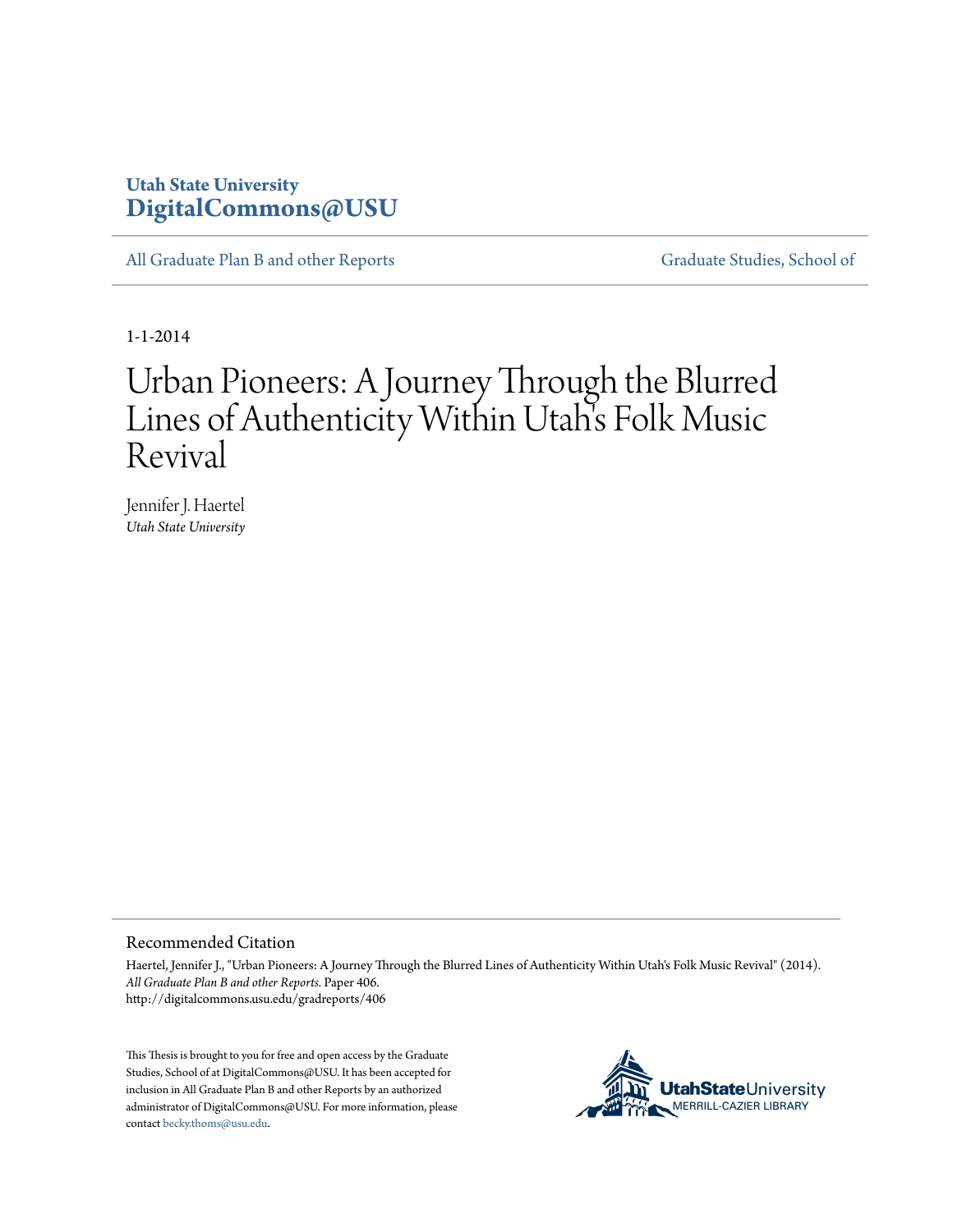## URBAN PIONEERS: A JOURNEY THROUGH THE BLURRED

## LINES OF AUTHENTICITY WITHIN UTAH'S

## FOLK MUSIC REVIVAL

by

Jennifer J. Haertel

A thesis submitted in partial fulfillment of the requirements for the degree

of

#### MASTER OF SCIENCE

in

American Studies

 $\mathcal{L}_\text{max}$  , and the contribution of the contribution of the contribution of the contribution of the contribution of the contribution of the contribution of the contribution of the contribution of the contribution of t

Approved:

Stephen Siporin Lisa Gabbert

Major Professor Committee Member

Lynne McNeill Committee Member

 $\mathcal{L}_\text{max}$  , where  $\mathcal{L}_\text{max}$  and  $\mathcal{L}_\text{max}$ 

UTAH STATE UNIVERSITY Logan, Utah

2014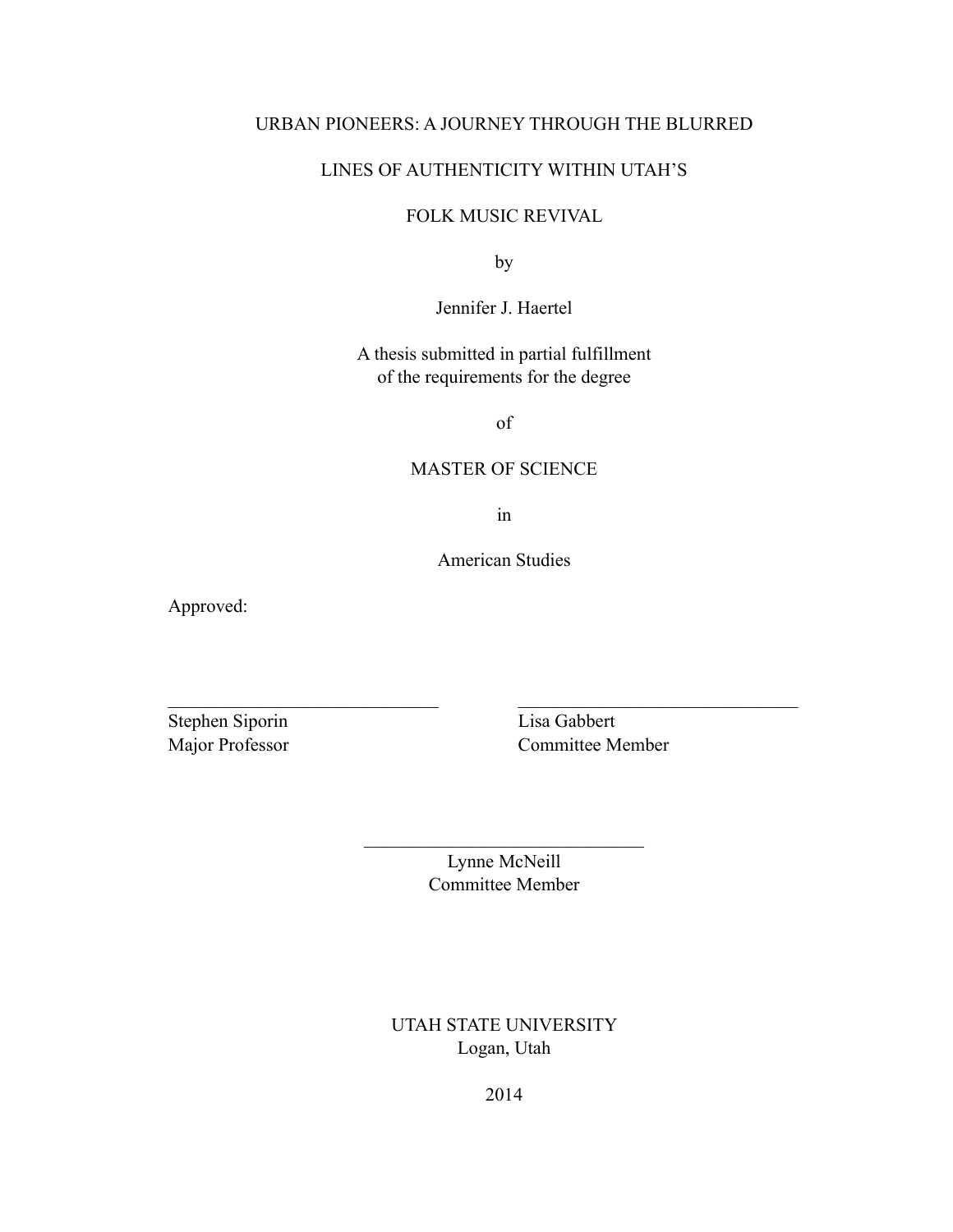Copyright © Jennifer J. Haertel 2014

All Rights Reserved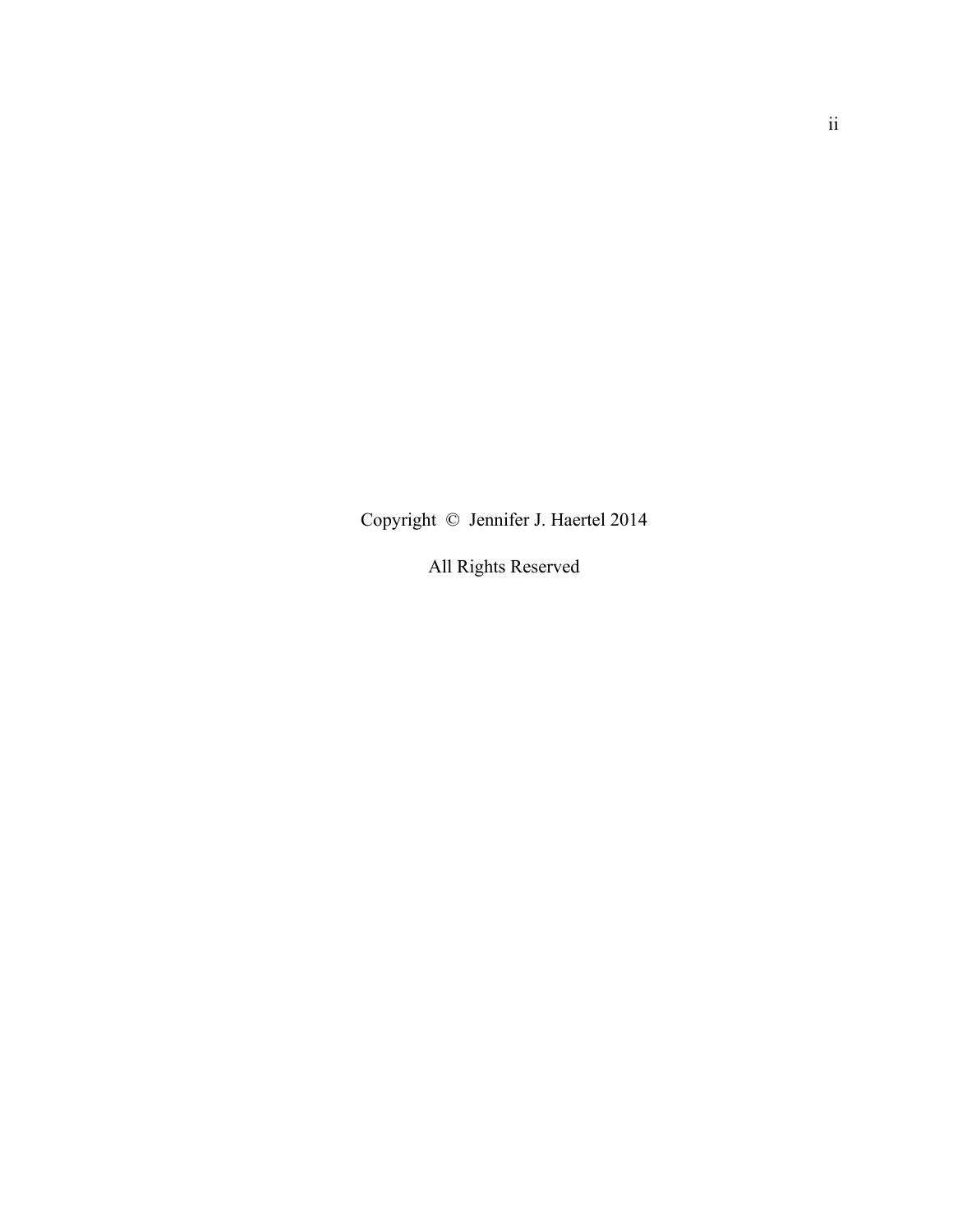## ABSTRACT

## Urban Pioneers: A Journey Through The Blurred Lines of Authenticity

Within Utah's Folk Music Revival

by

Jennifer J. Haertel, Master of Science

Utah State University, 2014

Major Professor: Dr. Stephen Siporin Department: English (American Studies)

 This paper has described the collection of oral histories as part of the Urban Pioneers research project started by folklorist Polly Stewart as a way to document the urban folk music revival in Utah during the 1950s-1960s. Additionally, this paper has detailed how the revival in Utah fit into context within the national movement, especially in terms of the search for authenticity by the majority of revivalists - including a thorough discussion of their own reexamination of experiences that led to an understanding that the authenticity they had been chasing had never existed to begin with.

(69 pages)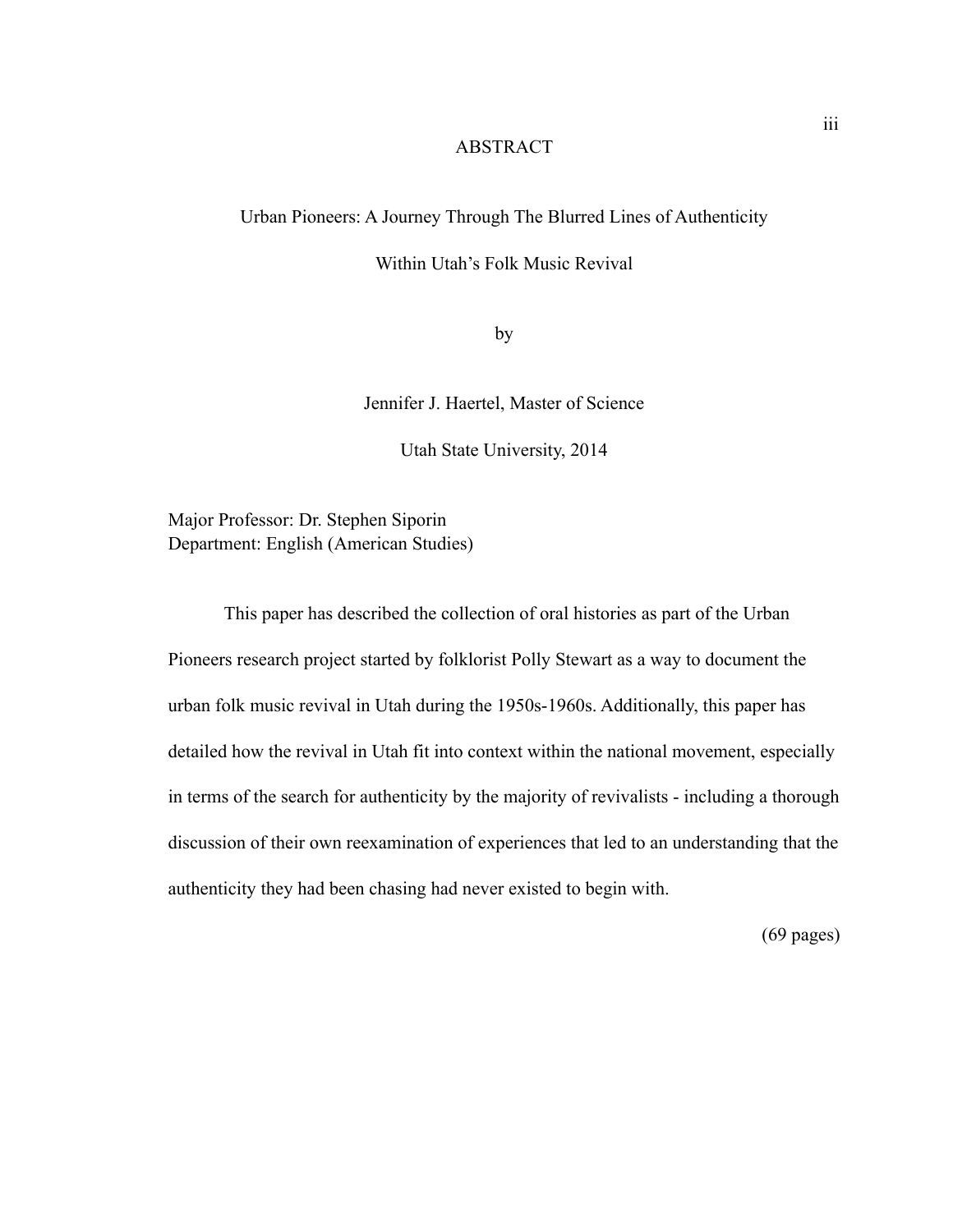#### PUBLIC ABSTRACT

## Urban Pioneers: A Journey Through The Blurred Lines of Authenticity Within Utah's Folk Music Revival

#### Jennifer J. Haertel

 The Urban Pioneers Project is an oral history collection project focusing on the experiences of folk music revivalists in Utah in the 1950s and 1960s. Urban Pioneers was started by folklorist Polly Stewart when she retired from her teaching position at Salisbury University in Maryland in 2004. The project was spurred by her realization that there was virtually no record of the folk music revival in Utah aside from the personal recollections and ephemera of those who had taken part in the movement.

 The Urban Pioneers Project consists of thirty-two interviews with twenty-seven informants. Informants were found by references given by previous informants, as well as by responding to a call for interviewees given by Stewart at the Urban Pioneers Reunion Concert, which was held in January 2007 in Salt Lake City.

 This paper establishes the Utah revival within a national context while discussing the issue of authenticity within the local revival. In doing so, this paper pieces together many of the stories collected as part of Urban Pioneers in a way that makes the collection more accessible as a whole in order to paint a picture of the revival in Utah. This paper contributes to a greater understanding of the era and utilizes oral history interviews in order to discuss the role of authenticity in revival, as well as in the perceptions of the revivalists themselves.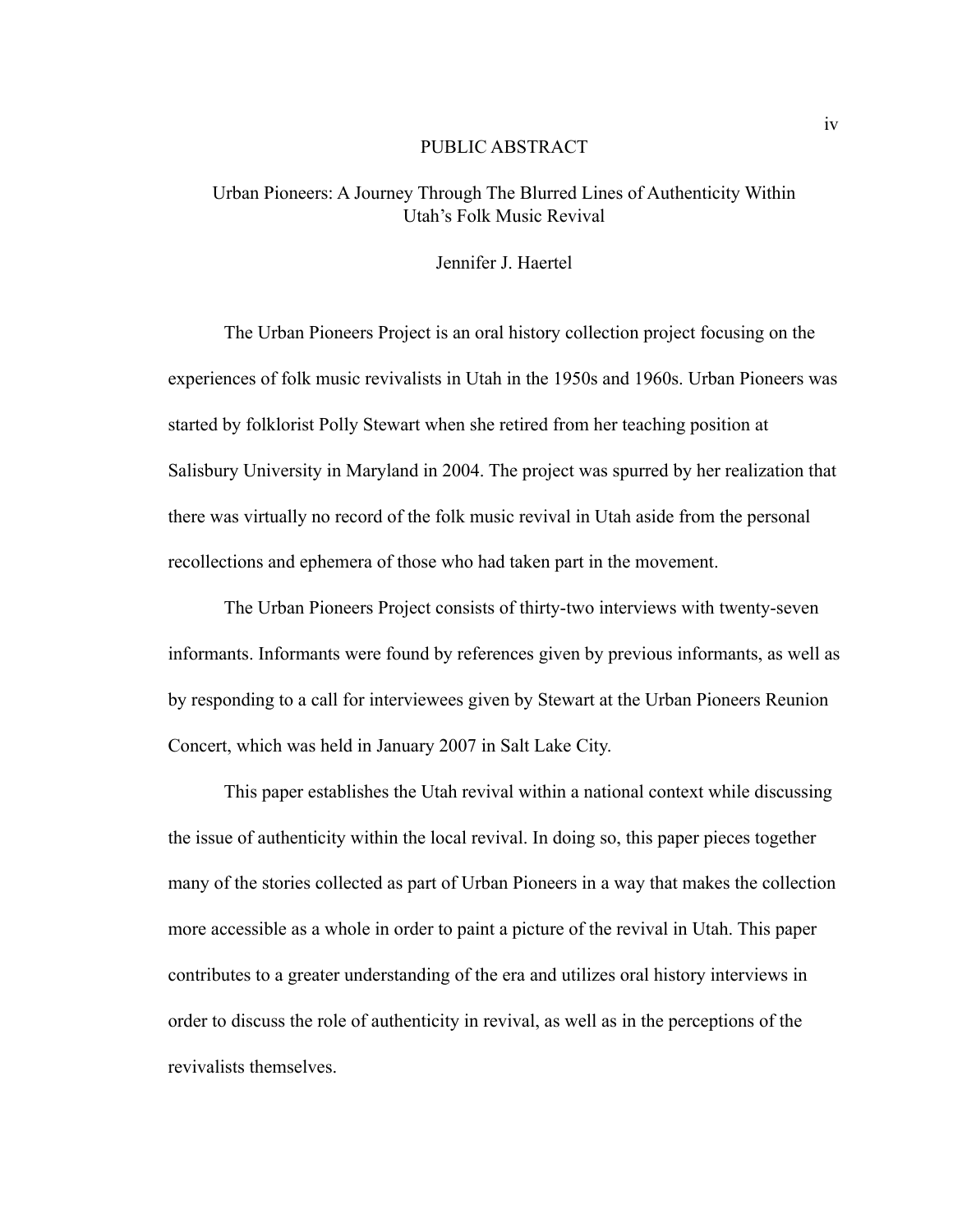#### ACKNOWLEDGMENTS

 I would like to dedicate this paper to the memory of Polly Stewart. Without her foresight, the Urban Pioneers project would not exist. Without her friendship and mentoring, I doubt I would have made it to this point in my academic career.

 I would like to thank my committee - Steve Siporin, Lisa Gabbert, and Lynne McNeill - for their continuous encouragement and advisement of this project, Dr. Kathryn MacKay at Weber State University for teaching me as an undergraduate that my voice mattered, and my father, Kevin Bott, who ignited my love of revival music and instilled in me a deep sense of the importance of listening empathetically to the stories of others. I also want to thank Michelle Lovejoy, whose friendship and support have enabled my ability to find the time and clearness of mind needed to actually write this thesis and the Rancher Cafe, The Hubb, and Delta City Library in Delta, Utah for allowing me to camp out and write for weeks on end.

## Jennifer J. Haertel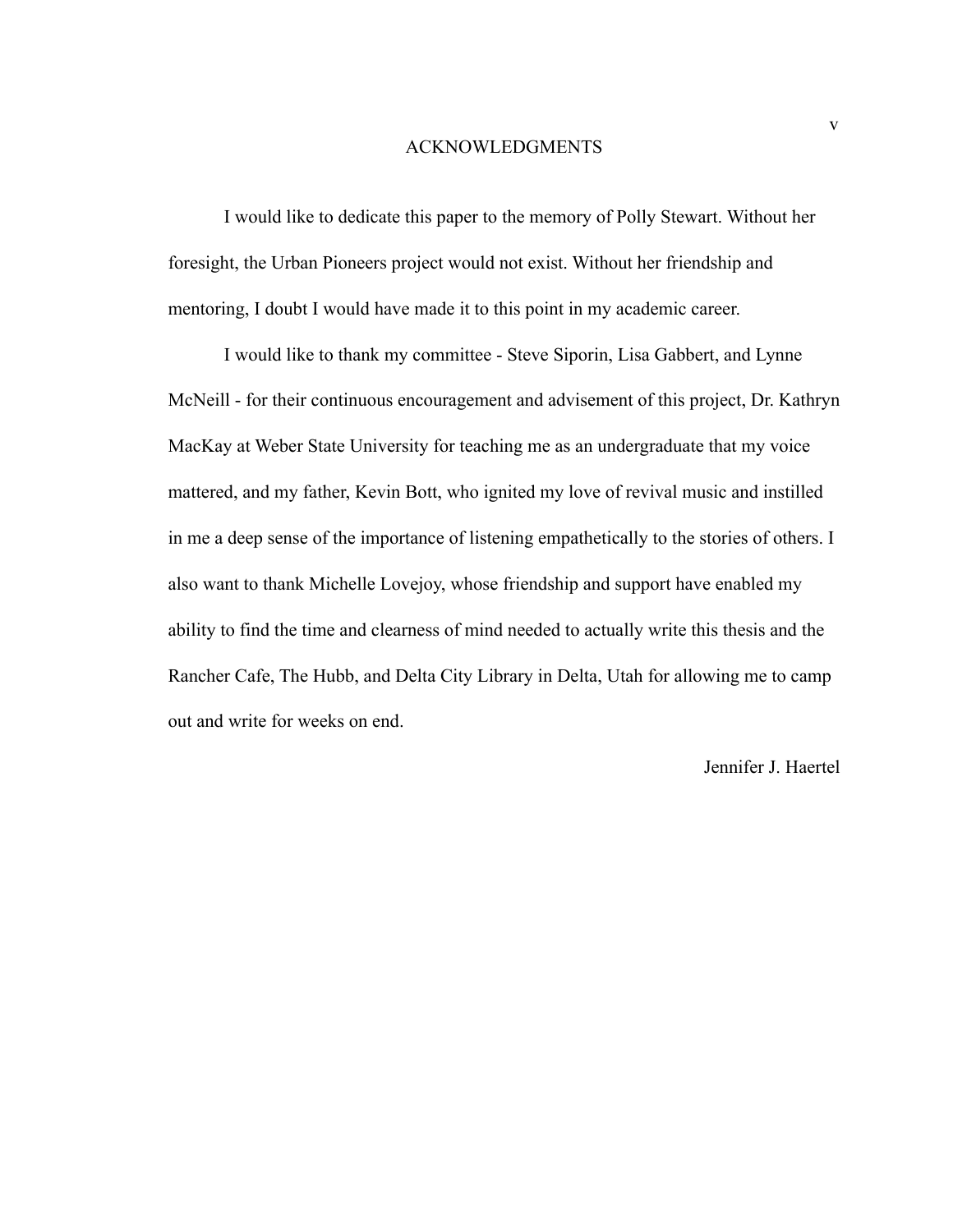## **CONTENTS**

|                                                    | Page |
|----------------------------------------------------|------|
|                                                    |      |
|                                                    |      |
|                                                    |      |
|                                                    |      |
|                                                    |      |
|                                                    |      |
|                                                    |      |
| MY FIELDWORK EDUCATION: FAKE IT 'TIL YOU MAKE IT16 |      |
|                                                    |      |
|                                                    |      |
|                                                    |      |
|                                                    |      |
|                                                    |      |
|                                                    |      |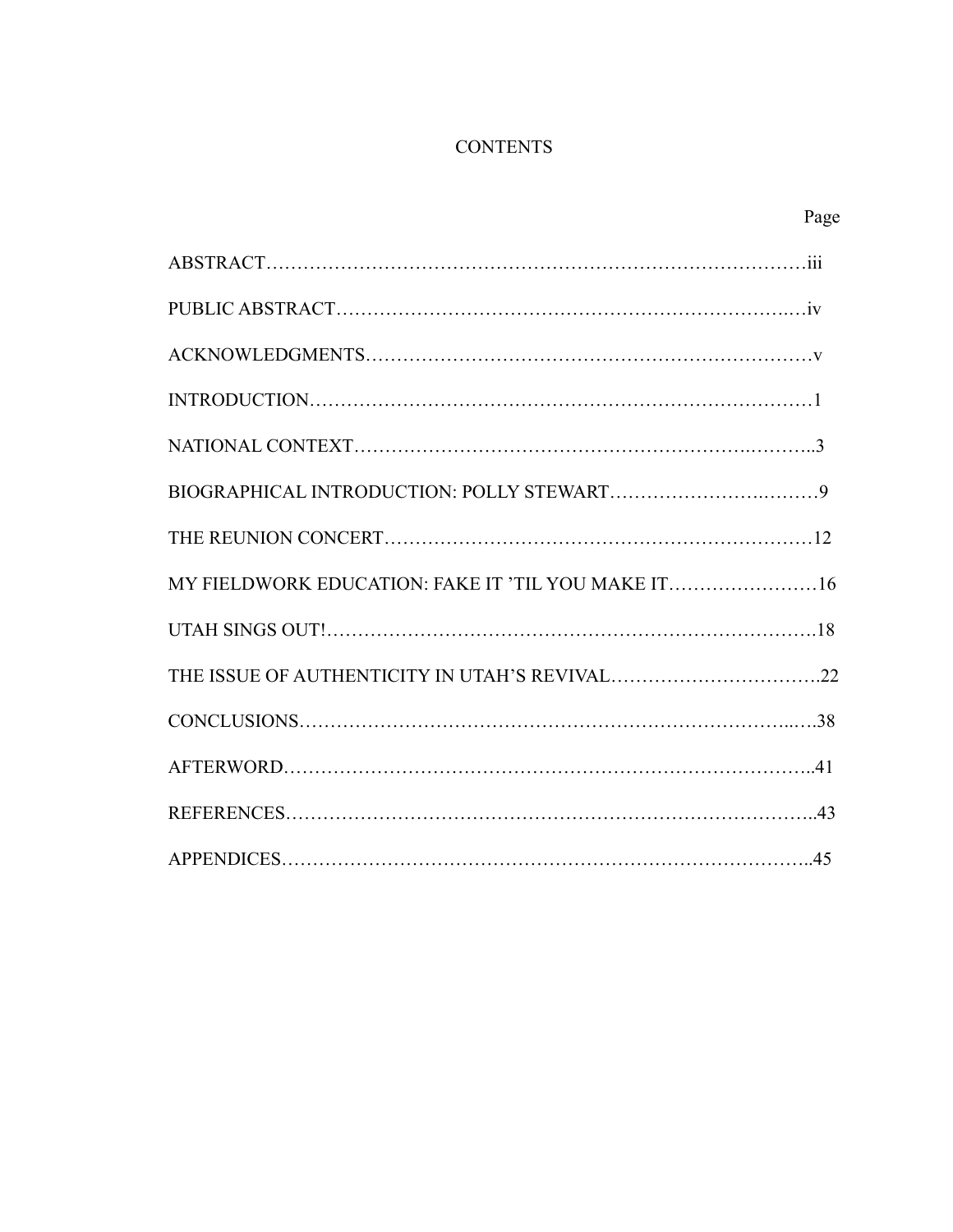#### INTRODUCTION

Since beginning my research on the urban folk music revival, I have often been asked where my interest in the revival movement comes from. I suppose it seems strange to those asking that a woman born in the mid-1980s would have an interest in the music and politics of the 1950s and 1960s. However, I have never found my research interests to be that odd since they have always simply been personal interests of mine that I have been blessed to have been able to study academically. I grew up listening to the music my dad enjoyed listening to. Our favorite performer has always been Bruce Springsteen. My dad instilled in me a love of songs that tell a story and that seem to have a stronger meaning beyond what is typically played on pop radio.

 When I was ten years old, Dad gave me a CD of Bruce Springsteen's album *Nebraska*. It was far from my first exposure to "the Boss," but I immediately fell in love with the haunting stories and the way the acoustic guitar and wailing harmonica brought out the desperation of so many of the troubled heroes' struggles. This album, along with Springsteen's *The Ghost of Tom Joad,* led me down a quick path of tracing Springsteen's inspirations, and I excitedly discovered Bob Dylan and Woody Guthrie, among countless other revivalists and revolutionaries.

 These singer-songwriters infiltrated the core of my being and, as a junior high student (and still today), I felt drawn to the left-leaning social consciousness developed in the stories and songs I listened to day and night on the CD player in my bedroom. I took up playing guitar and harmonica though never played well enough to gain much confidence in my performance beyond the walls of my room in the basement. As a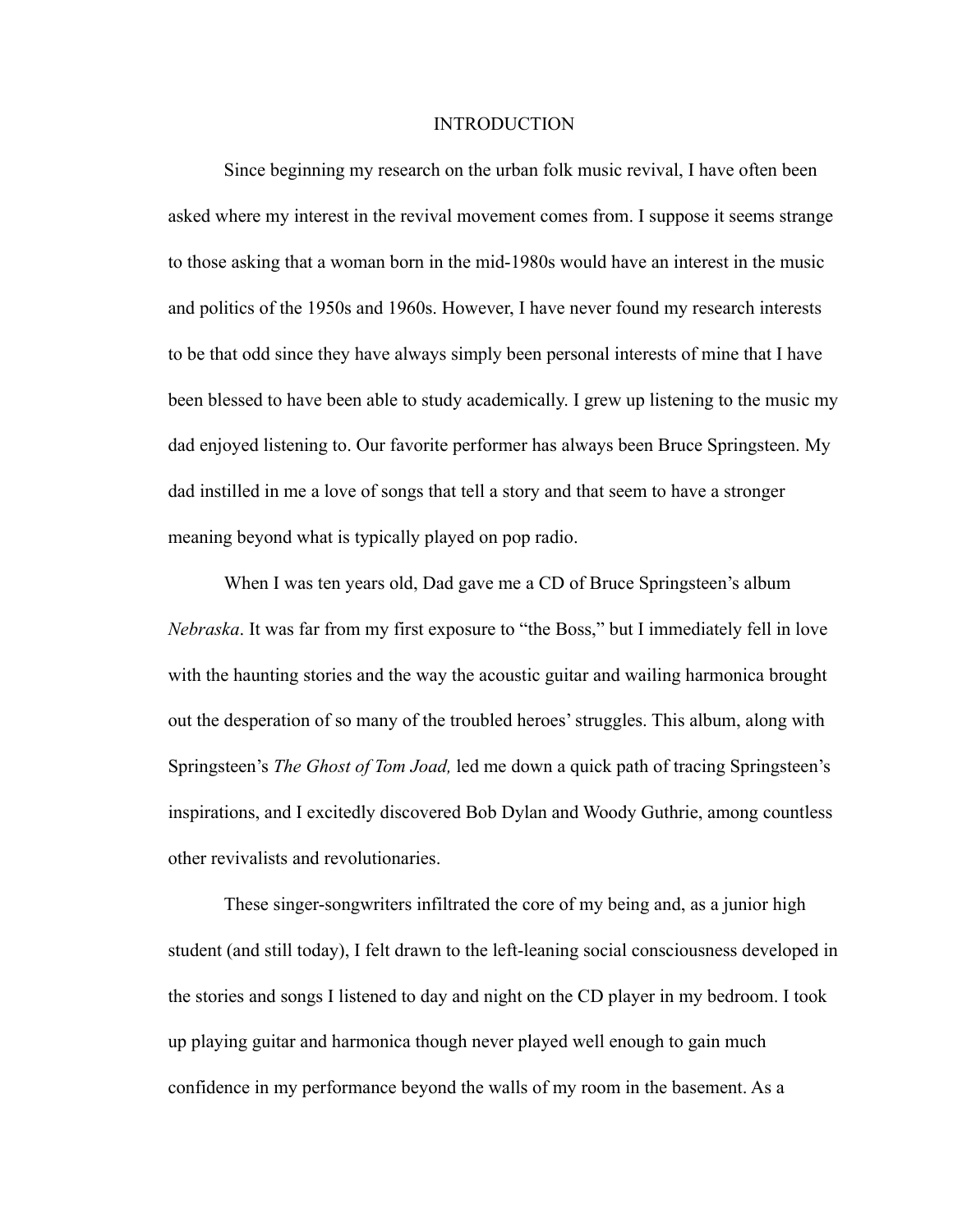youngster, I would often have political debates concerning current affairs with many of the adults in my life. But, after 9/11, my strong anti-war sentiments, among other ideals, were not always easily accepted by the conservative people I realized I was surrounded by in suburban Utah. I felt isolated much of the time and was beyond ecstatic when I found a home studying social history under Kathryn MacKay at Weber State University.

 When it came time to decide on an undergraduate thesis topic, it seemed like a nobrainer to choose something related to the music and era I loved so well. Dr. MacKay and I discussed ways to individualize and focus my research so that it could be more beneficial to future researchers. We decided that I should research and write about 1950s and 1960s singer-songwriters and antiwar protest locally in Utah. Aware of folklorist Polly Stewart's research and upcoming article on Utah's urban folk music revival in *Utah Historical Quarterly*, MacKay encouraged me to introduce myself to Stewart (Stewart 2006).

 I immediately wrote to offer my help on her project and asked for guidance in return. In March 2006, when we met, Stewart had completed interviews with Bruce "Utah" Phillips, her former bandmate, and Rosalie Sorrels, her mentor. These were the two Utah revivalists who had reached national fame as performers. Upon receiving my introductory email, Stewart quickly and enthusiastically took me under her wing and invited me to help with the reunion concert she was planning in January 2007 at Highland High School in Salt Lake City, which led to our teaming up for the bulk of fieldwork that was to come.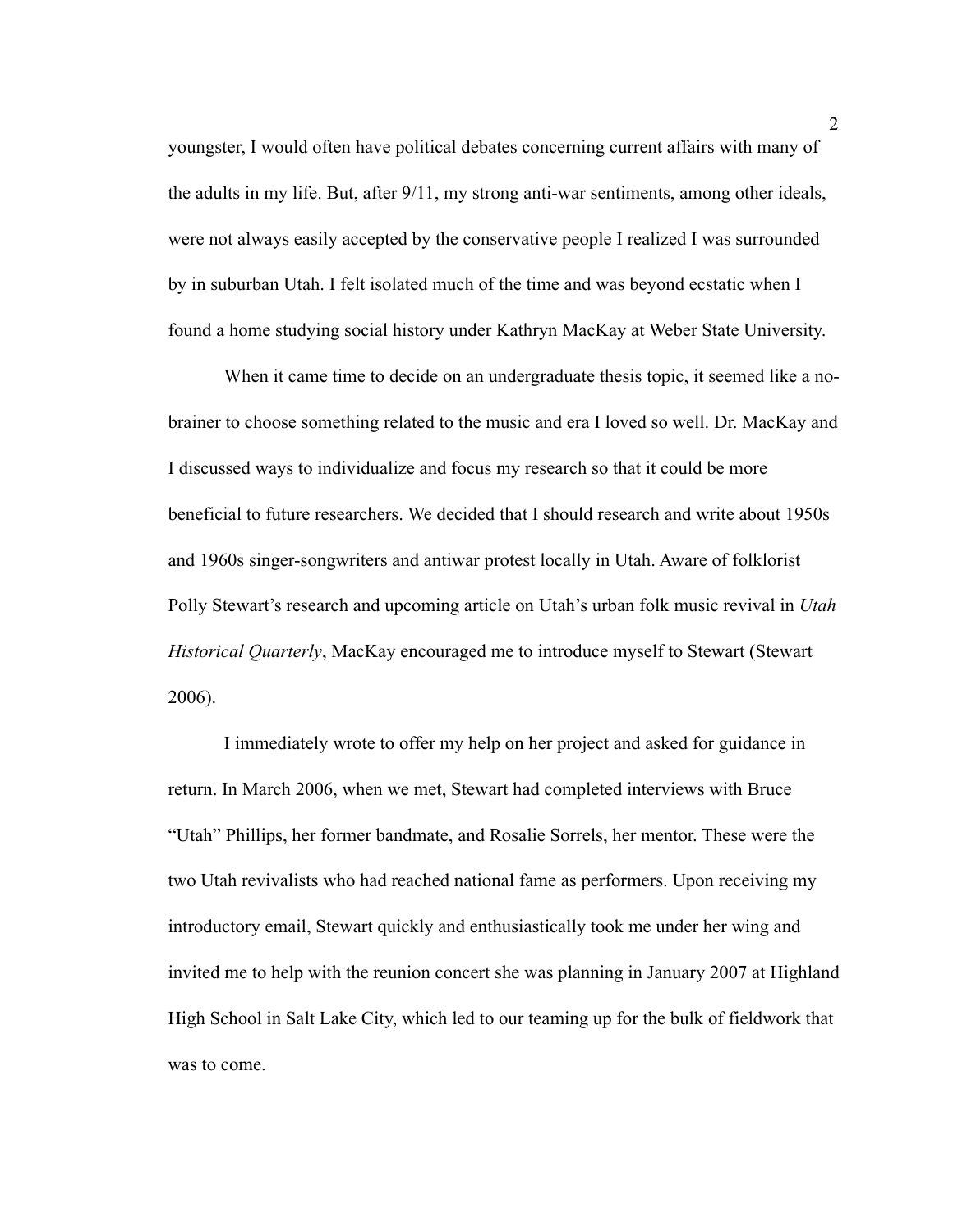This essay will describe the Urban Pioneers research project - including the historic reunion concert - since its beginning in 2004 by Polly Stewart, continuing through my joining in 2006, and ending with the Marriott Library's digitization of the materials we acquired, as well as the depositing of the physical materials in Special Collections at the Stewart Library at Weber State University. The goal of this paper is to bring to light the importance of the Urban Pioneers research project to the history of the state of Utah, and to the picture of the national revival era - not to mention the incredible personal importance felt by so many of the individuals involved.

 Stewart and I conducted interviews with twenty-seven informants from the project's beginning until 2011, with most of the interviews taking place in the summer of 2007. The interviews are significant because they are the real bulk of documentary evidence of the urban folk music revival in Utah. The interviews reveal how performers became interested in folk music and learned to play, the politics and aesthetics associated with their personal experiences, and the importance of the movement to their personal identities as young people and musicians. Discussing their recollections, I am able to illustrate the complicated concept of authenticity and its role in the experiences of Utah's revival performers.

## NATIONAL CONTEXT

Before I venture too much further into the revival in Utah, I'd like to discuss very briefly the national revival and the key points of interest to this paper and the local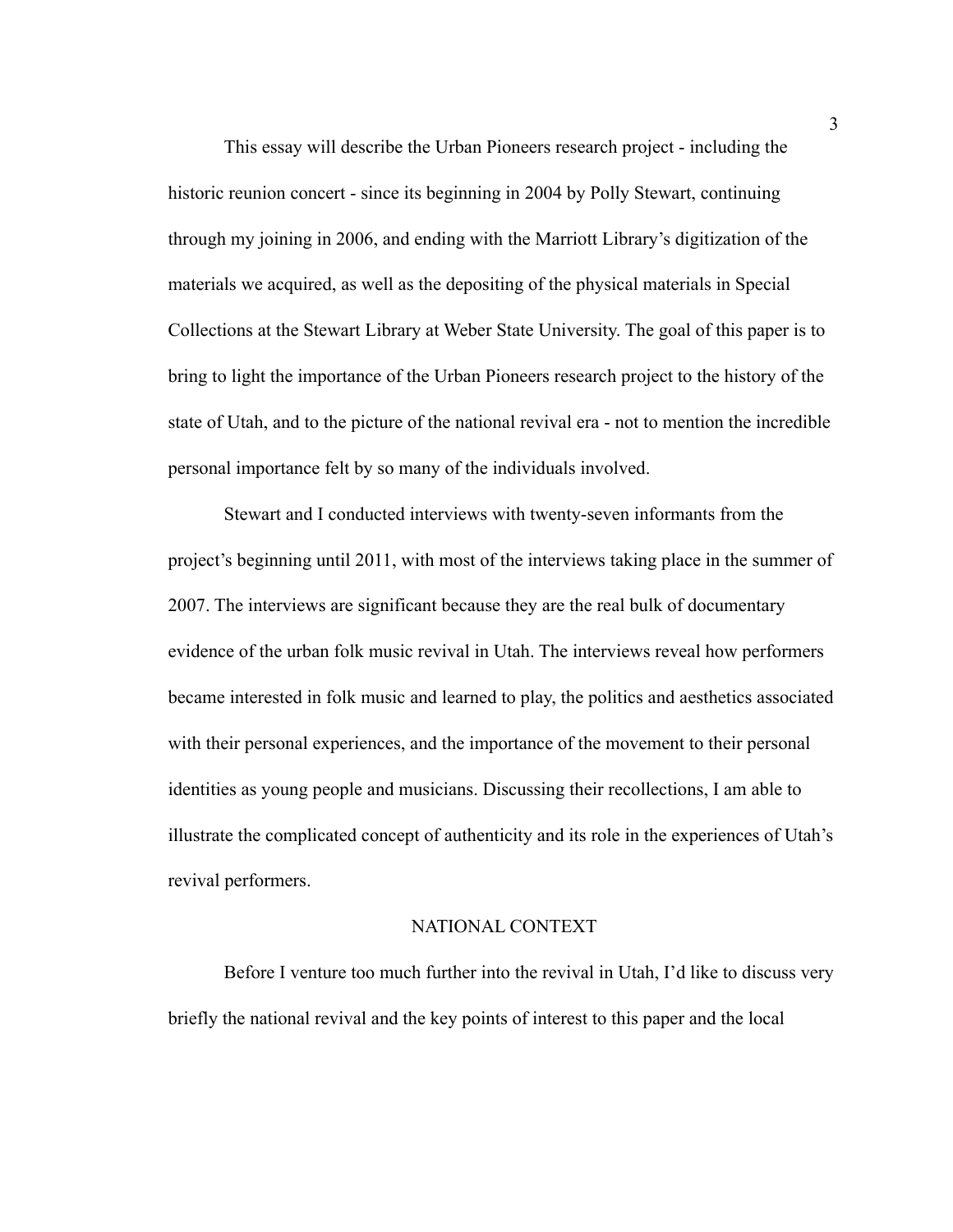revival. Stewart defines "urban folk music revival" and its related terms in her 2006 article on Utah's revival:

 The term [is] applied to any performance in which the traditional instrumental or sung expression of a cultural group, whether urban or rural, has been appropriated, modified, and presented to audiences wider than the originating group. Inevitably, outsiders are involved somewhere in the process - as collectors, arrangers, producers, performers, or audience members. (Stewart 2006, 221)

It is hard to put exact dates on the span of the urban folk music revival in America. According to Ron Eyerman and Scott Barretta, "the United States experienced two waves of folk-song revival activity a little more than twenty years apart, between the late 1930s and the early 1960s" (Eyerman 1996, 501). The revival era that I focus on here is what could be described as the second wave, and it is interesting because, as Alan Jabbour writes in his forward to *Transforming Tradition:* 

If things have not changed or faded or disappeared, clearly there is nothing to revive. Thus when we speak of revival, we imply that something happening in the present somehow simultaneously resurrects the past. (Rosenberg 1993, xii)

I say interesting because the revival of the late 1950s and 1960s revived both the first wave of folk song revival as well as traditional music from the South and West.

 In 1958, when the Kingston Trio popularized the song "Tom Dooley" and, essentially, brought folk music into the mainstream of American consciousness, they did so by depoliticizing the genre. In the 1930s and 1940s, the first wave of folk revivalists were left-wing intellectuals using folk music to incite political action, pulling from the traditions and methods opened up by the International Workers of the World (IWW) and Joe Hill. "Activists reinvented traditional music as a political force by interpreting it as a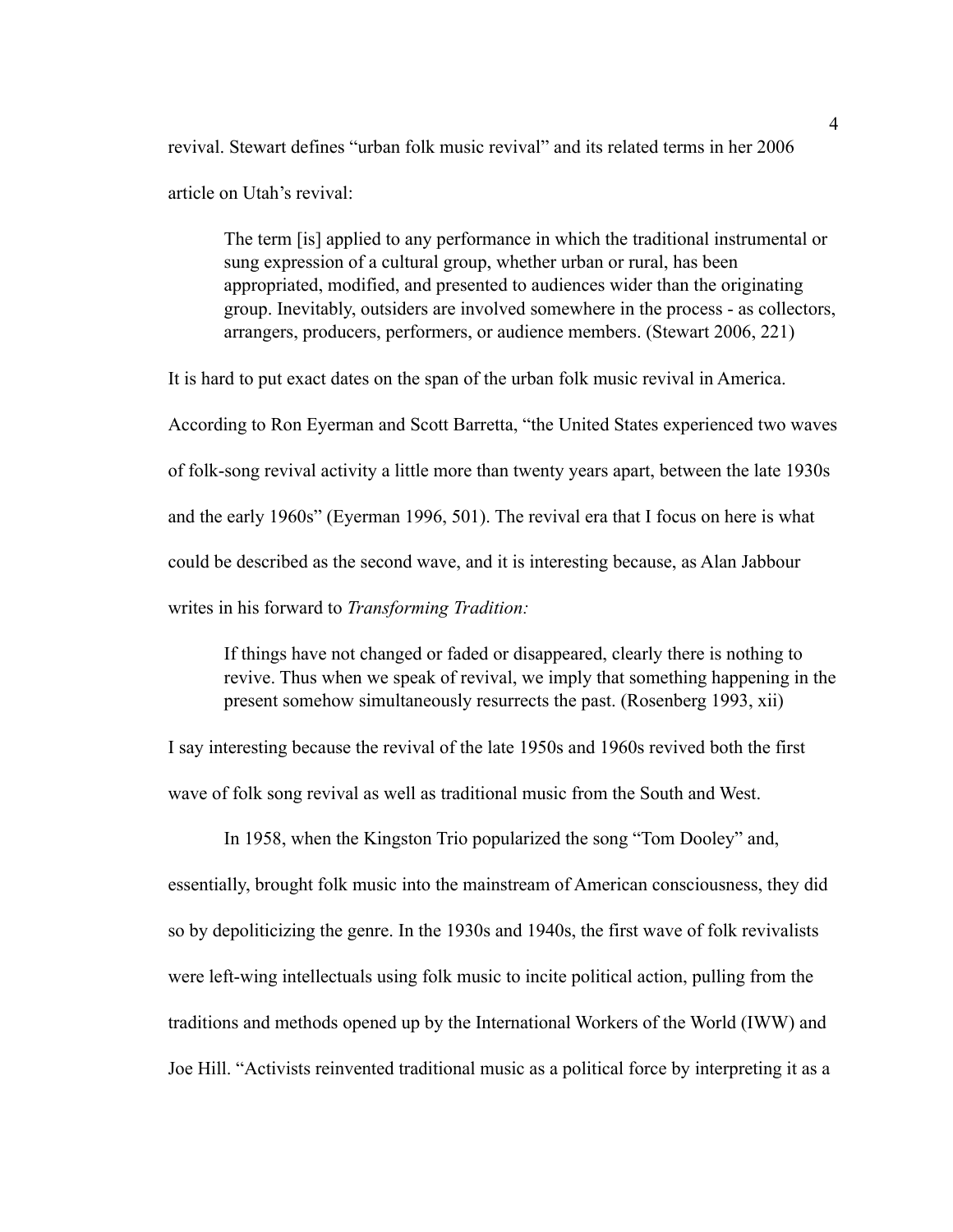depository of the 'people' or the 'folk,' and as providing an alternative to manufactured, mass-mediated forms of cultural expression" (Eyerman 1996, 501). Tired of the state of the world and the sterilized sounds coming from Tin Pan Alley, the revivalists, like Pete Seeger, sought to change the world through folk music. In our 2009 interview, Stewart touched on this idea of folk music as a tool for social change and world peace and the political problems tied to holding these views. As Stewart explains, Dr. Harold Bentley, a professor at the University of Utah and mentor of Rosalie Sorrels, was one of the people who believed in the power of folk music:

 [A]nd so was Alan Lomax. And so was Pete Seeger and the Almanac Singers and all of them were leftists. And, for some people, "internationalist" is a word for "Commie" and, if you said "anti-fascist," what some people understood that to mean was "communist." So that there was a big divide. And so that was not really a fair assessment because there were people who were just good old all-American patriotic people, and Burl Ives was one of those. (Stewart 2009)

During the Red Scare, many folksingers were forced to stop performing and supporting folk music because their politics put them at risk of unemployment and criminal investigations. Record companies refused to support their music due to the pressures of the time. And then, in 1958, the Kingston Trio sanitized the image and single-handedly made it possible for folk music to return to the public eye.

 With McCarthyism fading, the Old Left began to return to the work they had started years before, this time setting up infrastructures that allowed for folk musicians to not be reliant on big commercial record companies. Additionally, young Americans began attending colleges and universities in record numbers, which meant that there was a whole new generation "looking for something to do and for ideas about how to make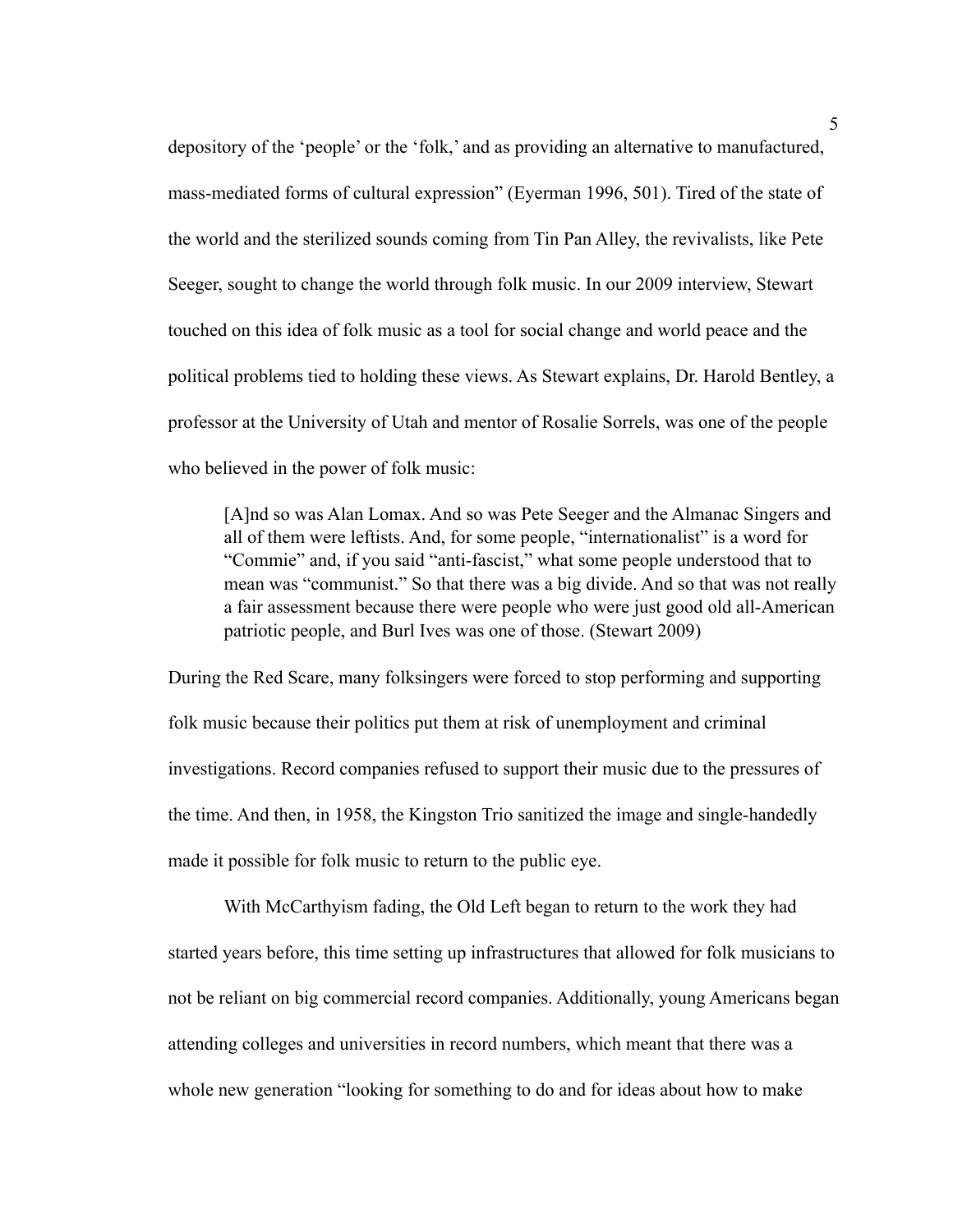sense of this newfound freedom" (Eyerman 1996, 522). Places like Izzy Young's Folklore Center in New York City allowed young people access to a whole array of resources on everything "folk," including records, magazines, and even a place to perform or listen to concerts. Pete Seeger began publishing *Broadside* in 1962, and the magazine quickly became a "major voice of the topical song movement" (Eyerman 1996, 527).

 The second wave of revivalists put great stock in "discovering" traditional artists and getting to know them personally. They also found inspiration in current events surrounding the Civil Rights Movement and other social movements of the time, which led to the writing of their own original songs. These songs became less about a "we" or the "common man" than with the first wave and the Old Left. Solidarity was a thing of the past and introspection and the use of "I" had become prevalent in the second wave. Folksinger and topical songwriter Phil Ochs sang, "I am just a student, sir. I only want to learn" (Eyerman 1996, 535). Ellen Stekert described the young folksinger as "more selfconcerned and less socially concerned, despite the irony that social (protest) movements introduced many to their first folk, or folk-like, song" (Stekert 1966, 96).

 Ellen Stekert, in her 1966 article "Cents and Nonsense in the Urban Folksong Movement: 1930-66," describes four distinct groups within the second wave of the revival: First, the "traditional singers - singers who have learned their songs and their style of presentation from oral tradition as they grew up" (Stekert 1966, 96). Second, the "imitators" - although, in her introduction to her chapter, she said she would now call this group the "emulators" (Stekert 1966, 90). These people "dedicated their lives to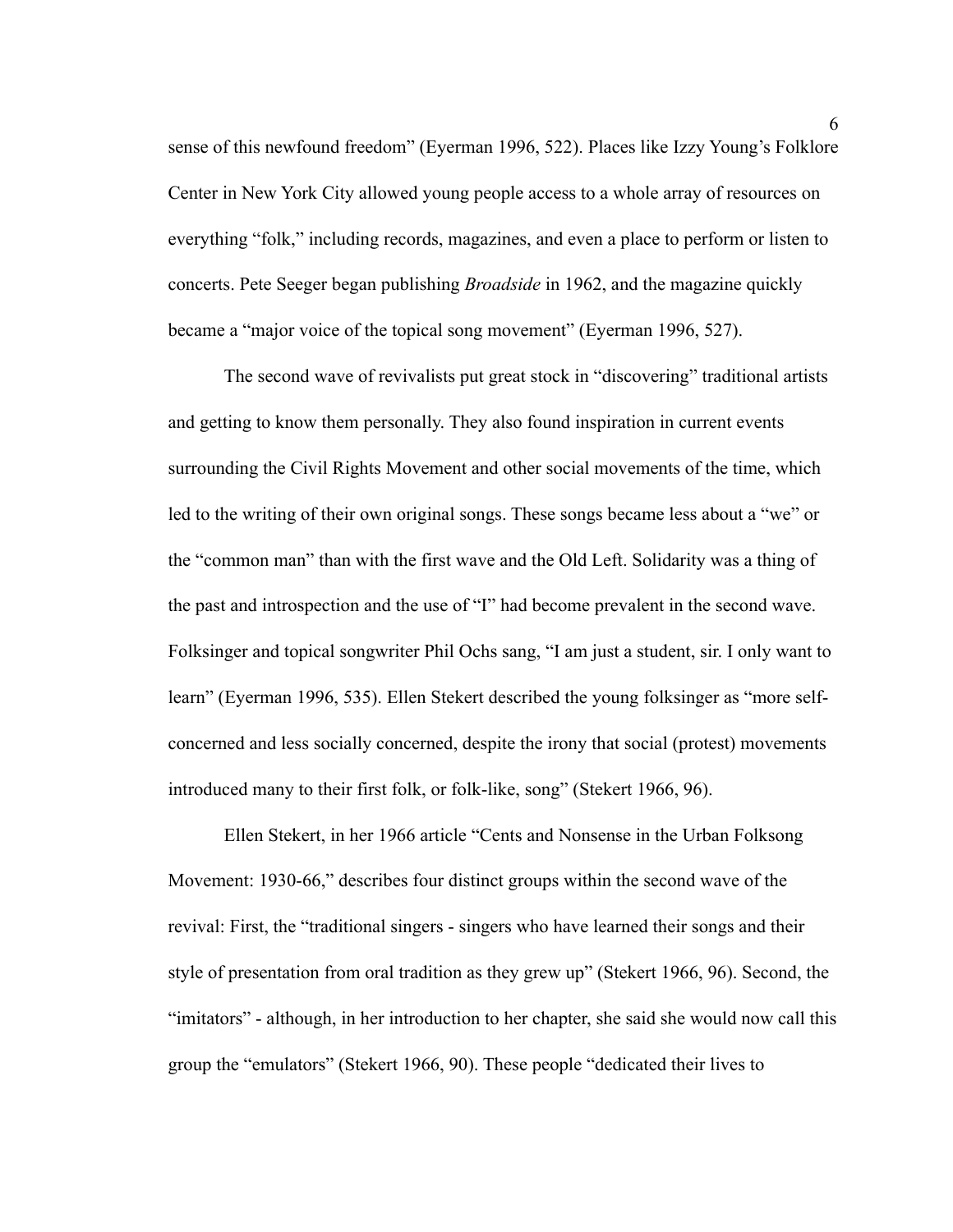replicating the sounds, the lifestyle, and the appearance of the traditional

singers" (Mitchell 2007, 10-11). The third group named by Stekert is the "utilizers." "This conglomeration of people is loosely held together by the fact that they have taken folk material and have altered it in the light of accepted city aesthetics." She specifically names the Kingston Trio as part of this group. The fourth group, the "new aesthetic," is not easy to define, "but the sound they make is that which in the early Sixties could be heard coming from coffeehouses whose clientele scorned the Kingston Trio and felt art singing too sterile and inhibited." Stekert goes on to name Peggy Seeger as an outstanding example of this "new aesthetic" (Stekert 1966, 98-99).

 The reason Stekert felt compelled to classify factions of the revival was that, in 1966, she felt it was necessary to "clarify the squabbles within the folksinging circles about who was 'valid' and who was not, who 'should' sing folksongs, and how they 'ought' to be sung" (Stekert 1966, 88). Gillian Mitchell writes that the urban revivalists were concerned with authenticity because they had grown up surrounded by films starring wholesome singing cowboys like Gene Autry, as well as the photographs and images of poor Southerners and Westerners by Dorthea Lange and Ben Shahn, among others. Revivalists associated authenticity with this sort of "simple" rural life and envied the depictions for their apparent wholesomeness when compared against the modern urban lives they were living. This upbringing shaped "their romanticized, but genuine, well-intentioned, respect for, and interest in, the music and culture of the people, black and white, of the South and the West - regions which seemed to them semi-factual and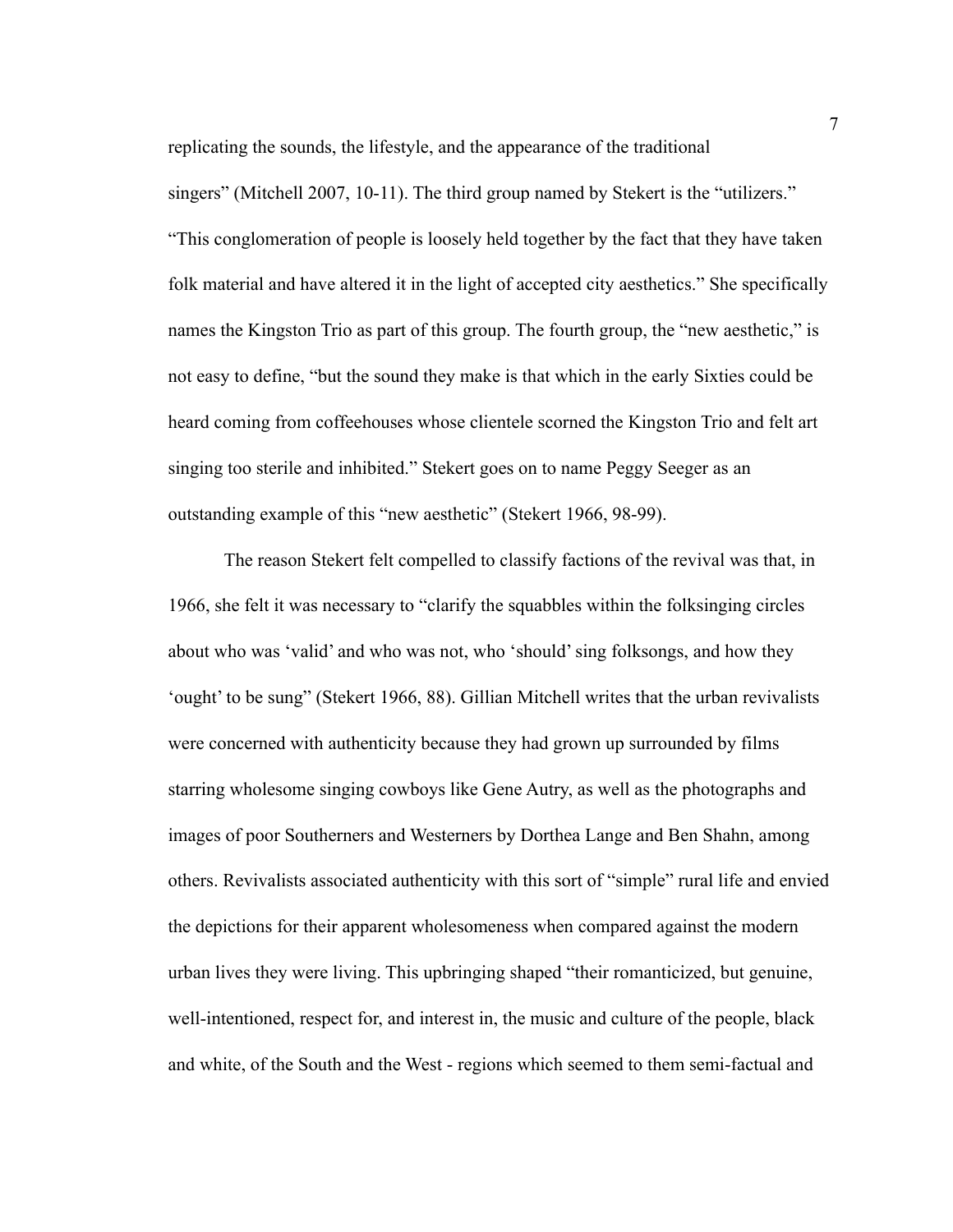semi-mythical" (Mitchell 2007, 46). The issue of authenticity affected performers' selfidentities and their views of their compatriots with such weight that many attempting to emulate the traditional performers viewed themselves in a way that bordered on selfhatred. Mitchell quotes folksinger Oscar Brand as he stated:

 [M]any of the young singers cannot forgive fate for having started them off in urban environments. They want to *be* sharecroppers, they want to *be* dirt farmers, they want to *be* blind Negro street singers. Since this is denied them, their rage is boundless, and it is turned upon anyone who reminds them of their own roots in modern life. (Mitchell 2007, 94)

Mitchell describes the criticism, which could not have helped the personal identities of

individual revivalists, happening within the revival period, saying:

 Groups such as The New Lost City Ramblers, an 'old-time' music group which devoted itself to the reproduction, or imitation, of traditional Southern songs and instrumental music, took their mission of promoting their chosen style of music very seriously, and were usually disdainful of the commercial folk performers. In turn, they were accused of being 'inauthentic', and were constantly being called upon to justify their appropriation of a musical culture that was not their own. [...] Arguments over the 'authenticity of imitators versus traditional musicians abounded throughout the revival; imitators were never permitted to forget that, no matter how much they resembled the traditional performers, they would always be considered derivative by factions within the movement. (Mitchell 2007, 94)

Authenticity and divisive judgements were also an important piece of the urban

folk music revival in Utah. Performers viewed their own identities and their local contemporaries through a complicated lens of authenticity, but this lens also affected how they viewed and passed judgement on performers in the national spotlight. Authenticity, and the criticisms associated with supposed authenticity, seem to have been such an ingrained part of the revival that it only became clear to Polly Stewart through our fieldwork that each faction of the local revival had been a valid part of the greater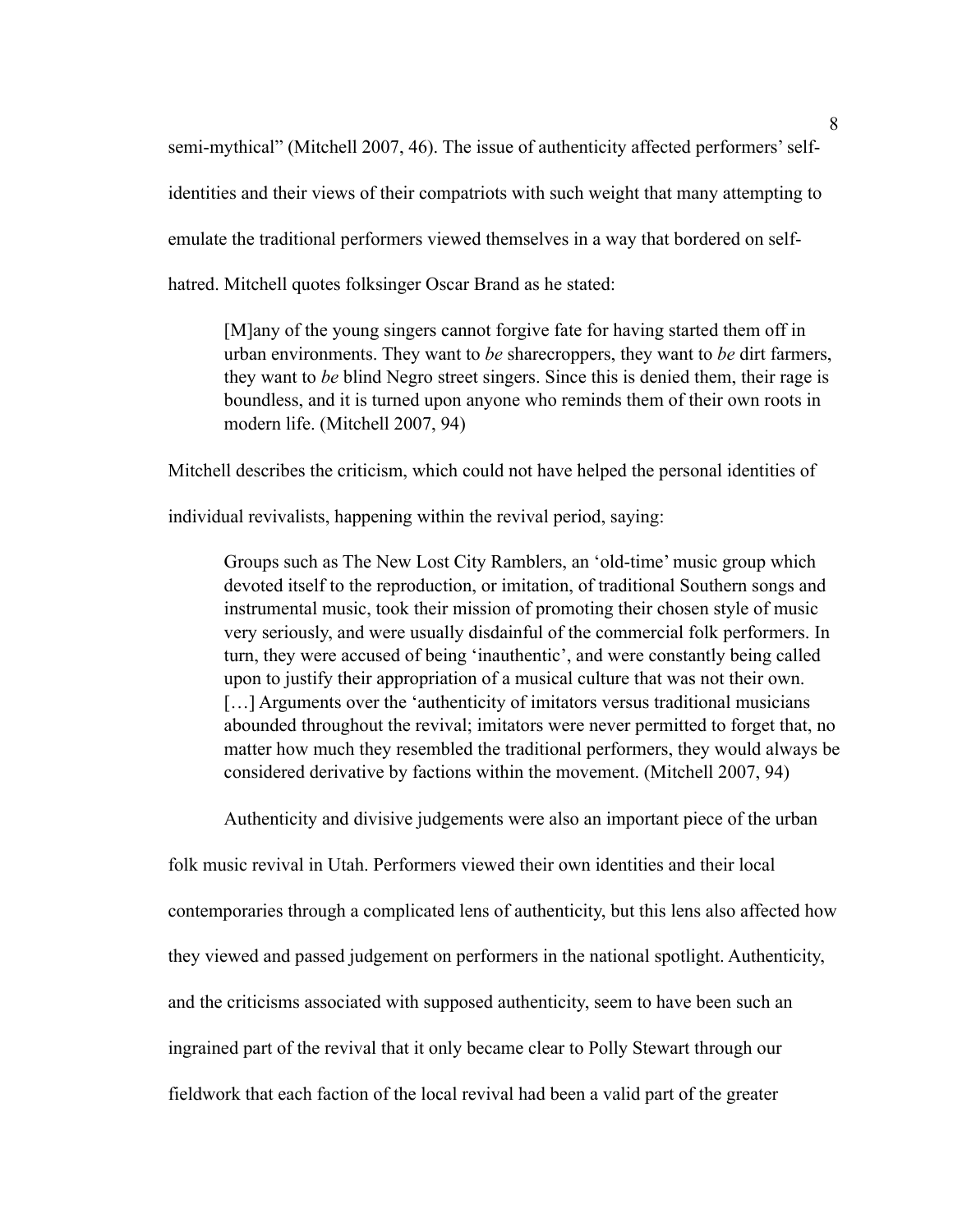phenomenon. Here in Utah, Stekert's four groups were well-represented, but, due to personal taste biases that Stewart had not yet reexamined from an academic perspective, she did not recognize the local groupings immediately, and this point became one of our favorite topics of discussion when presenting our research as it progressed. I believe all four groups could be found in Utah but, because of the limits of our research, Stewart and I were only able to interview mostly emulators and utilizers, which I refer to interchangeably as "ethnics" or "authentics" and "commercial performers," respectively. With a wider base of informants, I'm sure that we would have seen many examples from all four of Stekert's categories.

#### BIOGRAPHICAL INTRODUCTION: POLLY STEWART

 I interviewed Polly Stewart in March 2007 and April 2009 to ask about her growing up in Utah and her experience in the urban folk music revival. Stewart was born on July 27, 1943 in Salt Lake City, Utah and grew up in Salt Lake, attending local schools. Stewart grew up singing Burl Ives songs with her family as a means of entertainment on road trips.

 In 1959, Rosalie Sorrels and her then-husband Jim moved into Stewart's neighborhood with their children. As a teenager, Stewart babysat the Sorrels' children and became interested in the jam sessions Rosalie and Jim held on their porch in the evenings. In 1961, Stewart graduated from East High School. In the fall, Rosalie and Jim Sorrels formed the Intermountain Folk Music Council (IFMC), the purpose of which was to "promote folk singing in the state of Utah and to give concerts and bring performers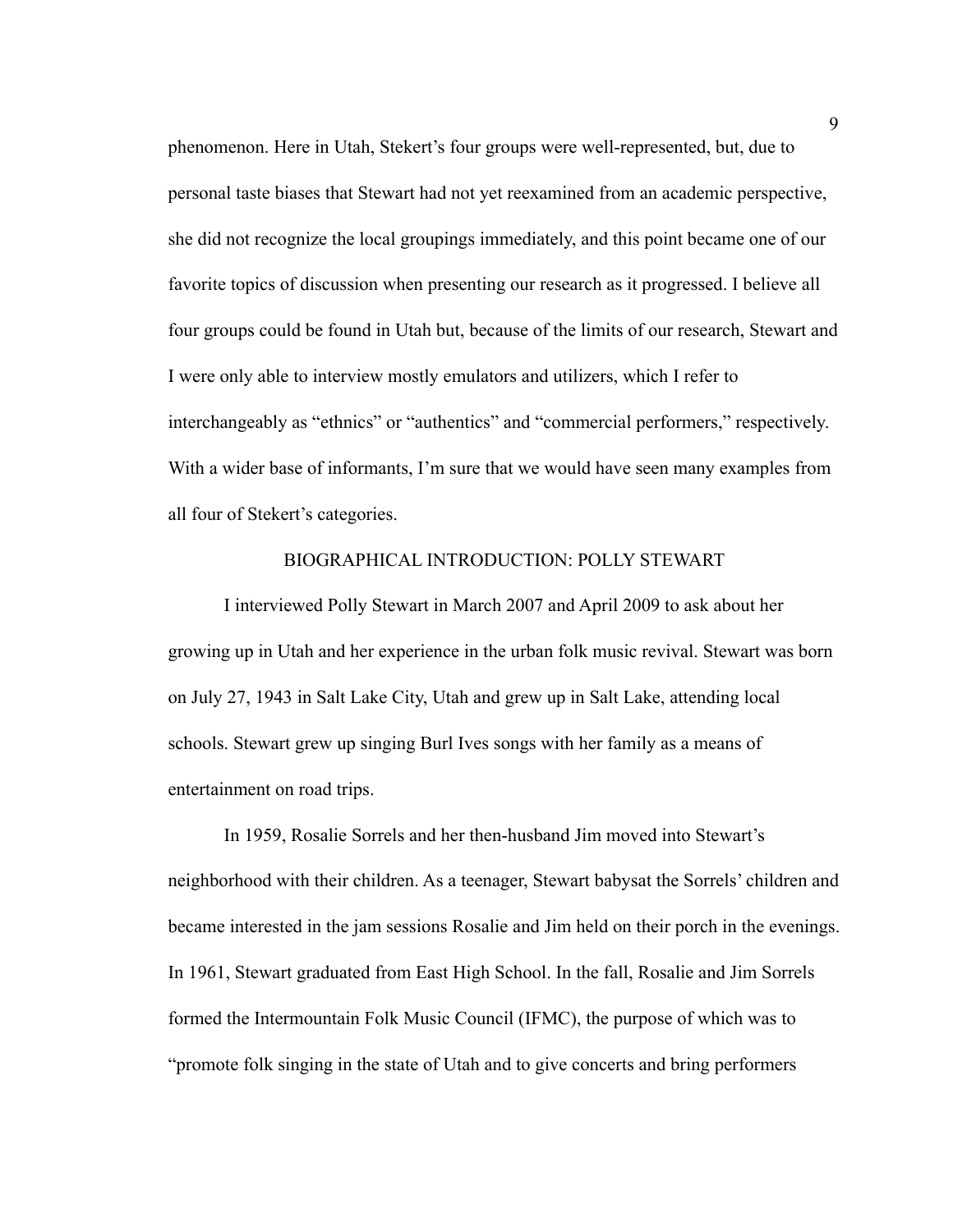in" (Stewart, March 2007). Stewart served as newsletter editor for the IFMC, and under the tutelage of Rosalie, Stewart soon developed into an accomplished folksinger. She performed around Salt Lake at various events, including the IFMC's first concert, a memorable event at Orson Spencer Hall Auditorium, which was her first big concert, though not the first time she "had ever sung before an audience because [she] had sung some folk music in high school" (Stewart, March 2007).

 The influence Rosalie Sorrels had on Stewart's development as a folk singer cannot be overestimated, as Stewart recounted to me in our 2007 interview:

 Rosalie Sorrels was a very popular performer who was very much in demand and people would be calling her up all the time asking her if she would go sing. And if she didn't have time, she kept a little stable of people that she would call on to go fill these engagements. And I was one of the people she would call. And so I got to be on TV, I will never forget it. It was in the spring of 1963 and there was the local university station which was already called KUED. And some - here was some deal with Uncle Roscoe who was a local storyteller - TV entrepreneur. He was there, and I can't remember all, but I was supposed to sing some songs, and so I did. (Stewart, March 2007)

To Stewart, this television performance was a very important one because she "got this experience of being able to perform in connection with a larger production" (Stewart, March 2007). This also led to singing for many more audiences and, Stewart recalled, "these things were largely because of Rosalie's […] impresarioship, her fostering of my developing talent which was a very wonderful thing" (Stewart, March 2007).

 In the fall of 1964, following the dissolution of the Utah Valley Boys over artistic differences, two former members, Bruce "Utah" Phillips and Dave Roylance approached Stewart about forming a new group with them called Polly and the Valley Boys. Phillips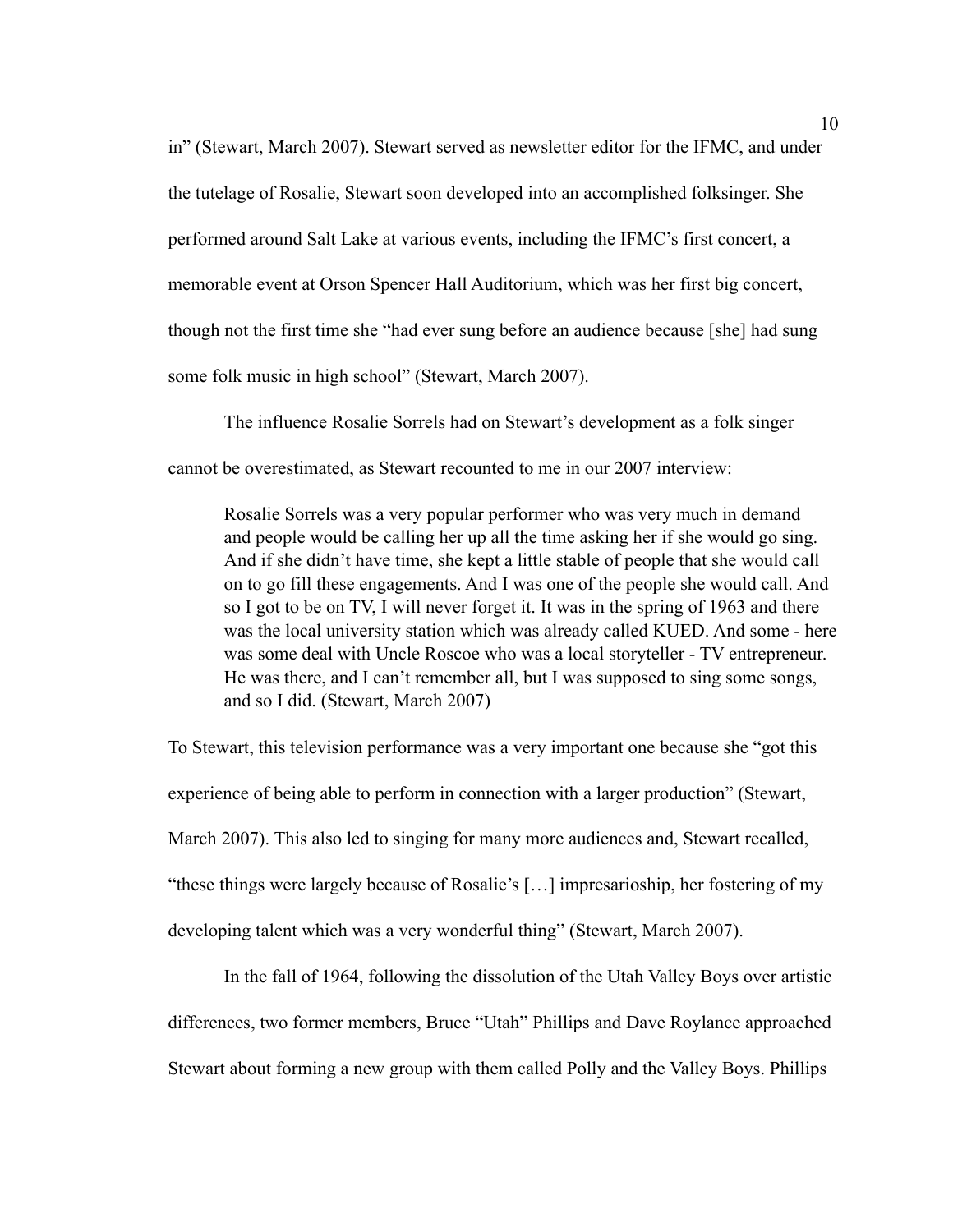provided the musical resources such as typed lyric sheets and old 78s to learn songs from by ear. Phillips was lead singer, lead guitarist, and occasional mandolinist; Roylance played five string banjo in both Scruggs style and melodic style. He also played flatpick guitar and sang bass on harmony. Stewart played autoharp and rhythm guitar and sang harmony to Phillips's lead, but also did solo vocals. It was in this format that Polly and the Valley Boys played concerts hired by people who came across the band's hand-drawn mailer or knew of them from reputation. The demise of Polly and the Valley Boys came when Stewart earned a fellowship to attend graduate school at the University of Oregon in Fall 1966.

 Once in Eugene, Oregon, Stewart performed as a solo performer and with a jug band. However, after her graduation and leaving to teach at Salisbury University in Maryland, Stewart gave up singing and playing except in rare occasions as a teaching device in her folklore classes. She did not return to Utah to live until after her retirement from Salisbury in 2004.

 In 2004 and 2005, Stewart conducted interviews with Utah Phillips and Rosalie Sorrels, which began the Urban Pioneers research project with the goal of recording oral histories from revival performers. The project was conceived by Stewart after reading an advance manuscript of *Folklore in Utah*, edited by Dave Stanley and noting that there was no mention of the revival. Upon realizing that there was no reference to the era in the book simply because there was no actual record of the revival, aside from performers' personal stories or ephemera, Stewart set out to change that fact, worried that, once the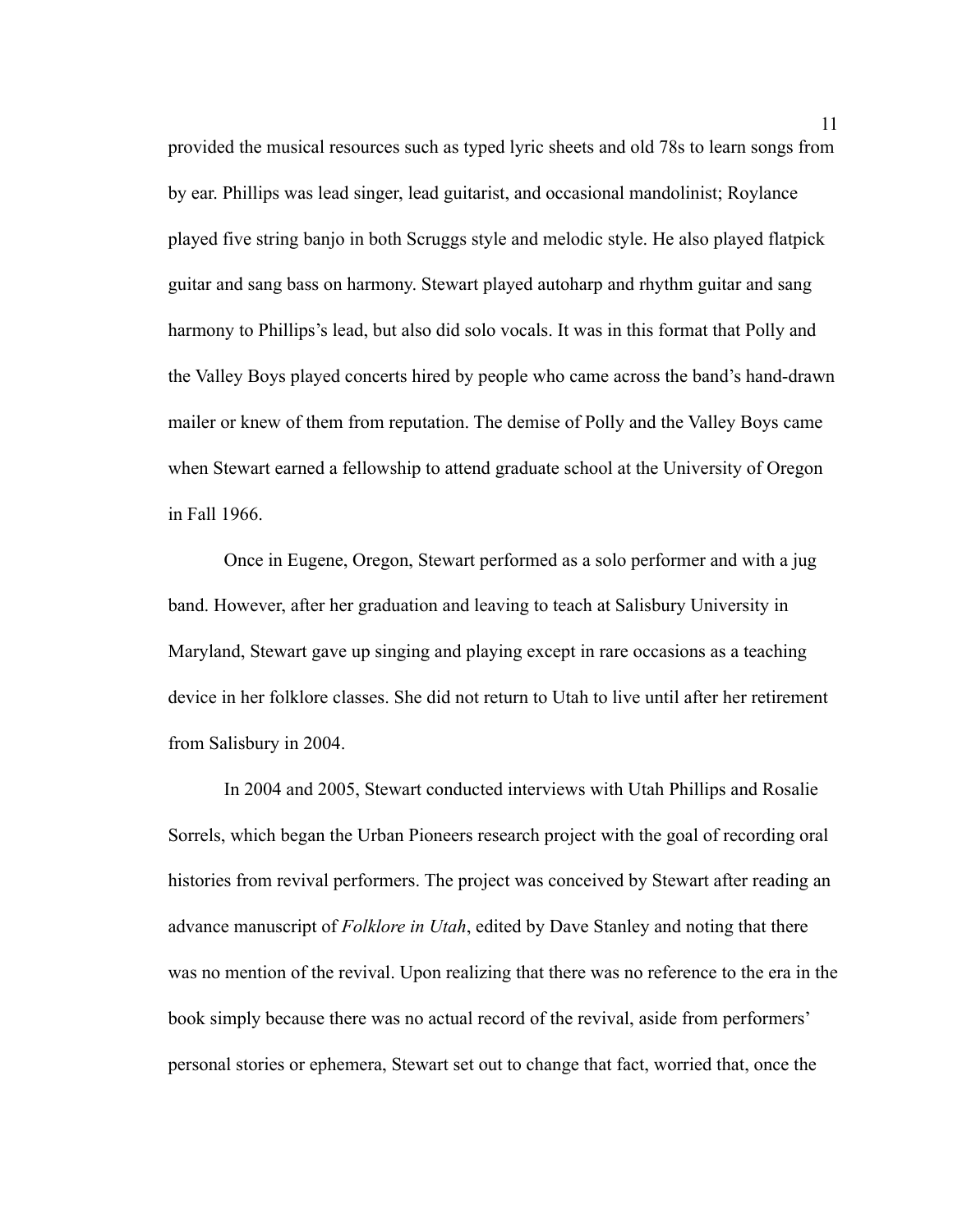performers were gone, all of the memory and knowledge would be gone for good as well. During their second interview, Phillips suggested to Stewart that they should put on a reunion concert. Stewart agreed because she recognized that a concert would be a great way of getting everyone together in order to collect their oral histories - and it most certainly was (Stewart, March 2007).

## THE REUNION CONCERT

On January 24, 2007, seventeen of Utah's revival musicians performed to a soldout auditorium at Highland High School in Salt Lake City. Utah Phillips and Rosalie Sorrels headlined the concert. Also performing were Uncle Lumpy, a bluegrass band comprised of Hal Cannon, Tom Carter, and Chris Montague; The Rosewood Trio (Mac Magleby - who also designed the gorgeous cover art for the concert program and posters, Gloria Rowland, and Pete Netka); Polly and the Valley Boys; The Stormy Mountain Boys - the longest continuously performing band of the revival in Utah - (Cary Howard, Ryan Orr, Tim Morrison, Art Hansen, and Brent Bradford); Heather Stewart Dorrell and Barre Toelken each gave solo performances - Dorrell accompanying herself on guitar, Toelken unaccompanied. The event was emceed by folklorist Dave Stanley, who gave a historical context to the evening as well as introducing each group or performer.

 When asked by Hal Cannon how the concert performers had been selected, Stewart replied, "I thought about my own memory, really. And I thought about the people that used to hang around at Jim and Rosalie's. And, of course, I thought immediately about Polly and the Valley Boys." After running through her memory, she "ended up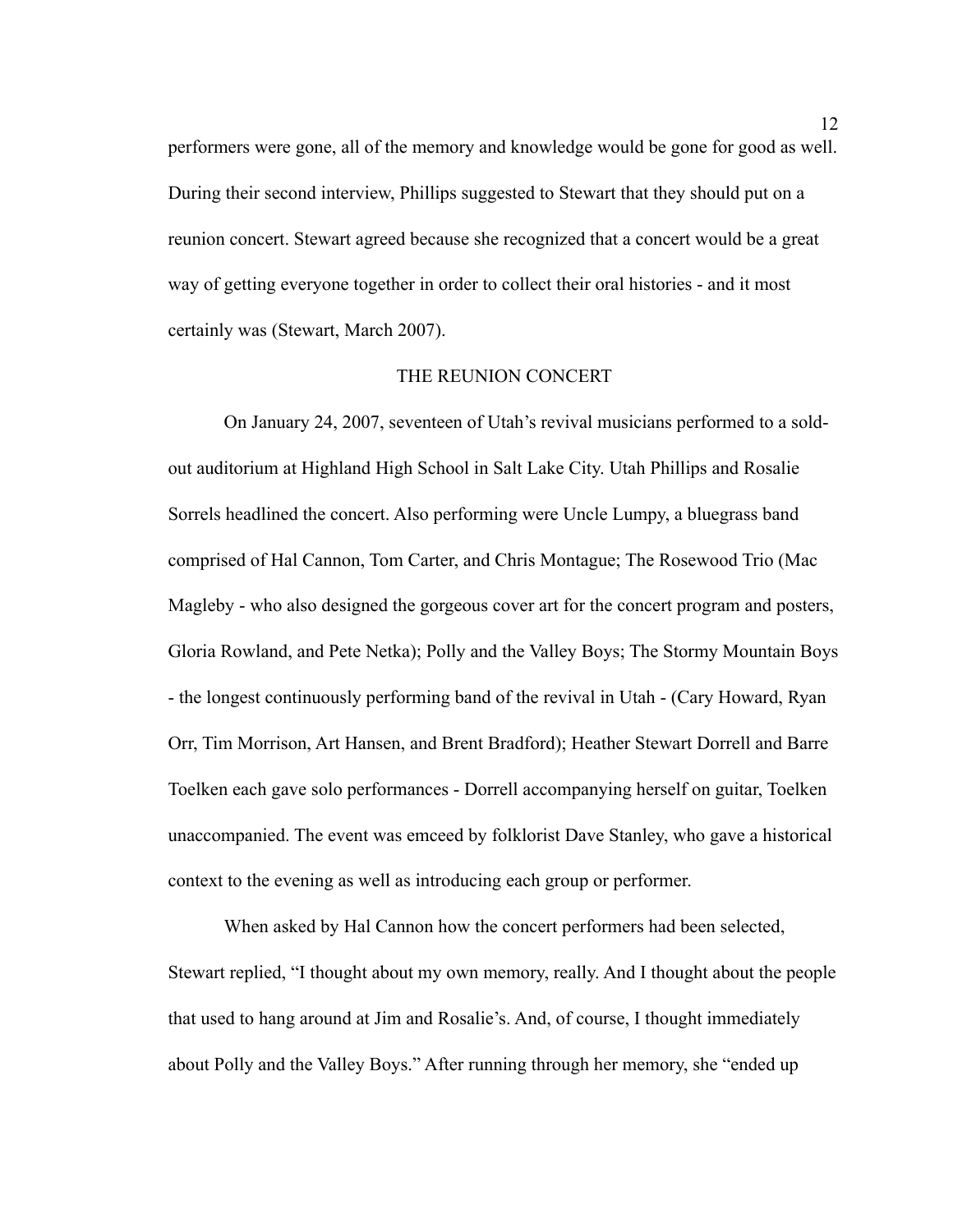getting representatives of all the people who had some sort of connection with the Rosalie Sorrels-Bruce Phillips, sort of, constellation" (Stewart, December 2007).

 The concert was a great success that could be illustrated not just by the fact of sold-out ticket sales, but also felt by the almost tangible and electrifying excitement in the auditorium. Stewart's mother was in attendance and likened entering the auditorium to "walking into the best party you'd ever been to" (Netka 2007). The performers were lively and obviously glad to be there. The audience laughed at jokes about the era and about getting older - at one point Utah Phillips commented on the content of the lyrics, "we sang a lot about death then. We were younger; it didn't seem so imminent" (Wadley 2007). At the end of the evening's program, the audience rose and applauded so enthusiastically, one would assume the preceding performances had been given by much bigger names - which, I think, goes to show just how important the urban folk music revival was to so many Utahns, and still is.

 In my interviews with Stewart, I made a point of asking her about her feelings about performing with Polly and the Valley Boys again and how she felt about the concert overall. In 2007, she described to me the difficulties the band discovered while rehearsing, including the fact that Phillips and Roylance did not arrive until the day before the concert, therefore leaving them very little time to practice. Additionally, Phillips's health problems - congestive heart failure and "something akin to carpal tunnel" - led to the band having to sit rather than stand during their performance as well as Phillips having to play in a style that used strumming primarily instead of the picking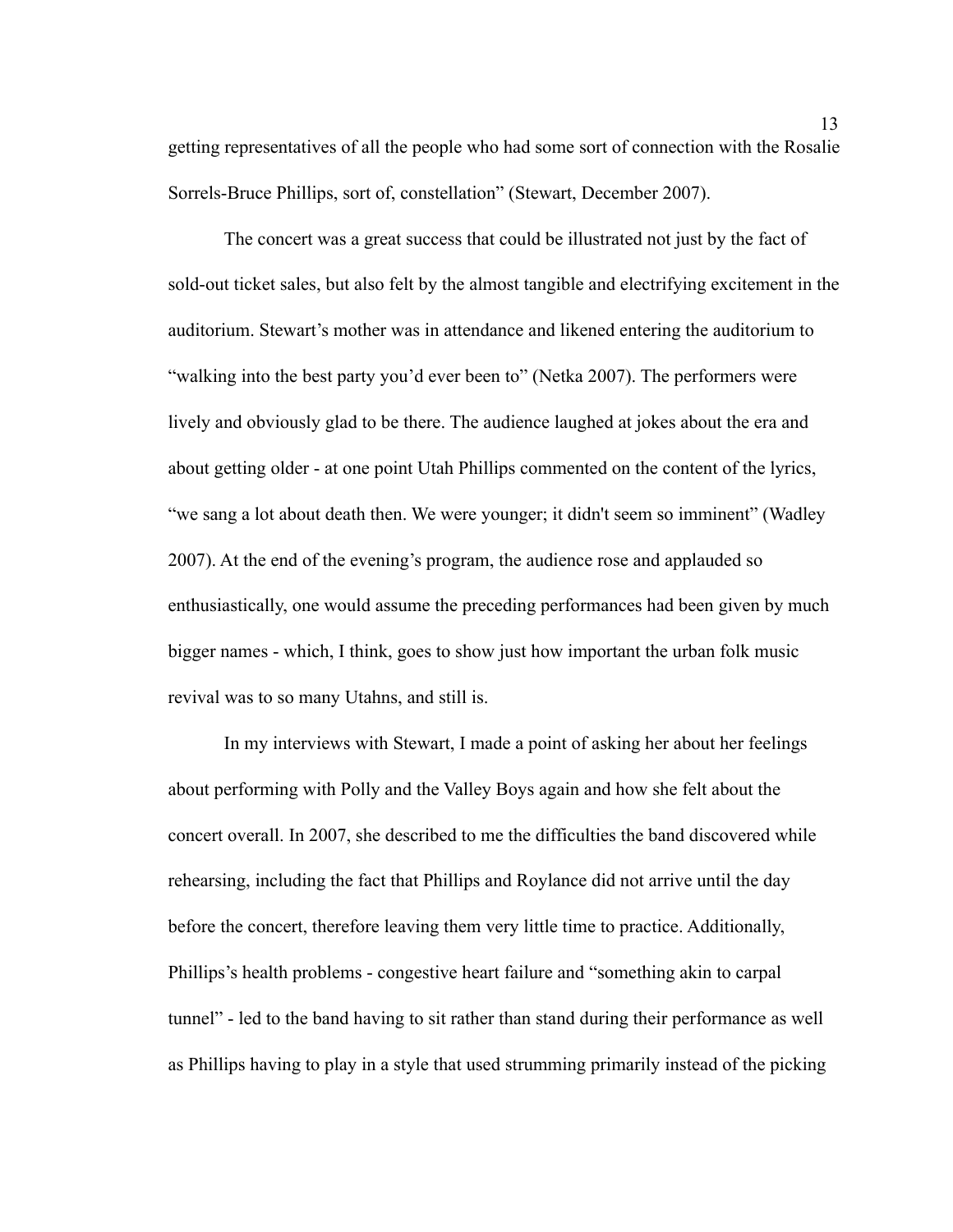he had originally done. Roylance had "stopped playing bluegrass banjo and was doing a

much more muted style of banjo, and he didn't have a resonator on the back of his banjo"

(Stewart, March 2007). Stewart continued on:

 I had not played the autoharp for so long that I really […] did not have the muscle ability that I used to have. And so, we were pretty pitiful, actually, as performers. But it didn't really matter because the important thing was that we were there on the stage together, performing three of our old songs and we avoided songs that required a lot of spectacular instrumentation. (Stewart, March 2007)

Stewart explained that, in the Sixties, they were quite good musicians but, since they had

not played together as a group for so many years,

 it was musically not very satisfying but, you know, from a historic perspective it was okay, it was the best we could do. And, you know, the audience was so live that night, we couldn't do anything wrong. They loved us and I was glad we were there. […] [F]orty years does take a toll on a body and a soul. So, you know, we were three different people when we got together and I thought it was very sweet that we did get together, just for this one performance. But, you know, […] nobody pretended that we were recreating the past. (Stewart, March 2007)

The levels of musicianship varied greatly at the concert. Some of the groups had practiced quite a bit in preparation for the concert and the Stormy Mountain Boys have been continuously performing since the 1960s. Some of the performers had not performed in any real capacity since the revival. So, I believe, although Stewart is being self-critical here, the description is an honest one. The important thing is that she notes the concert was not really about musicianship but about a reminiscence and nostalgia, which is discussed in more detail below.

 When Stewart was asked by Hal Cannon and Patrick Brennan in an interview from December 15, 2007, what she thought the reason for the success of the concert had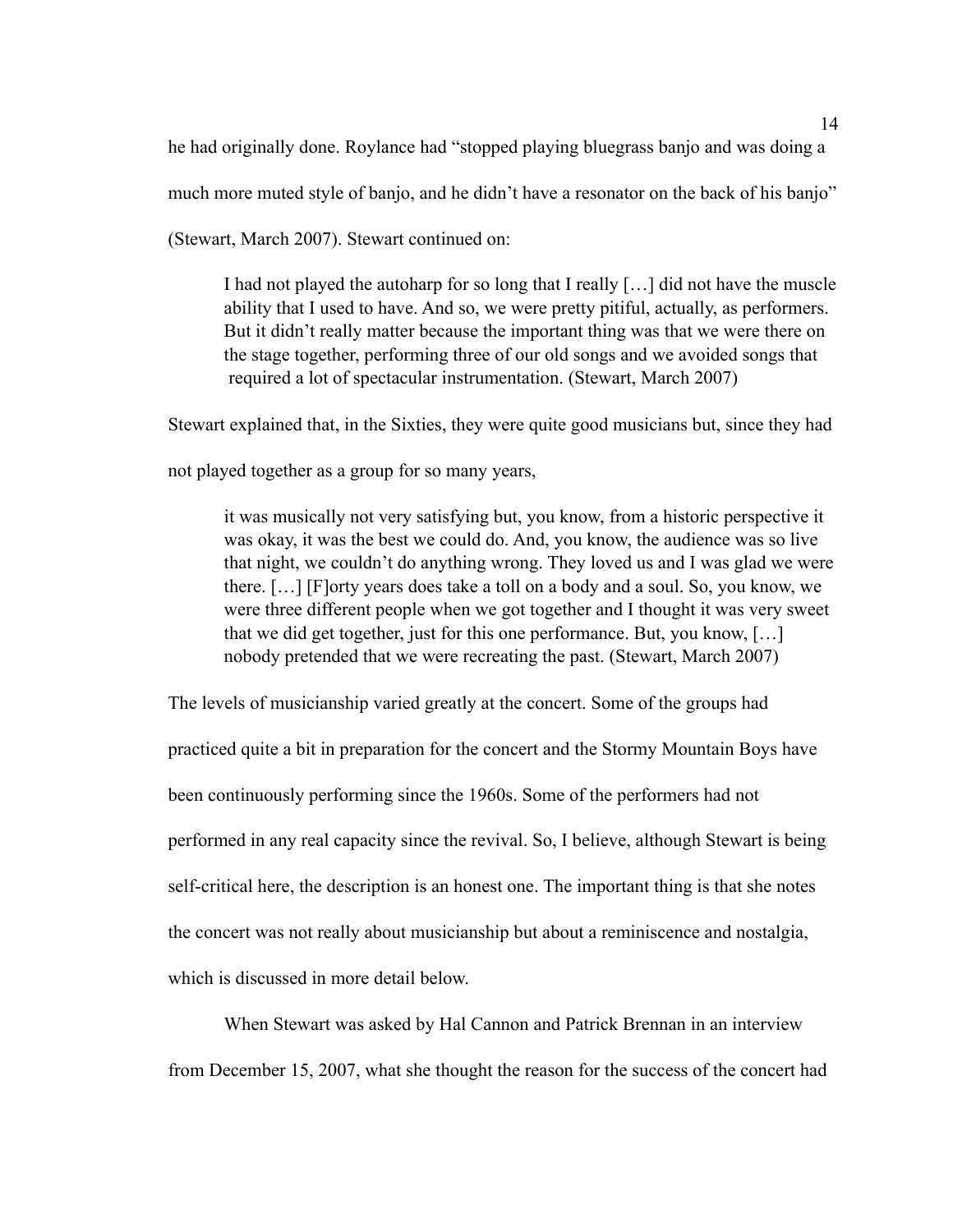been, she replied that "in a very good way, it touched an old nerve, an old area of emotion that people had forgotten about." She thought that the concert had brought to mind "an era of tremendous optimism […] full of hope for change in the world" (Stewart, December 2007).

 The concert's program included an introduction to the Urban Pioneers project and its importance, historical information about each artist or group appearing in the concert, and - perhaps most importantly - an invitation to "Utah musicians and singers who were performing folk music in the 1960s" to "set up an interview with Polly" (Stewart 2007 Urban Pioneers). Almost immediately after the concert, Stewart's email inbox was flooded with requests from musicians wanting to tell their stories. Tom Drury had not been aware of the concert until afterwards when his friends Patrick Zwick and J. Stephen "Steve" Barnes told him that they had been there and wondered why Drury hadn't been a performer. Drury immediately emailed Stewart. Stewart later explained her oversight to Hal Cannon:

 I completely missed the commercial side. And I did not include them because I didn't know where they were - I sort of remembered some names. I remembered the name of Tom Drury, but I didn't know if he was- where he was, and I didn't think about him as part of that, because he really was not part of the Rosalie Sorrels thing, which I was mostly interested in. And, after the concert, I got an email from Tom Drury. And he said, "You missed me!" (laughing) And this opened up a conversation that was very productive. We have eight or ten hours, or maybe more, fifteen hours of recordings from guys who were in that whole commercial side, which was a wonderful thing. (Stewart, December 2007)

And, so it was that Stewart began receiving requests for interview slots and that the real volume of our fieldwork began.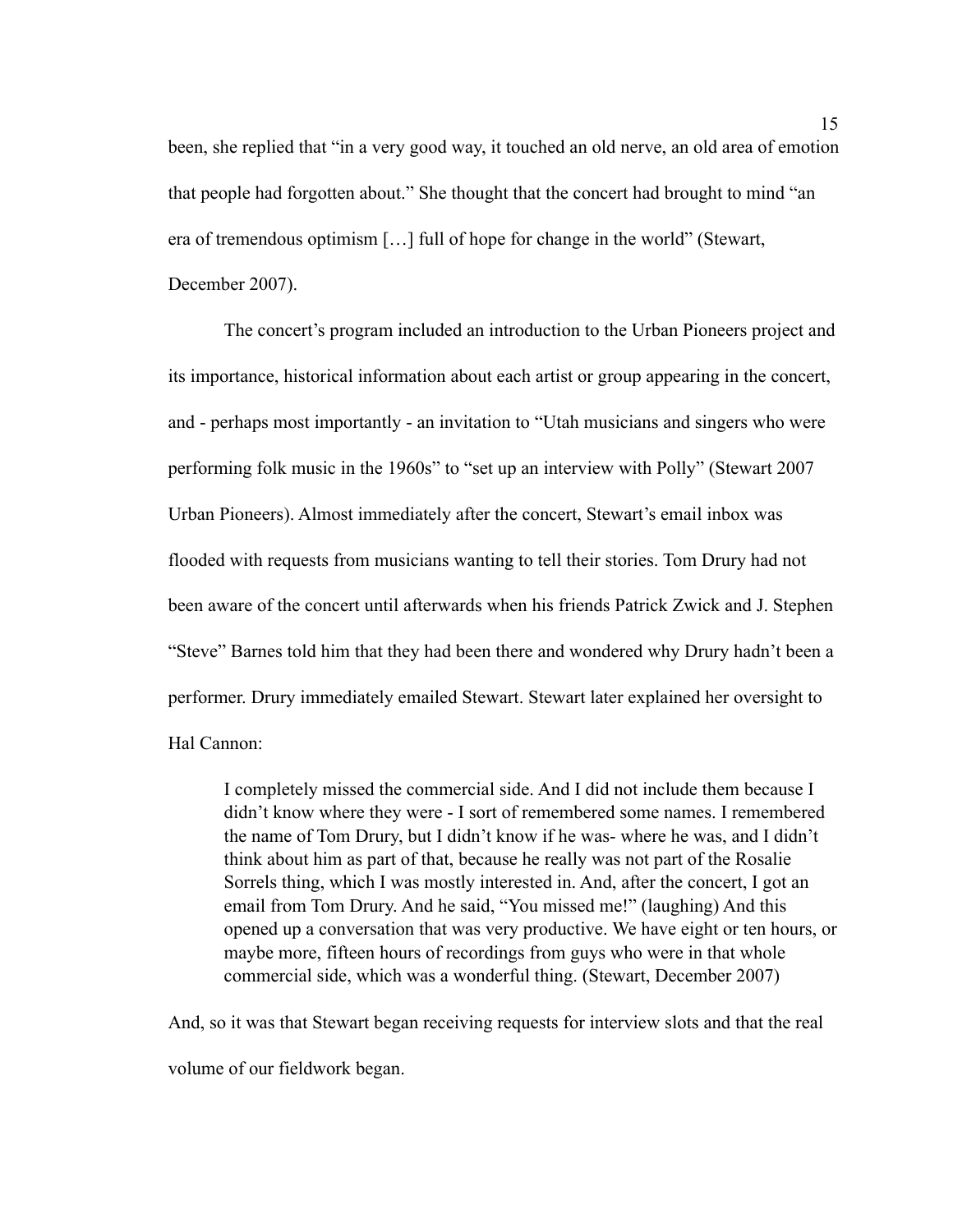#### MY FIELDWORK EDUCATION: FAKE IT 'TIL YOU MAKE IT

 The very first interview I participated in was the one I conducted with Polly Stewart on March 9, 2007. This was the first interview experience of my life and the resulting interview is slightly embarrassing for me to listen to now, though I am exceedingly grateful for the patience with which Stewart responded. The recording is full of awkwardly long pauses while I searched my notes for further questions or wrote down important details. There is an incredibly mortifying moment when Stewart had to remind me to ask her about her time with Polly and the Valley Boys. But, that interview is also chock-full of important information about Stewart's growing up and her time in the revival in Salt Lake City, and, at the time, this interview was the only full-length interview with Stewart about those experiences. I am glad to have interviewed her again in a much less cringeworthy follow-up on April 21, 2009, in order to pick up on many of the details I had missed initially, leading to a much more complete picture of her time as a revivalist.

 On March 12, 2007, I was able to act as sound technician-photographer while observing Stewart as interviewer when we went to the home of Art Hansen (of the Stormy Mountain Boys) in Sandy, Utah. I was immediately struck by Stewart's confidence and easy way of drawing out information in a friendly and conversational way. She had a remarkable way that I have been envious of and witnessed in so many various situations when she seemed and, I am sure, genuinely was, deeply interested in the details of every conversation, whether in an interview setting or just chatting with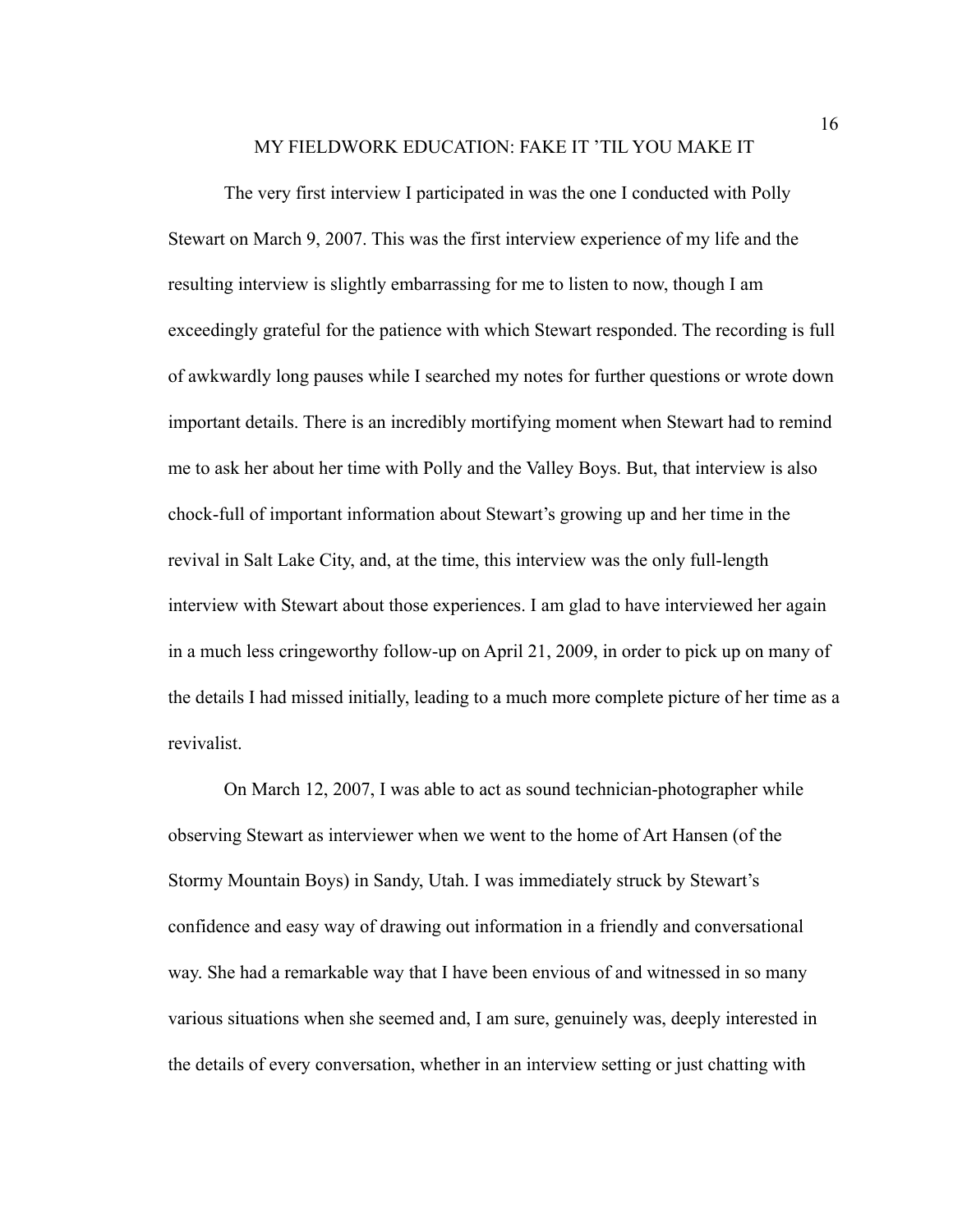someone we ran into. This was a wonderful tool in her interviewing skill set that seemed to come so naturally to her. In this way, she was able to turn an interview that had begun with short answers into what sounded like a lovely reunion chat between old friends, even if she had not known the informant previously. I have no way of knowing if this was something she had practiced purposefully, but it seemed to come so easily to her that I was constantly a bit in awe (Hansen 2007).

 Growing up, I had always been fairly shy and unsure of myself in new situations, traits that were unhelpful and affected my initial interviewing skills, though I did improve through observing Stewart, as well as conducting my own interviews with Stewart acting as sound technician. After her death in 2013, I was given a letter she had written in 2009 on my behalf. In it, she describes my progress as a fieldworker:

 I saw how quickly Jennifer developed an effective interview technique. Starting out with a list of relatively closed-ended questions and no follow-up, she blossomed into a seasoned interviewer who could circle back to questions partially addressed, open up new areas of interview on the basis of what the interviewee was saying, and so forth. She has an attractive fieldwork persona.

Since our teaming up in 2007, I had always felt that she had given me undue credit when introducing me as her partner in the Urban Pioneers project. But, in reading this letter and in a number of the conversations we had in late 2012, I now understand she had been sincere about my contributions to the project. In addition to my interest in the commercial performers, I was able to navigate the changing technologies available to us for recording our interviews - we began using an old Marantz cassette recorder with a microphone on a tabletop tripod and headphones, and we ended up loving a much simpler system that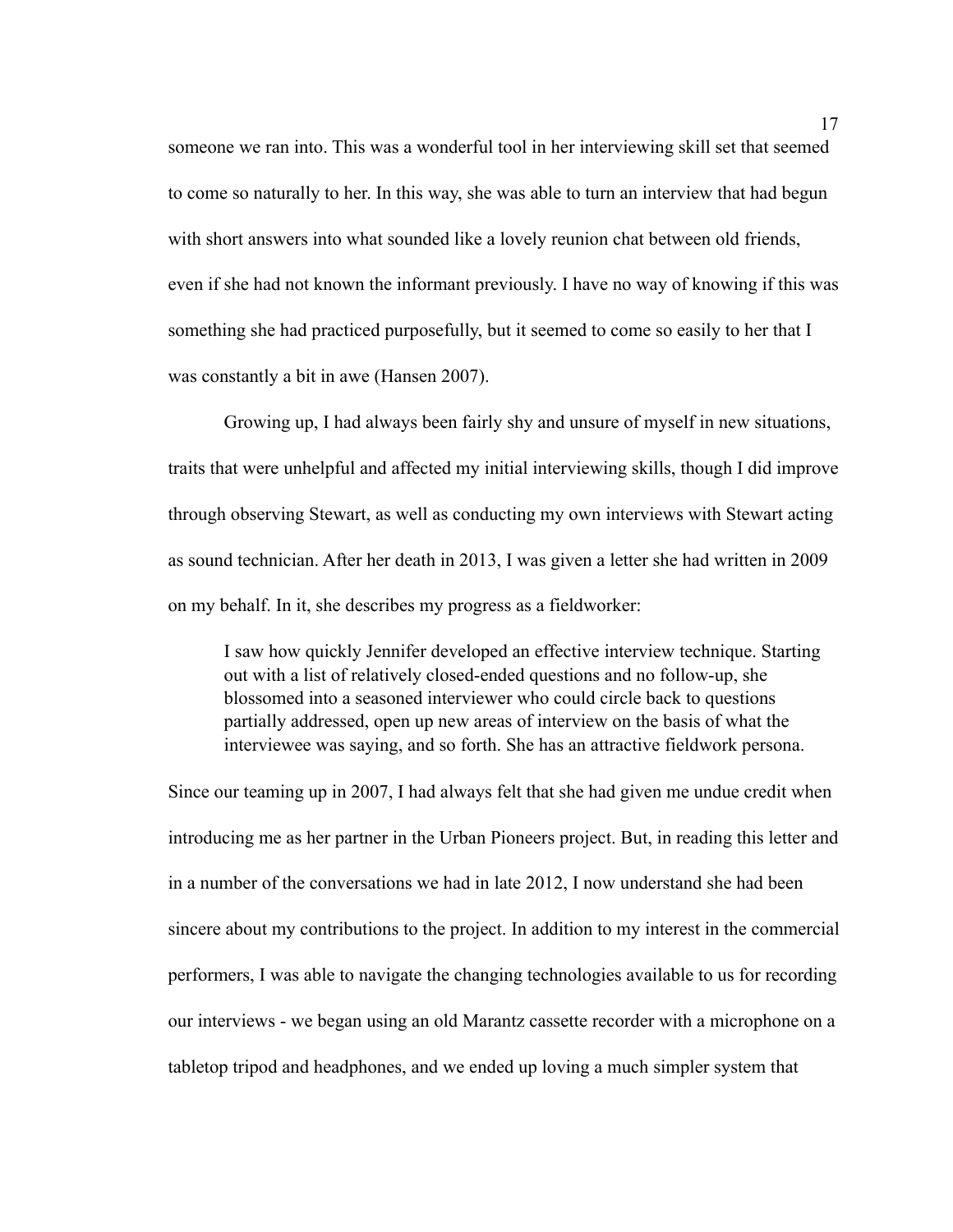consisted of an iPod with a plug-in microphone. We essentially went from carrying around a kit that required a number of steps to set up (and remember), and fit into a bag the size of a piece of carry-on luggage, to using a simple one-step system that fit in the pocket of my jeans. I used a Nikon digital camera to take photographs of informants which was also rather small and easy to use.

## UTAH SINGS OUT!

 As Stewart and I went about collecting oral histories, a number of things became quite apparent. Utah's urban folk music revival was significant in its own right, but also reflected a microcosm of the national revival at the same time. First, the revival in Utah mirrored the national revival in the ways young people became interested in and learned to play folk music. Second, there seemed to be three distinct age groups which acted quite independently from the others, though they also came together at times and drew from similar resources. Stewart did not name these age groups, but it was her who pointed them out initially during my first interview with her. Third, just as in the national revival, the idea of authenticity had been of great importance to quite a few Utah revivalists, and the classifications described by Stekert were present at the local level as well.

 In her 2006 article, Stewart described three ways in which the urban folk music revival in Utah was special and destined to happen. First, it is important to note that Salt Lake City is geographically the literal crossroads of the West. The highway system makes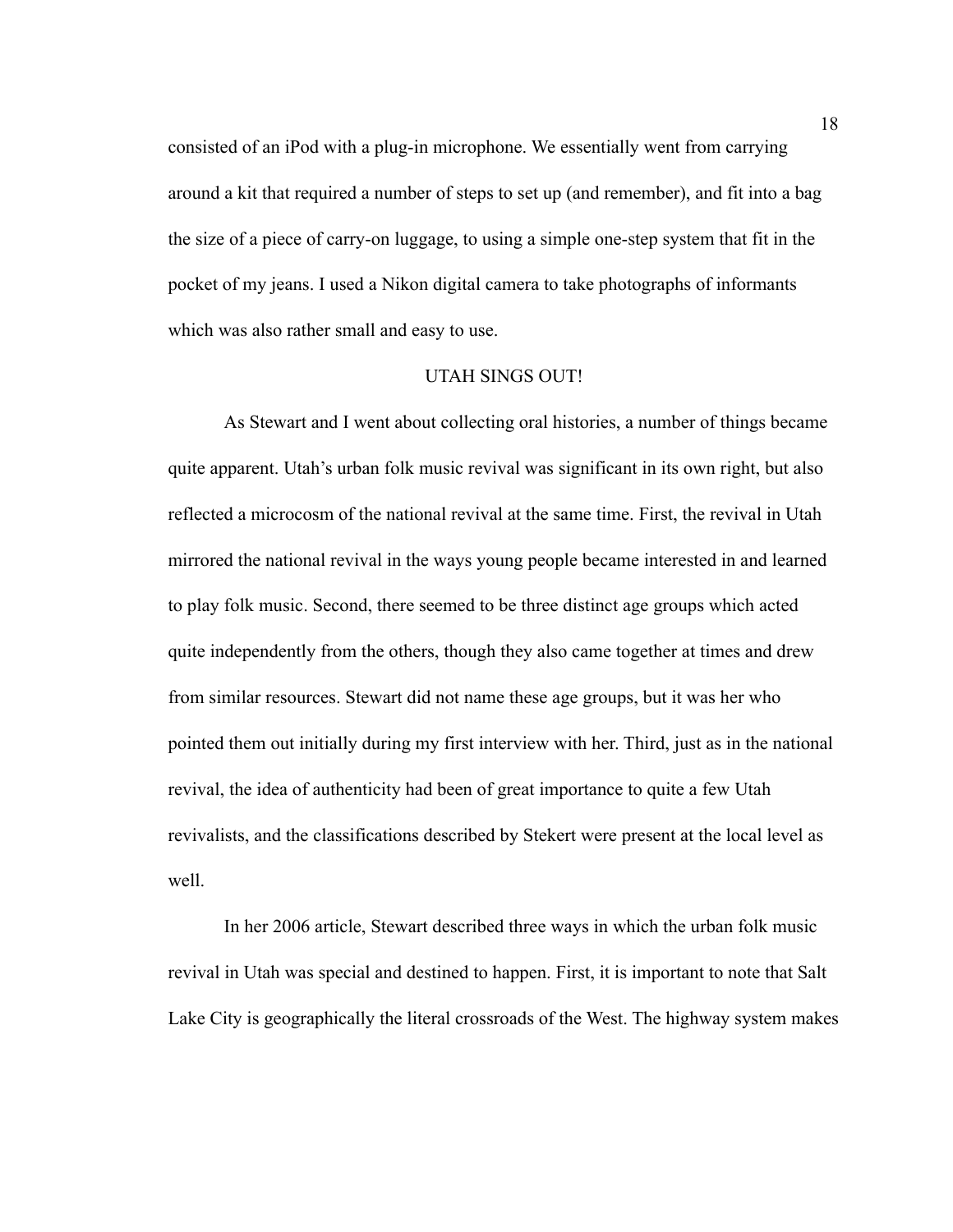it virtually impossible to get anywhere in the West without going through Salt Lake City.

Second, Utah has (and had) a very particular cultural environment:

 For one thing, the fine arts, performing arts, and letters, fostered and supported since pioneer times by the LDS church, resonated subtly throughout the postwar period with parallel but unheralded artistic traditions played out by disaffected locals and by outsiders who were traveling through Salt Lake City or who came to stay. The underground arts scene was avant garde, irreverent and raffish. A second source of cultural contribution to the urban folk music revival in Utah, in keeping with the state's long scholarly tradition of research in folklore, is the folksong collecting fieldwork that Mormon scholars of the 1930s, 1940s, and 1950s had done under the aegis of institutions. The Utah folksong tradition was richer than that of other places because of early LDS mission policy, which in early days fostered the immigration of a wide variety of people from elsewhere in the world. (Stewart 2006, 222-223)

The third "ingredient" for the revival in Utah was "its artistic resources: its singers, songwriters, and musicians." There was simply an abundance of very talented individuals who felt compelled to take up folk music (Stewart 2006, 222-224).

 Stewart had begun her research by interviewing Bruce "Utah" Phillips and Rosalie Sorrels. When I joined the project and the post-concert interviewing began, she allowed me to choose whom to interview first. I had been awarded an undergraduate research grant to support the transcribing of some of our interviews, which was probably why Stewart let me make the choices in the beginning. Not quite knowing where to begin, I ran through my memory of the concert and selected from the program the performers I had enjoyed most. I began with a few members of The Stormy Mountain Boys (Art Hansen, Brent Bradford, Cary Howard, and Hal Cannon). I chose these members because, although there were some younger members performing as band members at the concert, these men had been with the band in the 1960s. And, even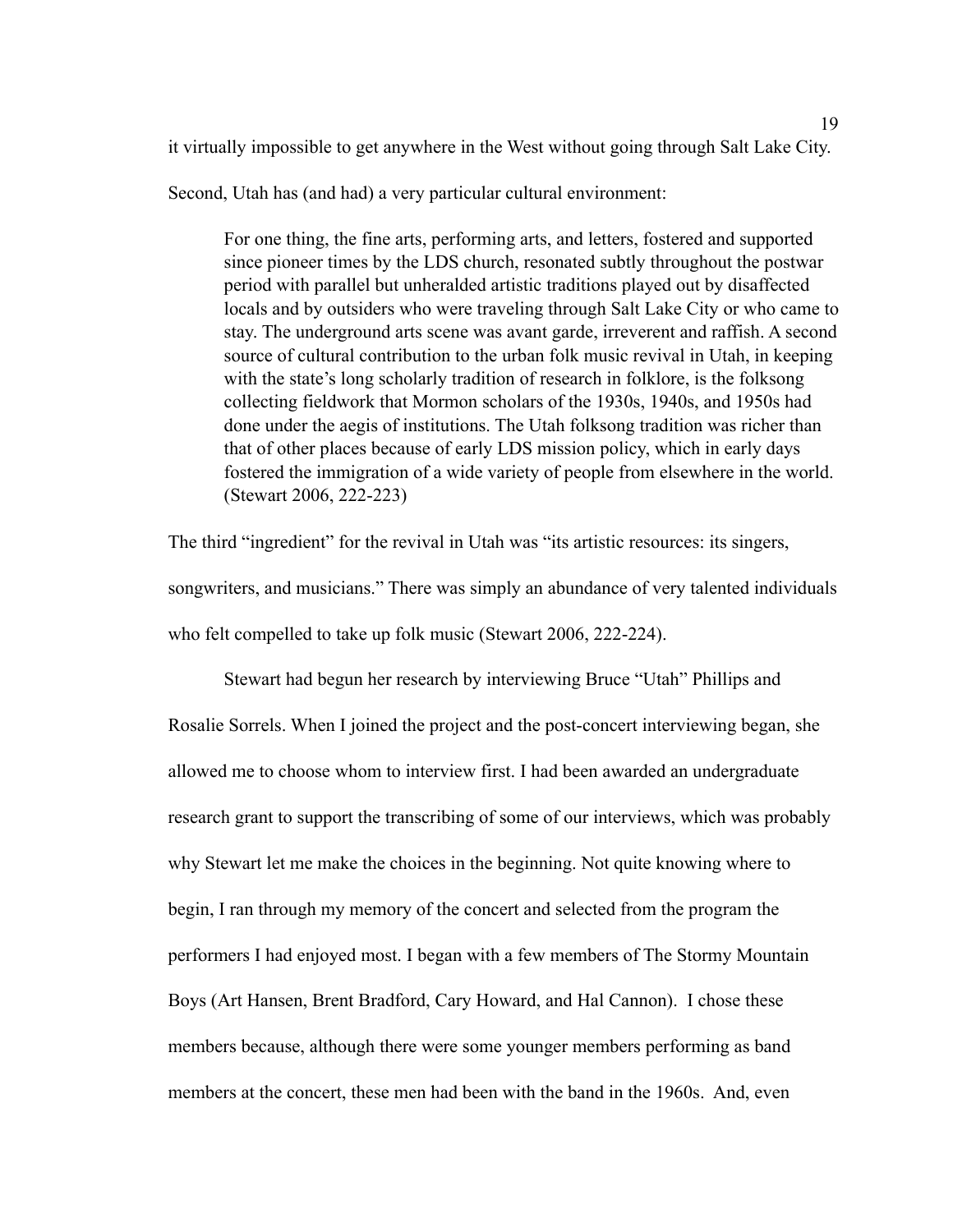though Hal Cannon did not perform with The Stormy Mountain Boys at the concert, he had been a founding member before going on to form other groups during the revivalist period.

 When Stewart mentioned the email exchange with Tom Drury, I decided that, since he represented the "commercial" side of the local revivalists, it was necessary that he be interviewed as well. Drury, in emails following his interview, suggested many other interviewees for us to consider. He suggested that Steve Barnes, Al Reeder, and Dick Wallin be contacted and offered me contact information for them. In the course of interviewing these commercial performers, the name Pat Zwick kept coming up, and I decided it was also important to contact him. Stewart had his phone number and suggested I give him a call to set up an interview. This was the general way we went about selecting the remaining interviewees as well. An informant would mention bandmates and friends from the Sixties or say something like "if you really want to know, talk to this guy." And so we would, which led to us having a fairly balanced representation of commercial and ethnic performers from Utah's revival era.

 One of the first questions we always asked was about their interest in folk music - How did you become interested? How did you learn to play? So many of them replied similarly to each other, as well as typically of the national movement. Either they had grown up listening to Burl Ives, or they had heard the Kingston Trio on the radio and were just hooked - or both. The majority of our informants either saved up to buy banjos and guitars (if there wasn't a guitar already in the home) or they were given instruments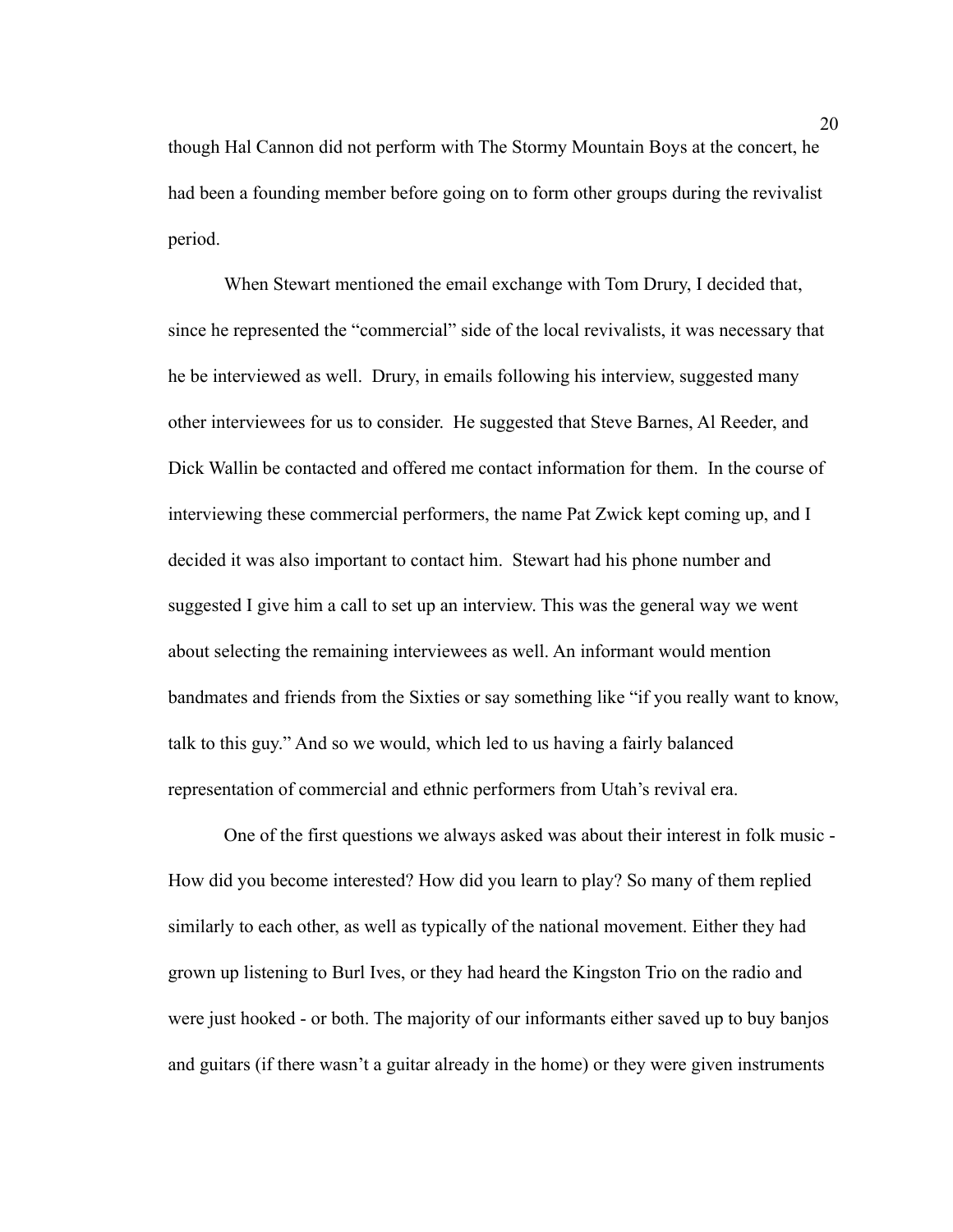as gifts by their parents. These blossoming young musicians then took to their bedrooms to practice by ear the songs they loved, heard either on the radio or played repeatedly on 78s until they were well mastered. Some took formal music lessons from older revivalists like Bruce Phillips at Southeast Music in Salt Lake City, which in turn earned these middle-class youngsters rebellious lessons in labor history and other left-wing topics. As soon as they had learned songs well enough to perform, the revivalists would get together with friends to share what they'd learned and to pick up other songs and styles from each other. There was an enthusiasm about the process that was contagious, and folk music appreciation clubs sprung up in high schools and on college campuses, most notably at East High School, Highland High School, and the University of Utah.

 Just as the second wave of the national revival also included many of the Old Left from the first wave, the urban folk music revival in Utah had three separate generations participating at the same time. In Utah, the generations were not quite fully split by generations. The first group included, primarily, Utah Phillips and Rosalie and Jim Sorrels. These individuals collected folksongs from traditional singers and fostered the talents of younger artists, as well as presenting concerts. The second group consisted of Polly Stewart, Mac Magleby, and their age mates. These were folks in college at the height of the revival. They looked up to their mentors but were not so far apart in age maybe ten years younger at most - that they could not socialize within the same groups fairly easily. The third group was the youngest but also perhaps the most enthusiastically active in the folk music scene. Heather Stewart Dorrell - five years younger than her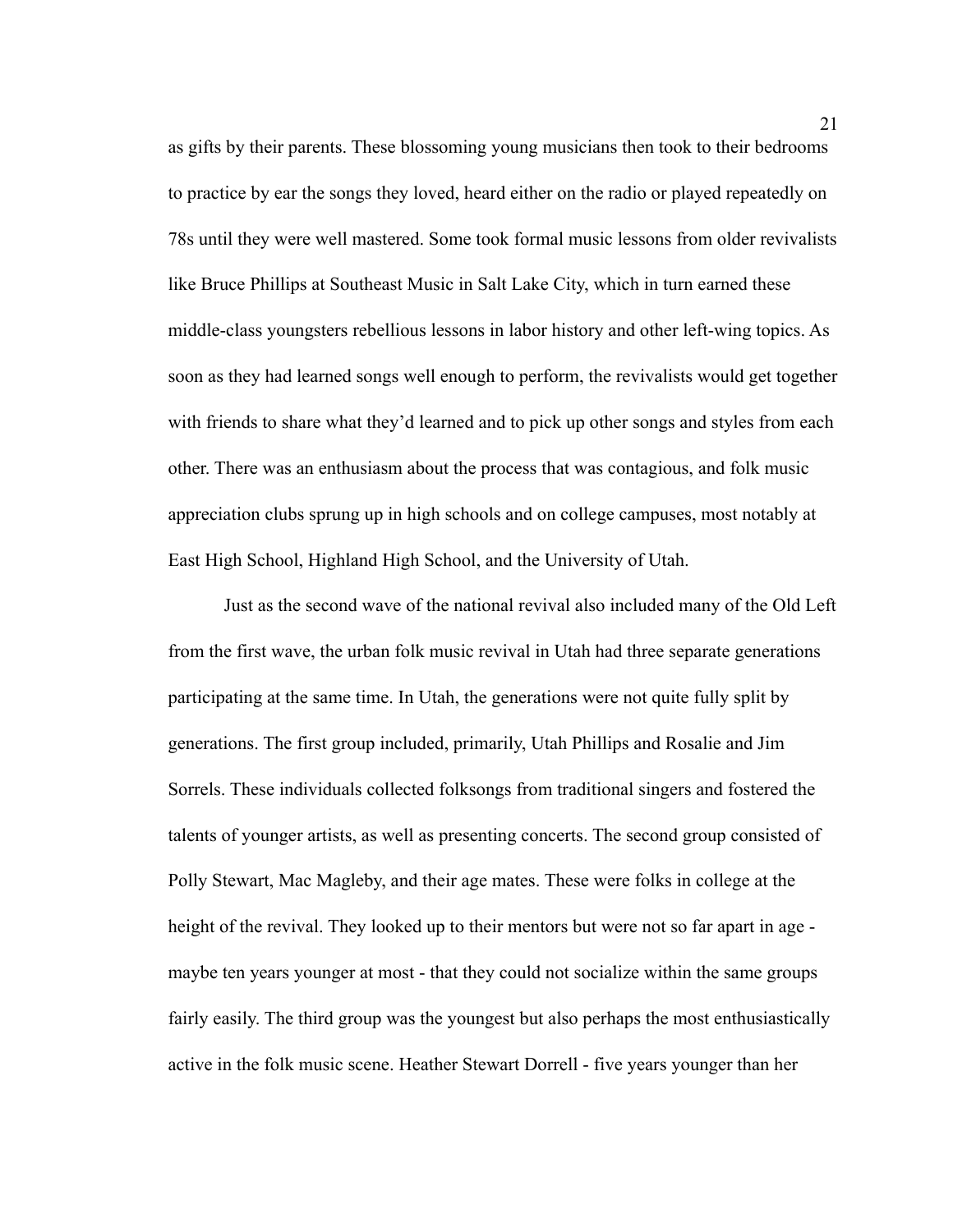sister Polly - along with Hal Cannon, Brent Bradford, Tom Carter and many others were in this group of high school kids. They were the ones taking lessons from the oldest generation, peering excitedly in through doorways while the older crowds played, and forming clubs at their high schools so they could cram as much folk music into their lives as possible.

## THE ISSUE OF AUTHENTICITY IN UTAH'S REVIVAL

 As much as age seemed to define many aspects of revivalists' experiences, one thing seemed pretty constant. Authenticity was a haunting issue that led to changes in personal taste, as well as the ways in which these musicians viewed themselves and each other. Regina Bendix describes the search for authenticity as "fundamentally an emotional and moral quest." She writes that "the quest for authenticity is a peculiar longing, at once modern and anti modern" (Bendix 1997, 7). Without modern innovations such as the 78s so many of the revivalists gained much of their material from, as well as the modern and mass-produced instruments they played, the revivalists would not have been able to attempt to reproduce the music of the South without traveling there. And, even then, there is no guarantee that they would have discovered as great a cache of artistry as was already available to them due to the collecting efforts of academics and enthusiasts of earlier generations, especially in Utah.

Bendix continues:

 [Authenticity] is oriented toward the recovery of an essence whose loss has been realized only through modernity, and whose recovery is feasible only through methods and sentiments created in modernity. (Bendix 1997, 7-8)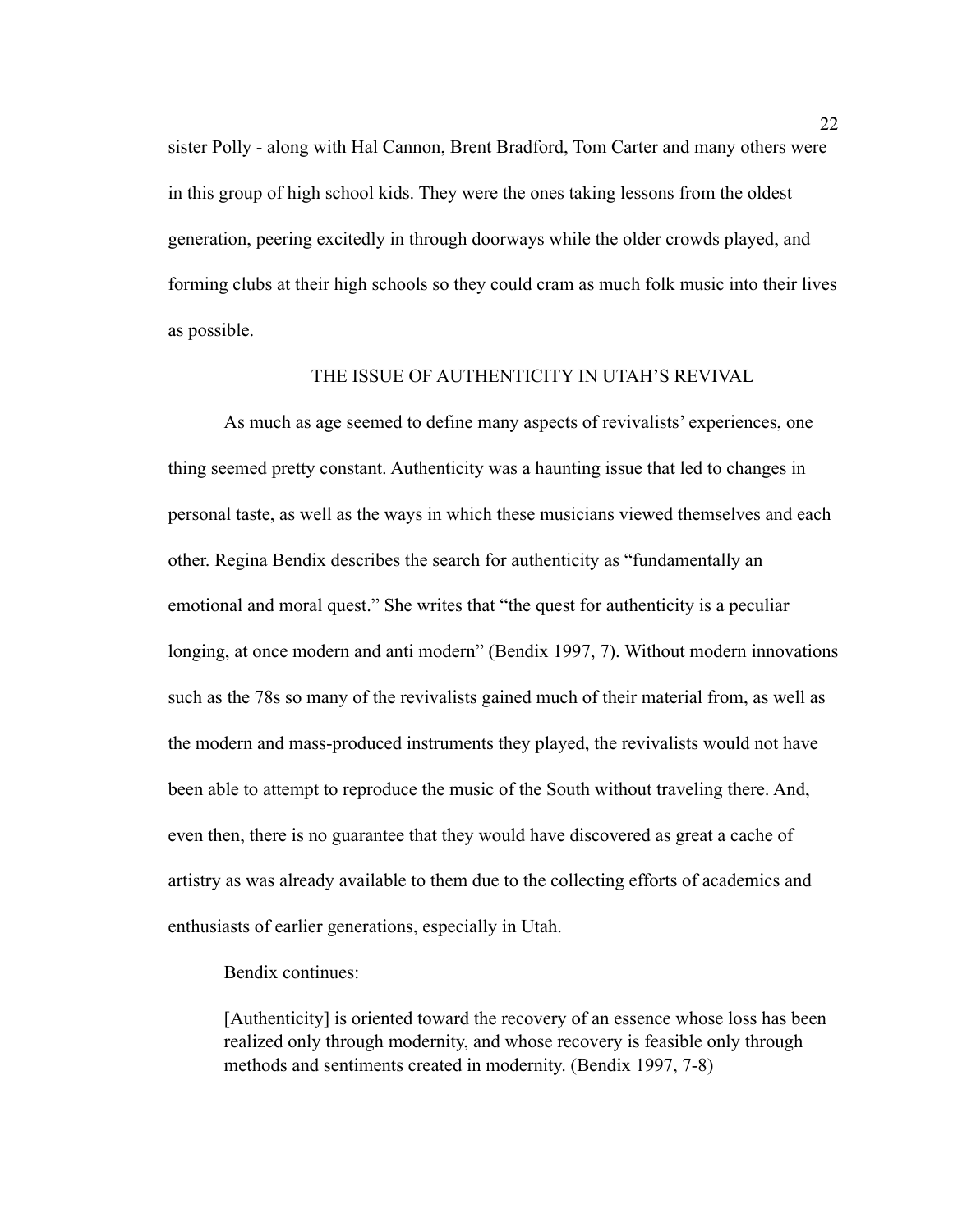Neil Rosenberg also comments on this kind of anachronistic dilemma, saying revivalists "view the tradition's past not only from an ideological viewpoint but also from a new temporal and experiential viewpoint, and almost always from the viewpoint of a different class" (Rosenberg 1993, 196). Utah revivalists must have been affected by an acute awareness of Utah's rough and tumble Western history while growing up as urban and suburban kids. I am sure that this juxtaposition of growing up in a place that no longer fits the image of its past, along with the captivation with the South and West that had swept the nation, is what Bendix is referring to as realizing loss only through modernity the recovery of the music and, to some extent, lifestyle, only feasible through modern means. Suburban and urban young people played songs they heard on recordings bought in a music store downtown, but the music was from that past or mythical place for which they longed.

 I should clarify here that the folk music revival was made up of many genres of music that could fall under the umbrella term "folk music" but include many sub-genres such as bluegrass, old-time (named for the early rural recordings by record companies in the 1920s), and pop music. The term "pop music" refers to any music that is generally popular, which in the 1950s and 1960s included "folk music." "Folk music" typically refers to the broad spectrum, though can become a bit confusing depending on who is speaking. Similarly, each performer's definition of what was authentic varied. Most commonly, revivalists refer to folk music and old-time music interchangeably, though the line between pop/commercial and authentic folk becomes a bit blurry. Most performers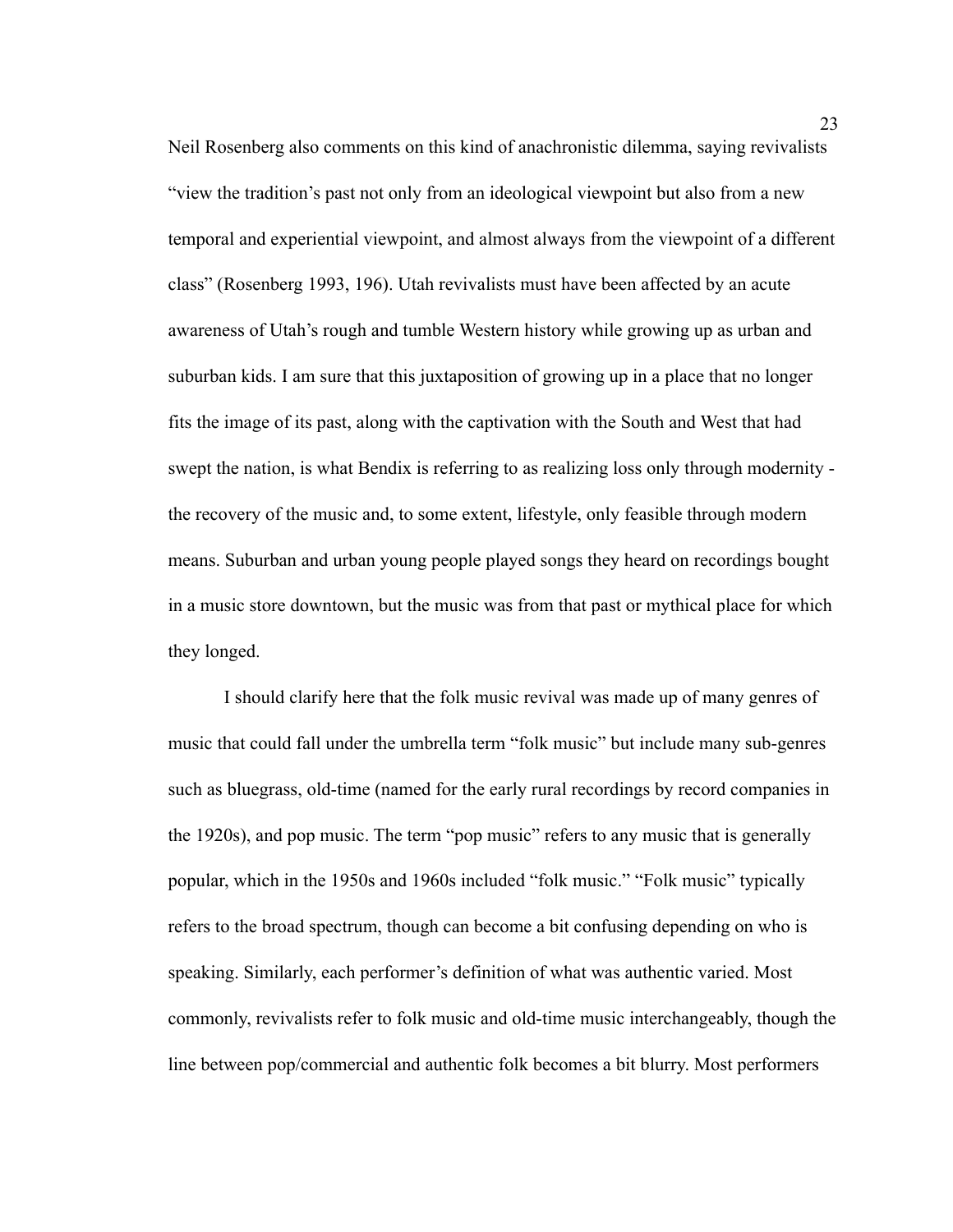refer to bluegrass separately, though it was very much an important part of the revival nationally and in Utah. Authenticity is tied to the different styles of music, though a song or group of a particular style may not have been considered to be authentic while another song or group of the same style could be. For example, the Kingston Trio's version of "Tom Dooley" was not generally viewed as "authentic," but there are renditions done by other artists like Pete Seeger that seem to have been valued as having more authenticity simply because of who did the performing and how they presented the song. Pete Seeger was an artist who was viewed by many younger revivalists as very authentic despite his upper class roots.

 Hal Cannon, in a joint interview with Rosalie Sorrels and Polly Stewart by Doug Fabrizio on KUER as part of the series *Radio West*, tried to explain what made (makes) folk music so appealing. After thinking for a few seconds he replied that "authenticity is the word, but it's authenticity of spirit" (Sorrels 2007). Fabrizio had framed his question in terms of authenticity meaning purity, which in his phrasing was synonymous with simplicity of tune or lyrics and could be an easy assumption, but one that Cannon did not feel fully described the tie he had to folk music.

 In the interview Stewart and I conducted with Tom Carter, it became clear that there was a deep emotional tie to the music each performer deemed "authentic." Carter tried to put into words exactly what it was that had drawn him to old-time music (the music he had felt to be most authentic at the time). Together, Carter and Stewart worked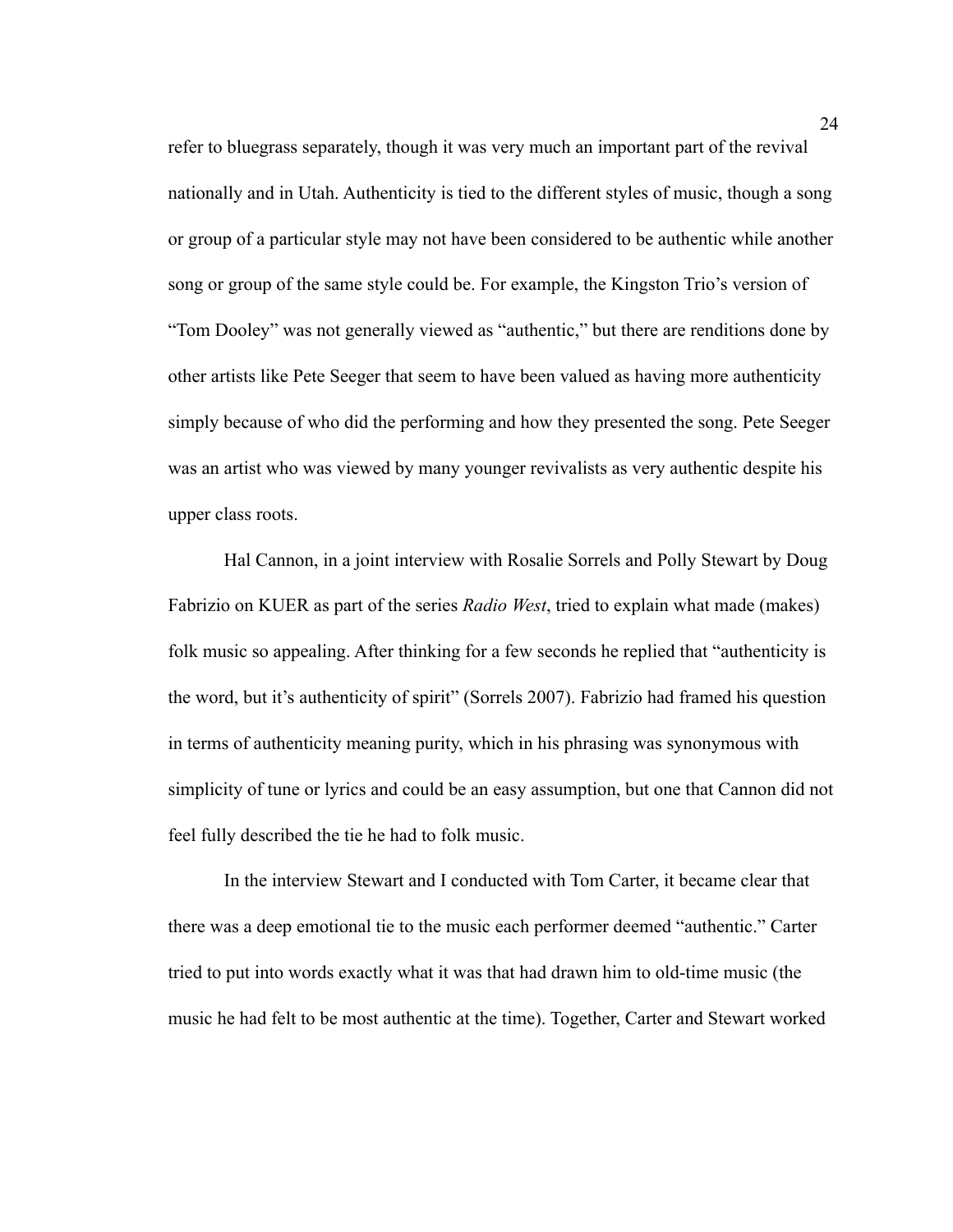out what they seemed to think was an adequate description but what I, as an outsider, still

found unclear as a definition, though I did recognize the power the music had to them:

 PS: Well, there's something about the sound as well. I mean it's really — TC: Yeah. PS: I mean, it's not brilliant.  $TC: No, it's$  — PS: There's some other kind of content in it —  $TC: It's pretty$  PS: That brings tears to your eyes in a way that bluegrass can never do. (Carter 2007)

Carter agreed with Stewart's assessment and continued onto another topic. This exchange may not seem very illuminating, but I believe it is the struggle to put into words a feeling that overtook both Stewart and Carter at the time of the revival, but also so many years later at the time of this interview, that illustrates the importance of the last line. These two revivalists and scholars, so many decades afterward could not fully verbalize why the music meant so much, only to say that it had (and still has) the power to bring the listener to tears.

 Later on in the Fabrizio interview, Sorrels continues Cannon's statement about the power of folk music:

 It exists in a lot of different disciplines, but the heartfelt tone, the song that spills from the heart to the mouth and has authenticity, but also it's music to me that people make because they need it, and they can't buy it, and they can't get it any other way but to make it when they need it. And there are a lot of things that already exist that fit that bill, and people take them over and change them a little. It needs to be changed. It needs to stay alive that way. (Sorrels 2007)

I think what Sorrels is referring to here was the legitimacy of those in the revival to perform traditional songs, or to change the lyrics in order to reflect something more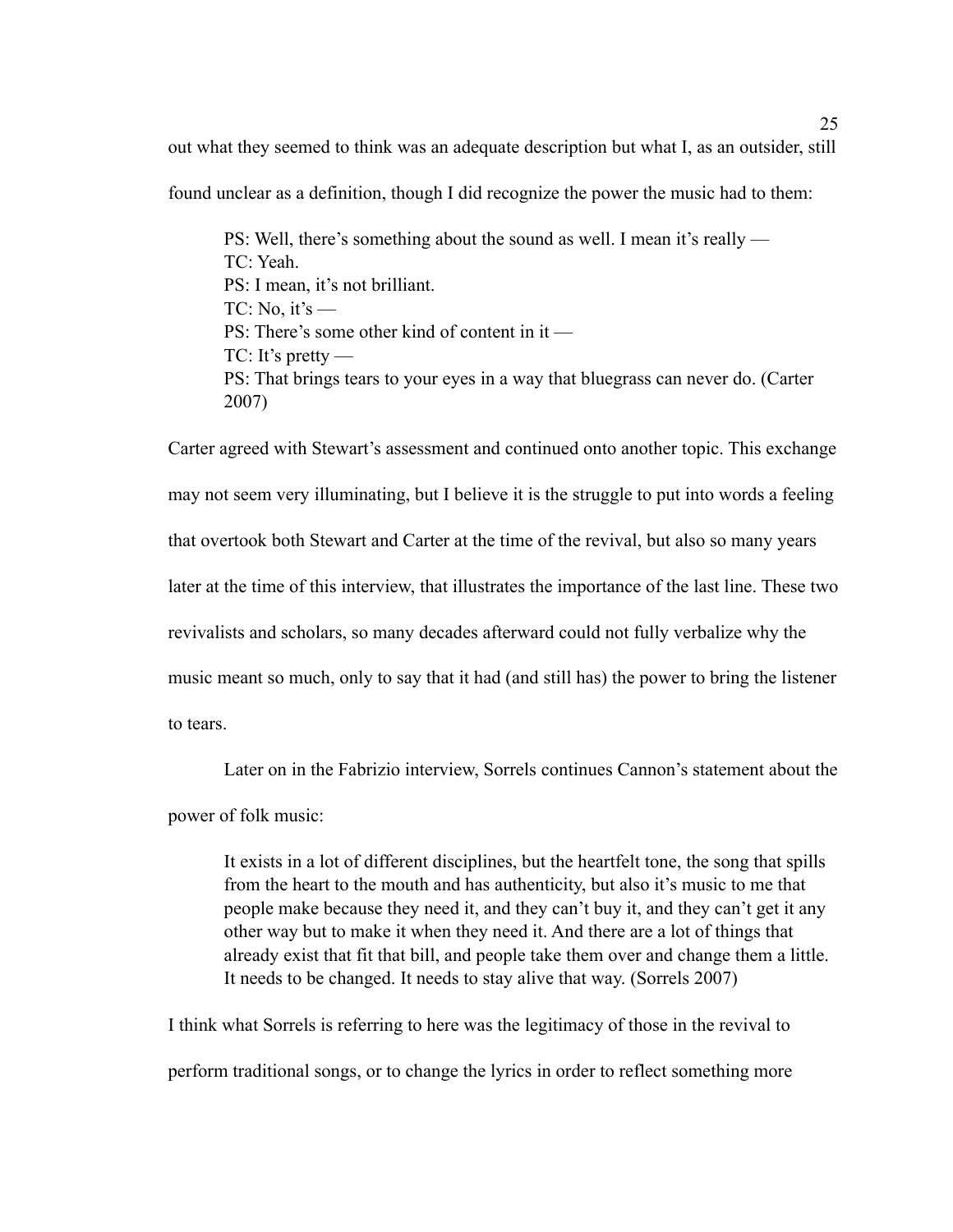current - such as the way Joe Hill changed lyrics to popular songs in order to make them relevant to the union cause. Sorrels is also pointing out that folk music, like any other aspect of folklore, must be dynamic and able to change with the times. If something cannot change to fit the needs of the people, it will die out. Therefore, what is defined as "folk music" is constantly changing, whether that means which traditional songs are sung, or the instrumentation used, or including the singer-songwriters as contributors to the genre. (Toelken 1996, 40-49)

 Although it is hard to know where Toelken would place revivalism, revivals are a valid and important phenomenon worthy of academic study in their own right. Mitchell, referencing folklorists Sheldon Posen and Neil Rosenberg, argues that:

 [F]olk revival must be understood as something quite distinct from traditional folk music *per se* - revival entails a distinct understanding of music, a distinct repertoire, and involves a unique cross-section of people, and must thus be understood on its own terms, rather than via unfavorable and over-simplified comparisons with traditional folk music communities. (Mitchell 2007, 95)

In his chapter entitled "Starvation, Serendipity, and the Ambivalence of Bluegrass Revivalism," Rosenberg writes that revivals are important "because they tell us about our own unexamined assumptions concerning the other things we study" (Rosenberg 1993, 194). Just as Stewart and Carter, among others, had been blinded by their own perceptions of their experiences as authentic performers until reexamining the era later as academics, it is important to recognize the entirety of that period. Rosenberg writes that by maintaining such strong views without rethinking them, we end up shunning large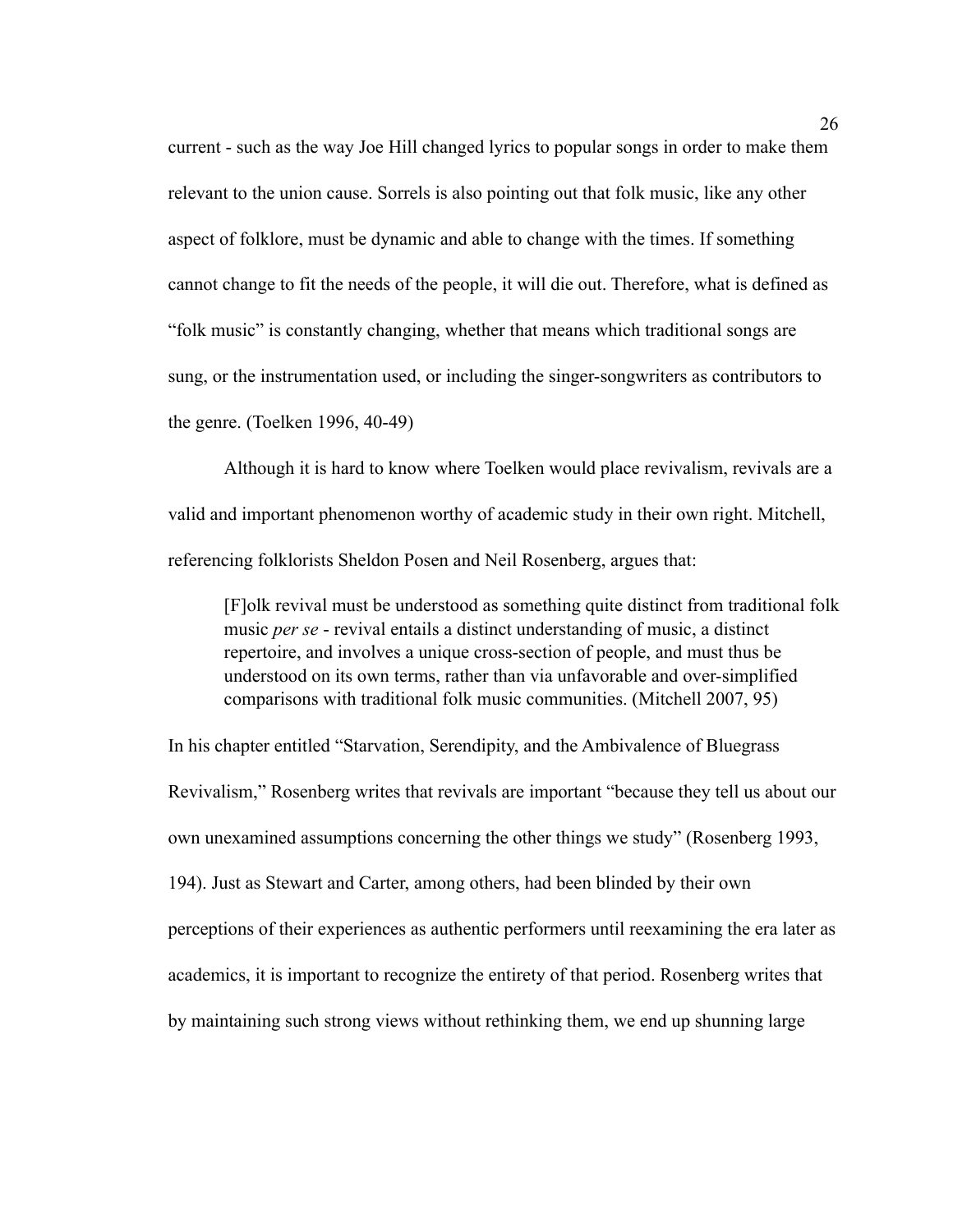portions of historical experience. Rosenberg points out that the term "revival" is

#### problematic:

 It is true that when we look carefully at revivals we often find that the things being revived (1) haven't completely died out - that is, however moribund they may be they don't necessarily require revival - and (2) are made into something different by the revival process; that is, revival kills, maims, or mutates them. Moreover, frequently many of the people involved in revivals are outsiders who are reviving things novel to them. I would argue that, granting the accuracy of these observations, we are still dealing with people for whom, and events in which, revival is the predominant motive, the underlying reason for action. And the word's connotation of religious fervor captures an essential aspect of the phenomenon: the verve, zeal, energy, and fervor of revivalist involvement. (Rosenberg 1993, 194-195)

 This passage also captures one of the key features of the urban revival, which is the passion for the music felt by performers nationwide, including Utah. This passion, I think, comes from a need for authenticity. Rosenberg writes that "Revivalists perceive the music system as threatened, moribund, or unappreciated - usually for ideological and aesthetic reasons" (Rosenberg 1993, 196). He states that, although revivalists often "disagree among themselves about their visions of authenticity," the standards they attempted to establish were very important to them (Rosenberg 1993, 196-197). Establishing a single standard for authenticity within the revival would have been impossible because revivalists seemed unable to even agree on one definition of what folk music was. As I mentioned above, "folk music" in the revival functions as a kind of umbrella term including genres like bluegrass and old-time - and even popular music because of the vast popularity of the revival among young people, which led to huge commercial successes for many bands and their management.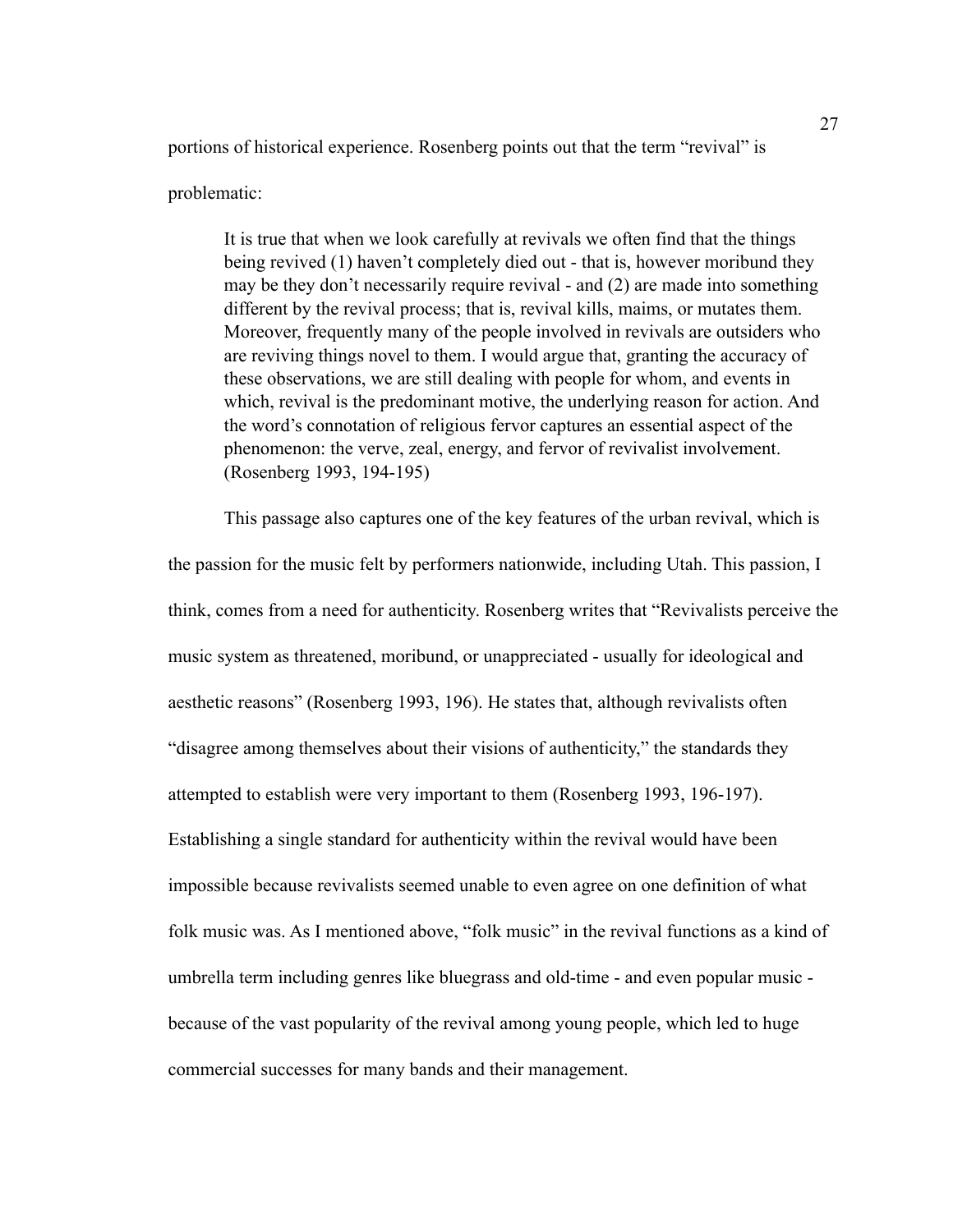In 2004, Stewart asked Phillips for his thoughts on the term "urban folk music revival" or each word on its own - however he "wanted to go at it." She had phrased it this way because she recognized that the terms may mean different things to different people. Phillips replied:

 I guess, I think they're real things, urban is a real thing and the commercial revival became an urban phenomenon because that's where the people were who would buy the records. The people who were, at that time, who were in the rural areas were still makin' their own music. See? So, it was that part, the commercial revival was the urban phenomenon. (Phillips 2004)

He goes on to attempt defining the music itself but ends up describing the problem of

what was seen as folk music in the revival, as opposed to the academic view of folk

music:

 Well, folk music, now folk music is a bit more problematic. In that, we caved into and accepted for that ten or twelve year period a media-driven definition of folk music. Which, for me, bore full fruit when I played the Kerrville Festival for the first time down in South Texas, and asked the driver who was driving me into town from the airport if they sang folksongs at this festival. He said, "everybody does." And it turned out that what they meant by folk song was that you wrote it. They had no concept of cooperative ownership of a song. They had *none*. I'd sing an old song and they'd say, "when did you write that?" And, none, oh man. So we adopted a commercial, you know, driven, a capitalist-driven notion of folk song. [...] So, folk music in the context of what was happening then, no, that wasn't folk music. What I was learning, I was learning folk music, I was learning from all these people. You know, and I was learning by ear, not by book or by record. (Phillips 2004)

Even Phillips's view of himself as authentic is problematic, though, because what he viewed as authentic folksongs were typically cowboy songs and songs that would have been part of the first wave of the revival that included many left-wing labor songs, especially those written by Joe Hill, or songs, at least, modeled after these types. Phillips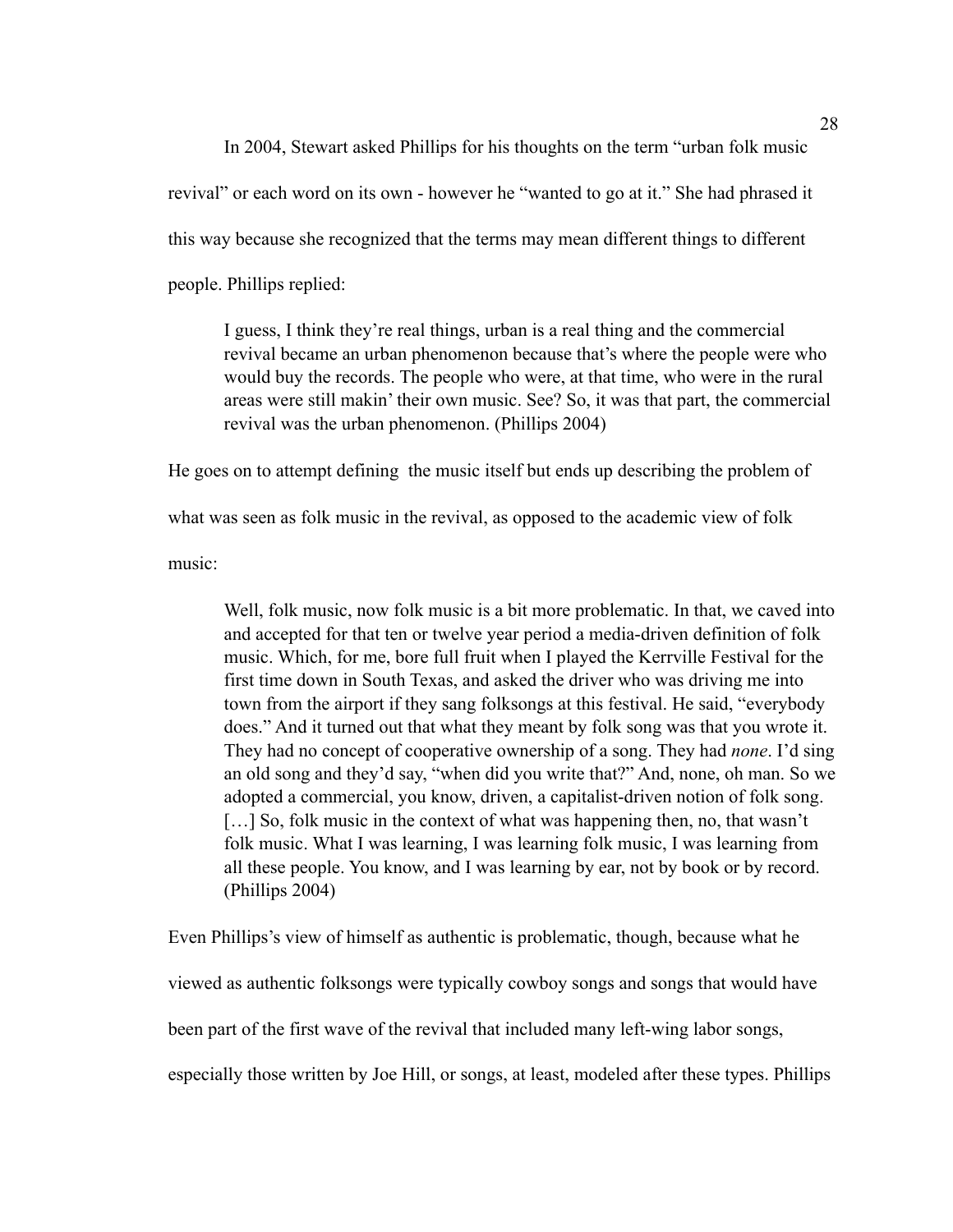was neither a cowboy, nor a displaced laborer of the turn of the century. He became deeply involved in union organizing and left-wing politics as an adult, but he was not innately a part of the traditional groups whose music he "learned by ear," nor did he perform the songs in their original contexts, which leads to an academic folklorist having to categorize him as a very enthusiastic imitator or emulator. This classification probably would not make Phillips very happy. However, the classification must stand because he was an outsider and, as Stewart states, the defining quality of revival (as opposed to traditional) music is that "inevitably, outsiders are involved somewhere in the process" (Stewart 2006, 226).

 Many revivalists, as we can see illustrated by the incredible passion for the music discussed by Phillips, Sorrels, and Cannon, took folk music very seriously. Sorrels dedicated much of her time to collecting folk songs in Utah and Idaho, in addition to performing and fostering young talent. Bruce Phillips went to great lengths to be sure the songs he composed entered into the folk tradition, at least in the way he saw it, and were sung by as many people as possible. He truly saw himself as an authentic folksinger, as someone who would fit into the group Stekert labeled "traditional singers":

 Plumbers define plumbing, carpenters define carpentry. The fellow doing the carpentry out front, he knows his tools, and so he has the axe, he can define what that is. I'm a folksinger, so I define it, thank you. You know. I mean, I never abdicated that to, to non-folksingers. Folk song isn't owned by anybody, it's owned by everybody. It has nobody's name on it. It shows evidence of oral transmission, it exists in different versions and that's pretty close. (Phillips 2004)

His song "Rock Salt & Nails" is one of his most widely performed songs. Versions have been done by Waylon Jennings, Joan Baez, and Flatt & Scruggs, among others.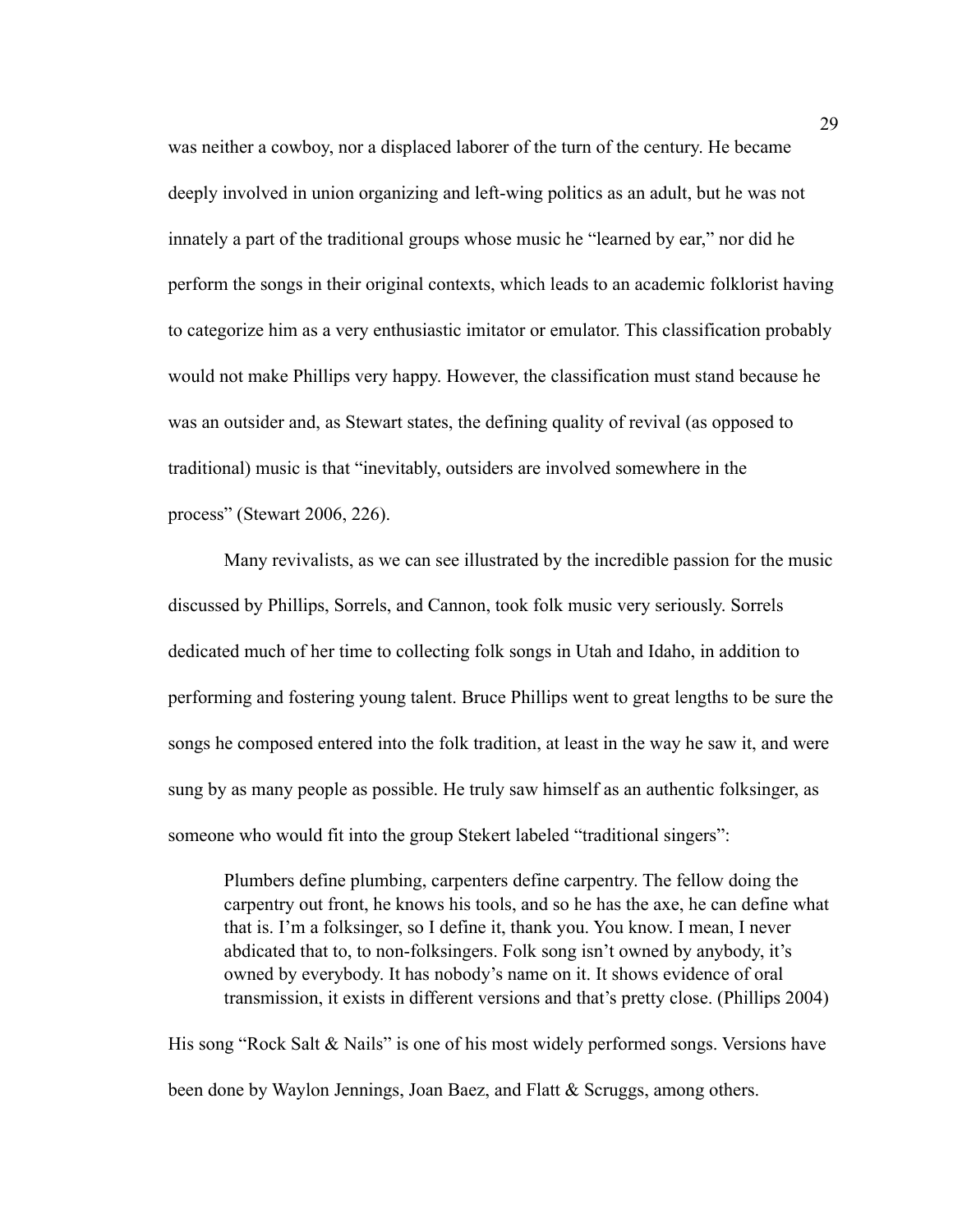Tom Carter was a member of that youngest generation of Utah revivalists and played in a number of bluegrass and old-time bands. At the time of our interview, it quickly became clear that Carter had spent a good amount of time reexamining the problem of authenticity in his own experience during the revival. As a high school student, Carter struggled to really live the lifestyle:

 It had to do with this whole sort of sensibility. I mean, it was a lifestyle as well as a music, you know - in some ways it came back to haunt me later on. But it was part of this, you know, you dress the part and where you started wearing kind of thrift store clothing. Kind of picking up old - I remember when I was first in high school, I started wearing these kind of old tweed jackets and stuff. […] And it wasn't like country at all, and it wasn't like, you know, the bluegrass stuff, it was really different, the whole sensibility. And so it had to do with, you know, your clothes and your politics, I mean, which were sort of, you know, say, of lefty kind of stuff. And this nostalgic, you know, kind of like, Franklin D. Roosevelt's back again. (Carter 2007)

What Carter is describing is a passion for the music that really infiltrated every aspect of his day-to-day life. In Stekert's revivalist groups, Carter would surely be described as an imitator or emulator because he truly desired to become a Depression-era traditional singer. He viewed his playing of old-time music to be, in many ways, more "authentic"

than other strands of the revival because "bluegrass didn't have the same politics":

 so it was still kind of almost like mainstream compared to the stuff - I mean, we really thought what we were doing was sort of radical. You know? It was like, the bluegrass guys thought that they were reacting and being more authentic than the folk music guys. But we thought we were *really,* like, really out there, you know? (Carter 2007)

Stewart immediately picked up on Carter's reference to what he called "folk music" as being what we had defined as "commercial" and, which was the group Stekert labeled as the "utilizers." The definitions become a little confusing and overlap each other,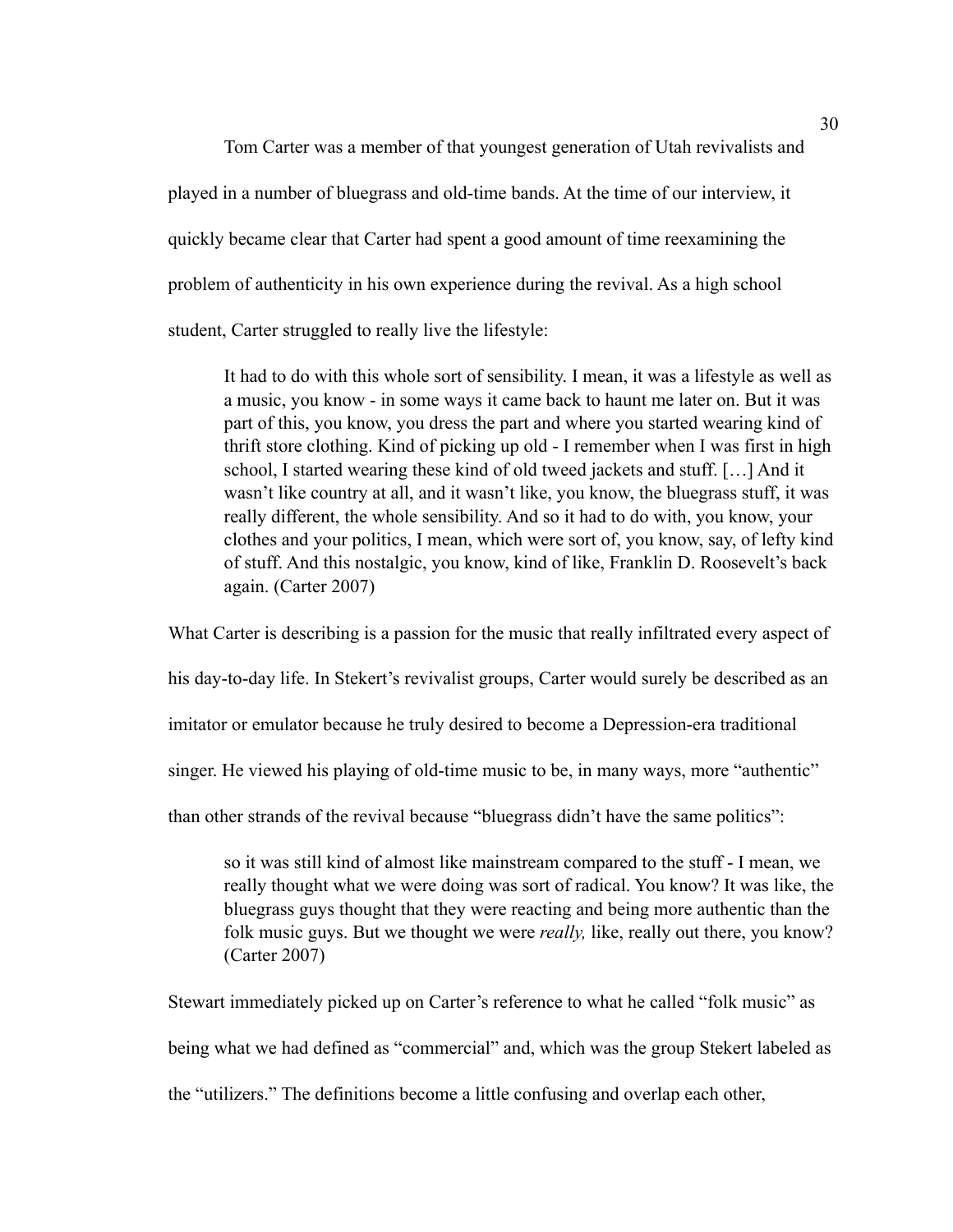depending on who was doing the defining. For instance, "folk music" is understood as a genre of music that includes traditional instrumentation and perhaps traditional lyrics (though the lyrics could be original compositions by a contemporary performer and still be considered part of the genre). But, this can be ambiguous since "folk music," academically, anyway, is understood to be traditional music handed down through traditional methods in its original context, or to a traditional audience. So, the idea of something being "authentic" also becomes quite muddled and can change from informant to informant. Stewart confirmed Carter's recognition of a hierarchy of authenticity within the local revival by saying:

 You know, Jennifer and I worked out a distinction between commercial and whatever else was going on. And the commercial - you know, there was a huge industry locally of commercial performers, and Tom Drury was the most famous of them. But there were a lot of them. And they saw themselves as *very* different, and they called us 'ethnics.' (Carter 2007)

This was a very key moment in our fieldwork because it helped us to understand much better the structure and existence of a kind of hierarchy of perceived authenticity amongst revival musicians in Utah. It had been fairly easy, once we realized a difference, to distinguish between the "ethnic" performers (essentially anyone who fell under the Phillips and Sorrels umbrella and viewed themselves as performing something "authentic") and the "commercial" performers (basically anyone else), but the distinction really brought into light just how complex the idea of authenticity really was at the time, and continues to be upon historical examination.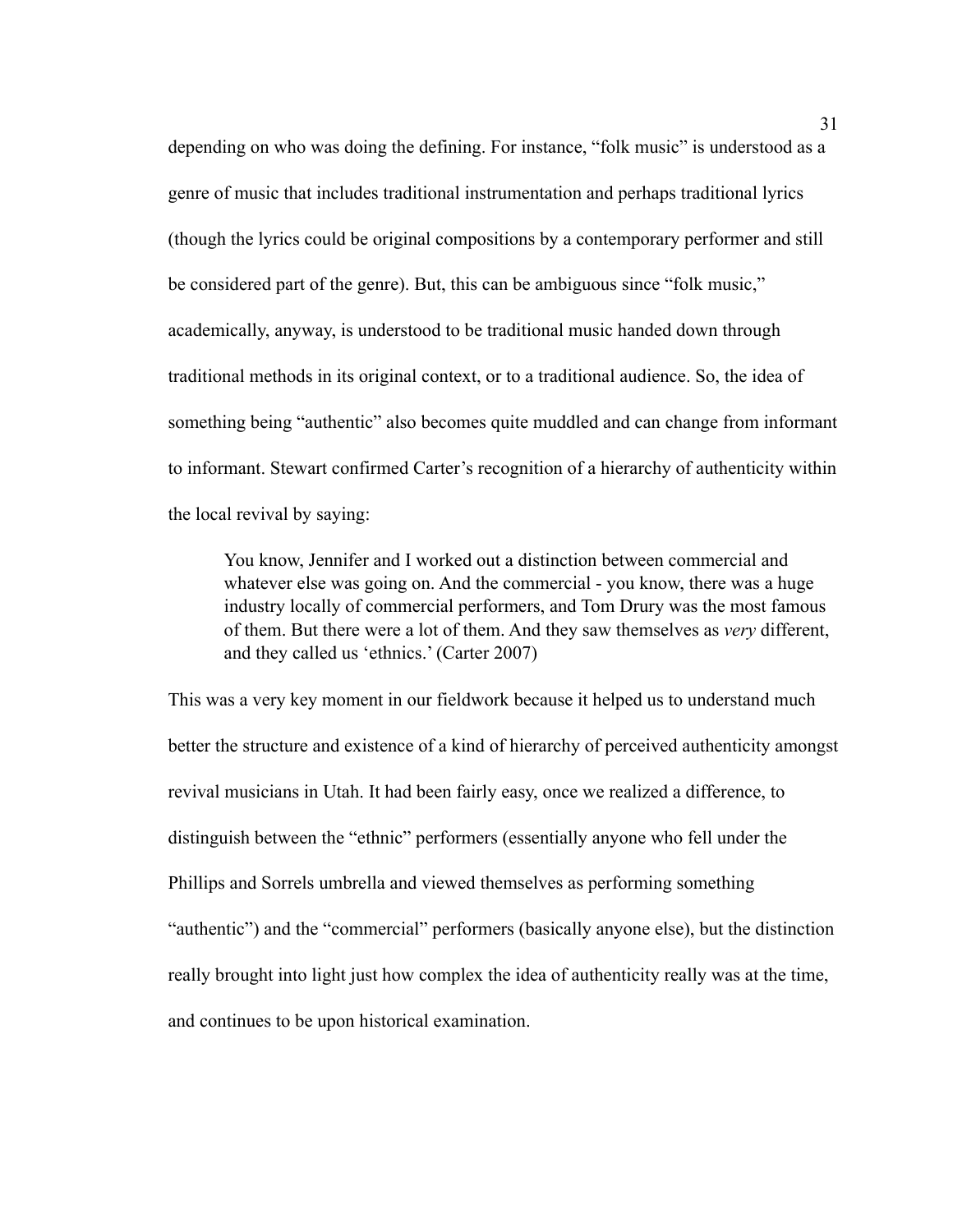In an article written in 1969, R. Serge Denisoff described the rift between the two broader groupings, "ethnic" (also referred to interchangeably as "authentic") and "commercial." He labels the authentic side "ideological" and states that "the ideological position saw folk music in the context of social change […] and was therefore isolated from the mass media. The commercial saw folk music as fundamentally an art form advocating 'art for art's sake'" (Denisoff 1969, 195). Tom Drury, the most famous of Utah's commercial revivalists, was interviewed by Stewart and I in March and April of 2007. Drury recognized the divisions caused by perceived authenticity at the time as well. The revival community in Utah was fairly close-knit and Drury said that he was part of it, but not fully accepted by the "ethnic" performers:

 I knew Bruce [Phillips] and Jim [Sorrels] and Rosalie [Sorrels] very well but it was like we were on opposite poles. It was like "Hey! He's doing this for money and, you know, that's not cool - you're not ethnic enough." (Drury, March 2007)

Stewart asked him at that point about his living, "So all the time anybody in Salt Lake was being kind of 'pure,' you were out making a living?" Drury replied with a sense of pride:

 Yeah. I made my living for, like, thirty years singing. I never got rich, but I basically paid for my existence with my music and met an awful lot of interesting people along the way too! (Drury, March 2007)

This was a very interesting revelation because Drury was the first interviewee we had talked with who had not had any other career outside the arts. Because the local selfidentifying authentic performers shunned the idea of making money from their music, they, apparently, eventually had to sort of give up the music and get "real" jobs after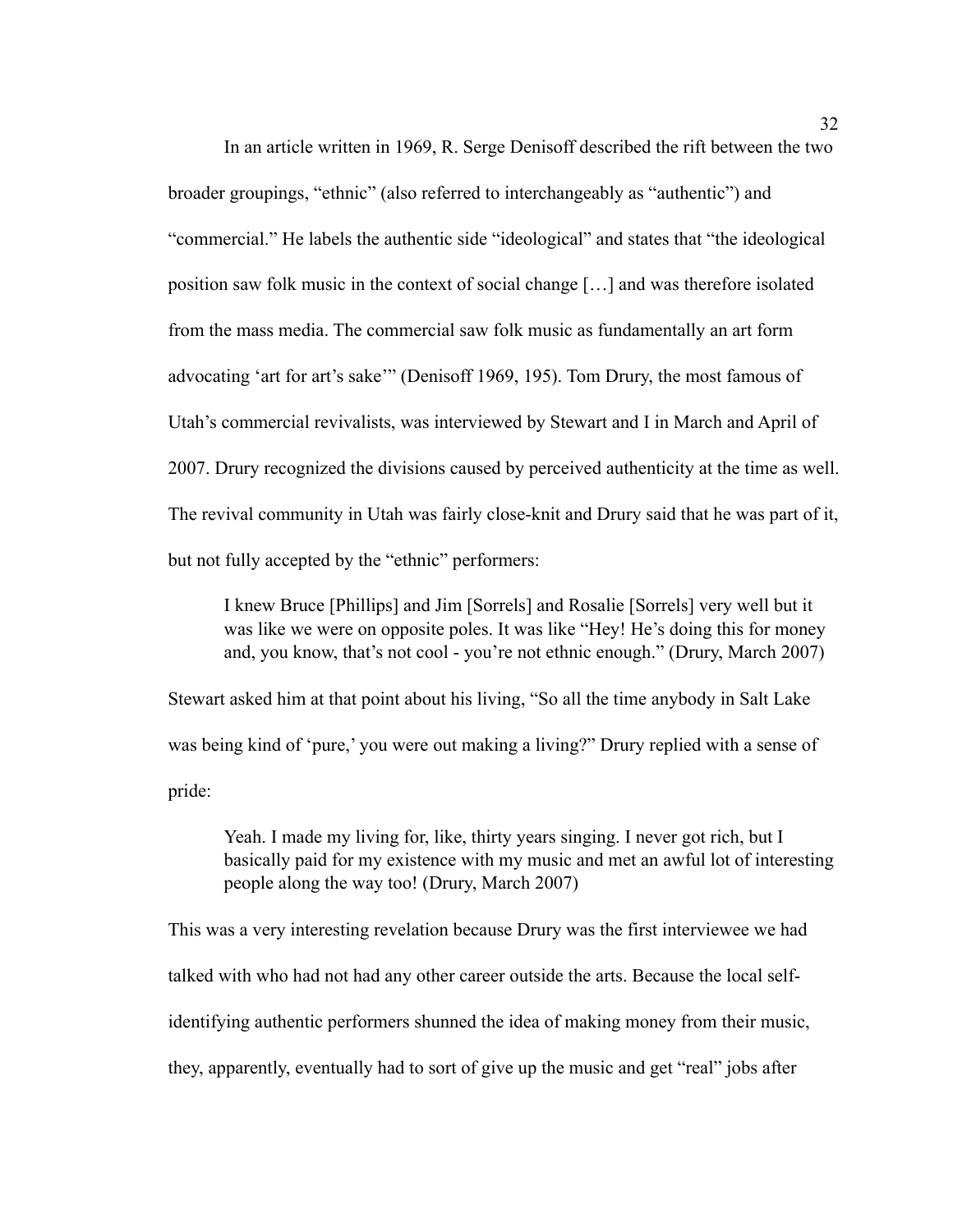college. Many, though not all, became academics of some kind. Some continued to play on their off time primarily for enjoyment, while others - like Stewart - packed up their instruments almost completely. This is quite a contrast to the experience of Drury and those performers in his cohort who performed in a variety of groups, working other jobs only as a means to saving money in order to tour.

 Our first interview with Drury is essentially a long list of famous name-dropping, coupled with adventurous stories of close calls with full-on stardom. Drury went on USO tours in Vietnam with Ronald Reagan's daughter, met Randy Sparks and was invited to join the New Christy Minstrels, toured Europe and appeared on TV in Germany, and essentially started commercial folk singing as entertainment in Salt Lake bars - namely Grogan's and Gino's. Drury "partied" with the Kingston Trio at a house party in Bountiful, and one of his bandmates played rhythm guitar for Elvis Presley. (Drury, March 2007)

 Most of the local authentic performers, when asked about their own songwriting, admitted that they did not typically write songs. I was surprised to learn that the majority of them had never written a single song. It was surprising to me because my personal view of authentic performers on the national level included topical songwriters, like Phil Ochs, who wrote in the tradition of Joe Hill, which just goes to illustrate further how complicated authenticity was to define. I asked Drury about songwriting and learned that politics, even at the height of the revival period, dictated what could and could not be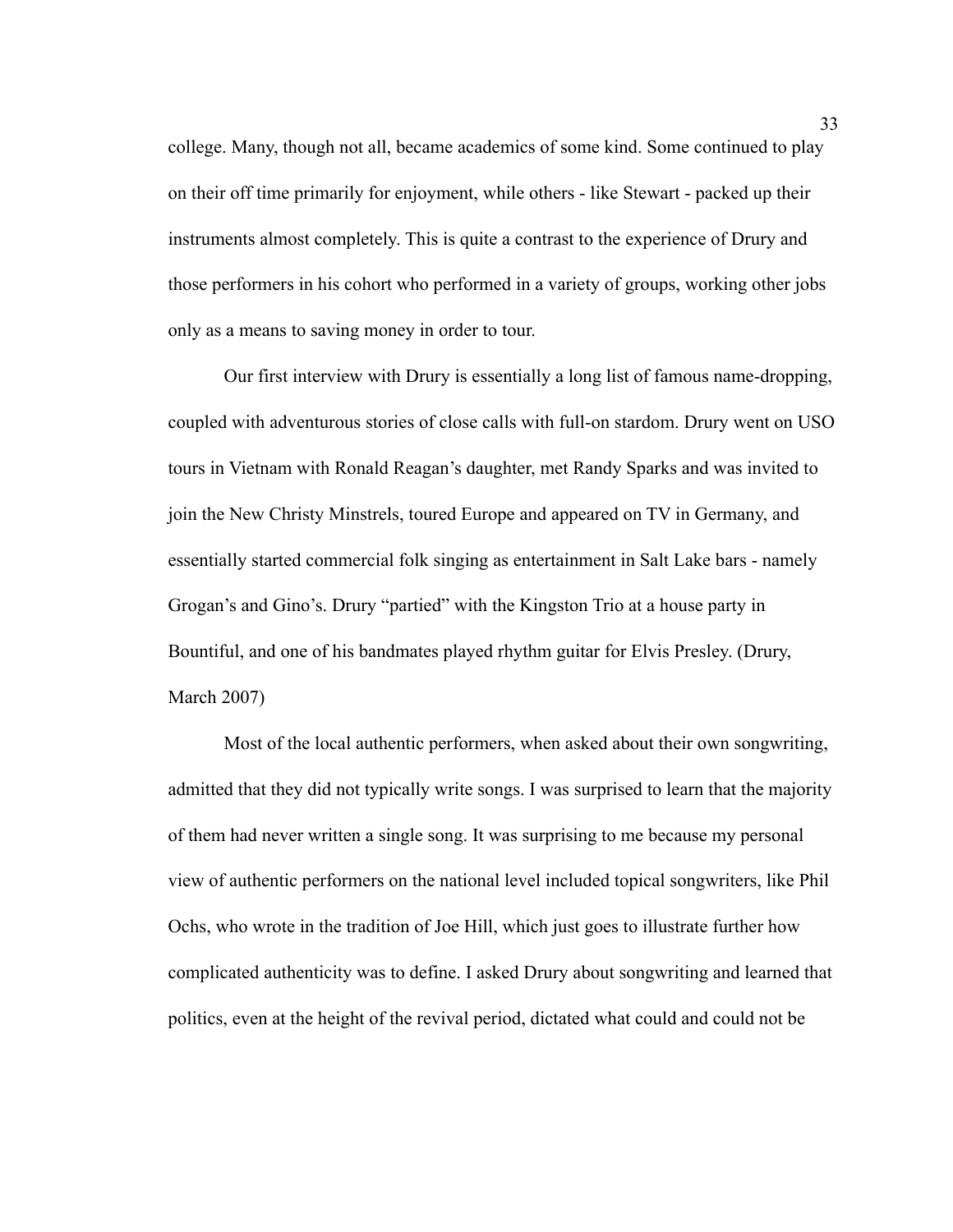recorded if one was hoping to gain success and support from recording companies. Drury said:

 I tried to stay away from writing too many really questionable protest songs because I was always performing and, any time I did something a little questionable, I caught a lot of flack for it, so I tried to make mine just suggestive on the edge without totally diving into the red hot water. (Drury, April 2007)

Drury would perform his own songs as well as songs made popular by national performers, but his view of song ownership differed greatly from that of Phillips who also performed a mix of traditional songs and his own compositions. As discussed above, Phillips viewed songs as the property of no one in particular, which tied in with the perspective of other "authentics" like Woody Guthrie who said:

 I get my words and tunes from the hungry folks and they get all the credit for all I pause to scribble down … music is some kind of electricity that makes a radio out of a man and the dial is in his head and he just sings according to how he's feeling. The best stuff you can sing about is what you saw and if you look hard enough you can see plenty to sing about. (Eyerman 1996, 501)

Like Guthrie and Phillips, Drury also got his inspiration from current events and his

surroundings. He wrote songs about the walk on the moon, John F. Kennedy's

assassination, and even just about longing to come back home to the mountains from

California. Where Drury stands out as particularly part of the commercial set are his ideas

about song ownership. He told me the story of a duo wanting to record his song

"Colorado Mountain Boy":

 Somebody stole that song and recorded it. They called me and asked if they could record it and I said, "Sure." And they said, "Can we put on there that we wrote it too?" and I said "No." - "Well, why?" and I said, "Because you didn't and I'm funny about my songs!" (Drury, April 2007)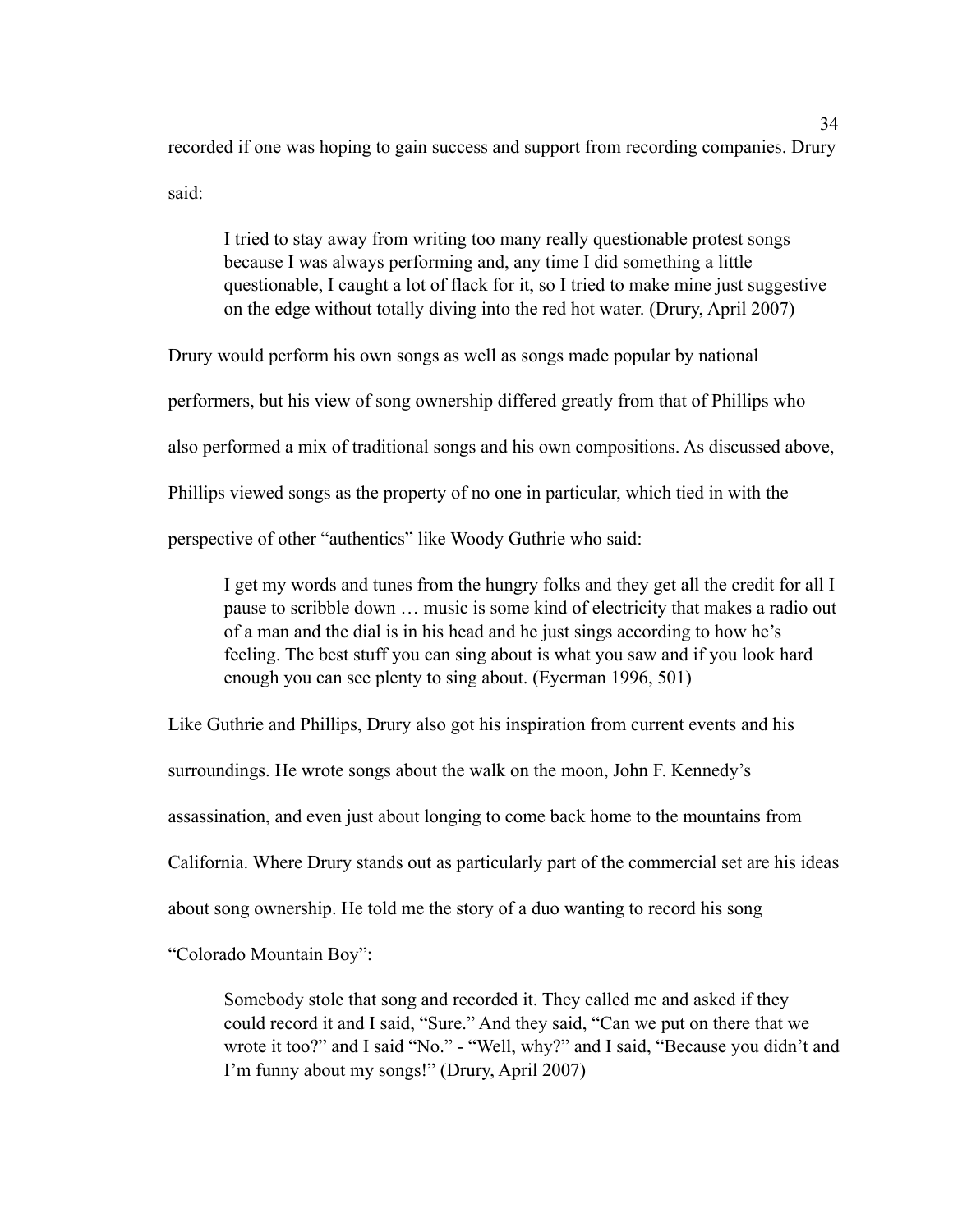This duo tried to soften his decision by explaining the company they wanted to record for wouldn't sign them unless they could prove they could write songs. This information just served to upset Drury further, declaring "But you didn't!" (Drury, April 2007)

 Because the writing of songs (or not) did not seem to hold much in the way of determining authenticity, I interviewed Stewart in 2009, hoping to gain some clarification on a definition, or at least a more solid list of qualities, seen as authentic. After we had talked to Tom Carter in 2007, and I had done some more reading on the national revival, I realized that revivalists who felt so inclined, after having a number of years to reexamine their own opinions on authenticity in the revival, may have had some better insights into what they saw as authentic at the time and why. So, when I talked to Stewart on record again in 2009, I was hoping she might have been doing some thinking about this that could prove enlightening on the issue of authenticity in the revival, and she had. I phrased my question about what had guided her views on authenticity together with one about her feelings about the youth movement at the time and whether she had felt swept up in the idea of folk music being the "in" thing at the time. Stewart's reply was rather telling, at least as far as Stewart's experience goes, but I think that it probably bears similarity to the experiences of many other revivalists on the "ethnic" side. She suggests that age may have been an important factor in her attraction to what she saw as authentic folk music:

 I think I was a little too old to be profoundly affected by the youth movement of the early '60s because I was already - I had grown up with Burl Ives and already had a kind of a springboard to the quote "authentic" folk music movement that Bruce [Phillips] and Rosalie [Sorrels] were working in. And so I was always just a bit disdainful of Peter Paul and Mary and even Joan Baez because a lot of people on the authentic side thought that she'd been compromised pretty early, even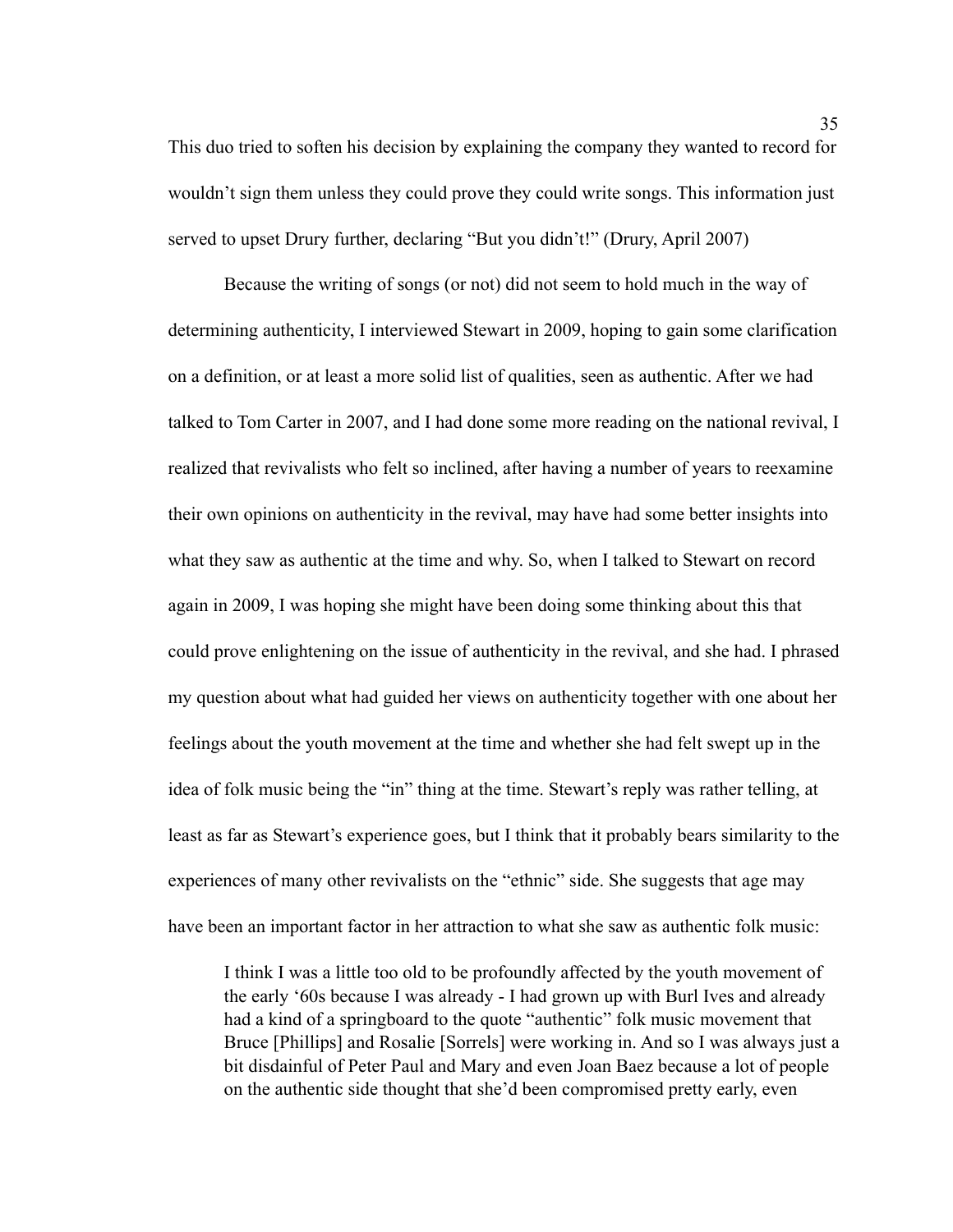though her first album was accompanied by the guitarist Fred Hellerman who was one of the musicians in the Weavers. So, anyway, the question, I think, is sort of a multi-pronged question, but I saw myself as a little bit senior to the youth who were clamoring for Peter Paul and Mary, and I was not impressed with them. (Stewart 2009)

She continues on to say that she "was mighty impressed with the Kingston Trio" when she first heard them because the sound of the five-string banjo was so new and "it's that wild sound that is just stunning and it's electrifying" (Stewart 2009). However, she did not state that she viewed them in any sense of being authentic because "that was while I was still singing Burl Ives songs, and I did not become a snob until about 1961 when I was brought into the sort of orbit of the Sorrels and Phillips gang" (Stewart 2009). Stewart describes the process of her becoming a "snob":

 I was conditioned, because of my association with Rosalie [Sorrels] and Bruce [Phillips] and that group, not to be impressed with any of the up-and-coming singer-songwriters. And I was even skeptical of Bob Dylan when I first heard him, and I used to argue against him. People - we would have discussions about the relative merits of these artists and I, you know, I thought he was - I said "well, you know, his name isn't even Dylan, it's Zimmerman!" You know, I was kind of a smart mouth about that, and I didn't trust that he was a singer-songwriter not doing traditional material and so it was just the snobbery of my association with

While Stewart found herself with a growing dislike for the performers becoming most popular on the national scene, she also found herself being compared to them. At the end of each of her "five or six concerts while at the University of Utah," "invariably, a crowd of people would come rushing up afterwards saying, 'Oh! You have such a beautiful voice! You sound just like *Joan Baez*!'" (Stewart 2009) Stewart complained:

the authentics. (Stewart 2009)

 This was the greatest compliment they could offer and it was an insult to me. And so I had this constantly sort of mixed feeling. I was just very very ambivalent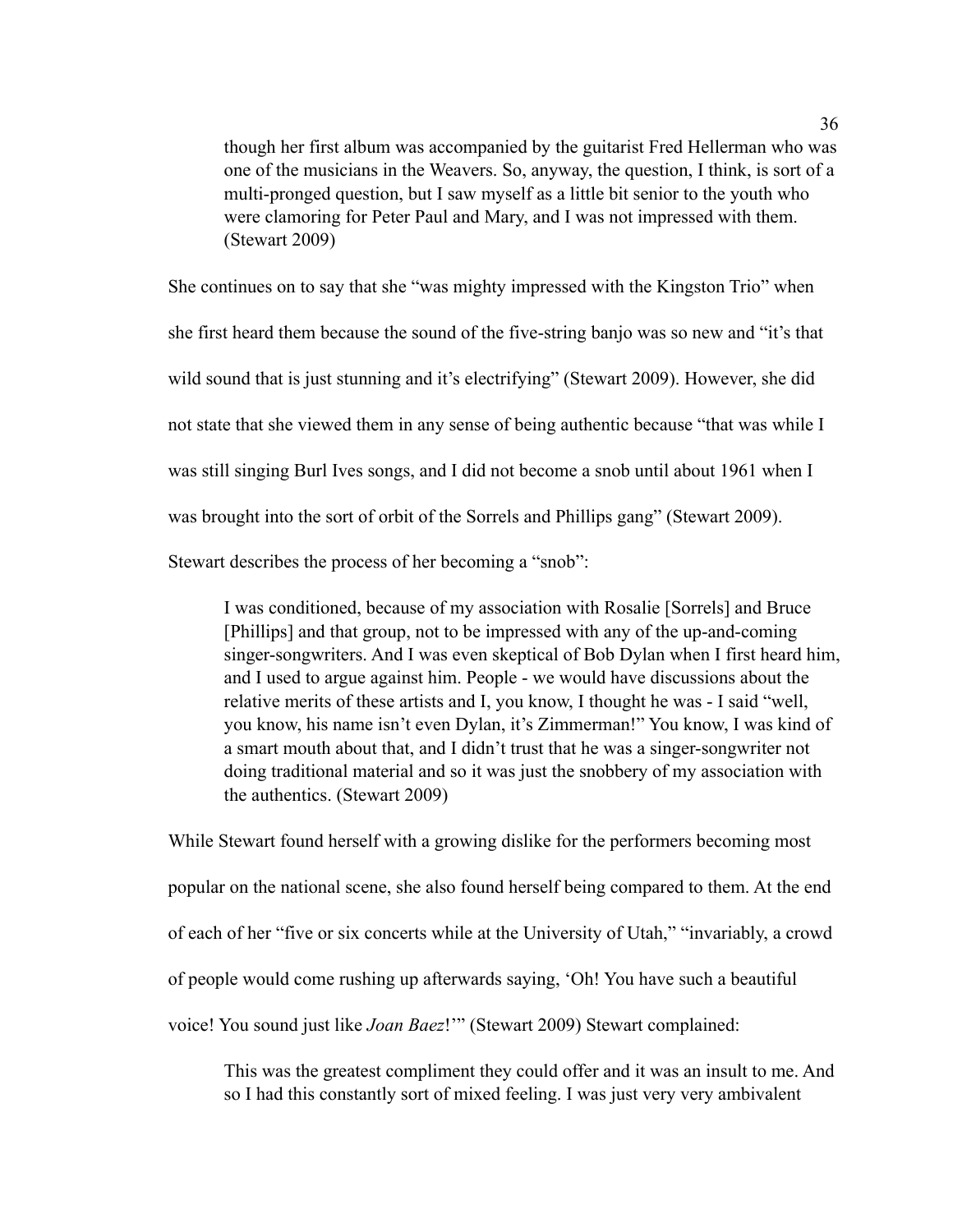about the whole movement and I wanted not to be associated with the popular performers. (Stewart 2009)

And so we see the desire to set oneself apart from the commercial performers as something being of great value to the authentics. This is also very apparent in Tom Carter's belief that the old-time music he was playing was really "radical," especially when compared to the bluegrass many of his age-mates were playing (Carter 2007).

I asked Stewart to speak specifically about her admiration of Hedy West, a

national performer she had mentioned before:

 Well, about Hedy, she was the daughter of a radical Southern scholar activist whose name was Don West, and he devoted his life toward left-wing political activity with the aim of improving the lives of Southern mountaineers. And Hedy grew up - she would have been maybe five years older than I, and so, let's say she was born in 1938, so she was - because of her father's politics and his activism she got to know people of all colors in the context of using music to effect social change and, in a way, that was authentic to me. But also the fact that, because she was from the South, there was a family tradition that she grew out of and which singing played a part, and she also had access to a lot of traditional singers and so she played the banjo in the most wonderful way. You know, it was unforgettable. It was really unforgettable. She had an excellent musicianship but she also had an extraordinary singing voice, and so, all of these things just - I found, I mean, that's one reason I liked her so much. She was just - I was just flattened by her. I mean, I just thought she was the greatest. (Stewart 2009)

Here we can see that, at least for Stewart, some of the most important pieces to the authenticity puzzle were the importance of left-wing political activism, contact with traditional singers, being from the South, and outstanding personal abilities in playing and singing.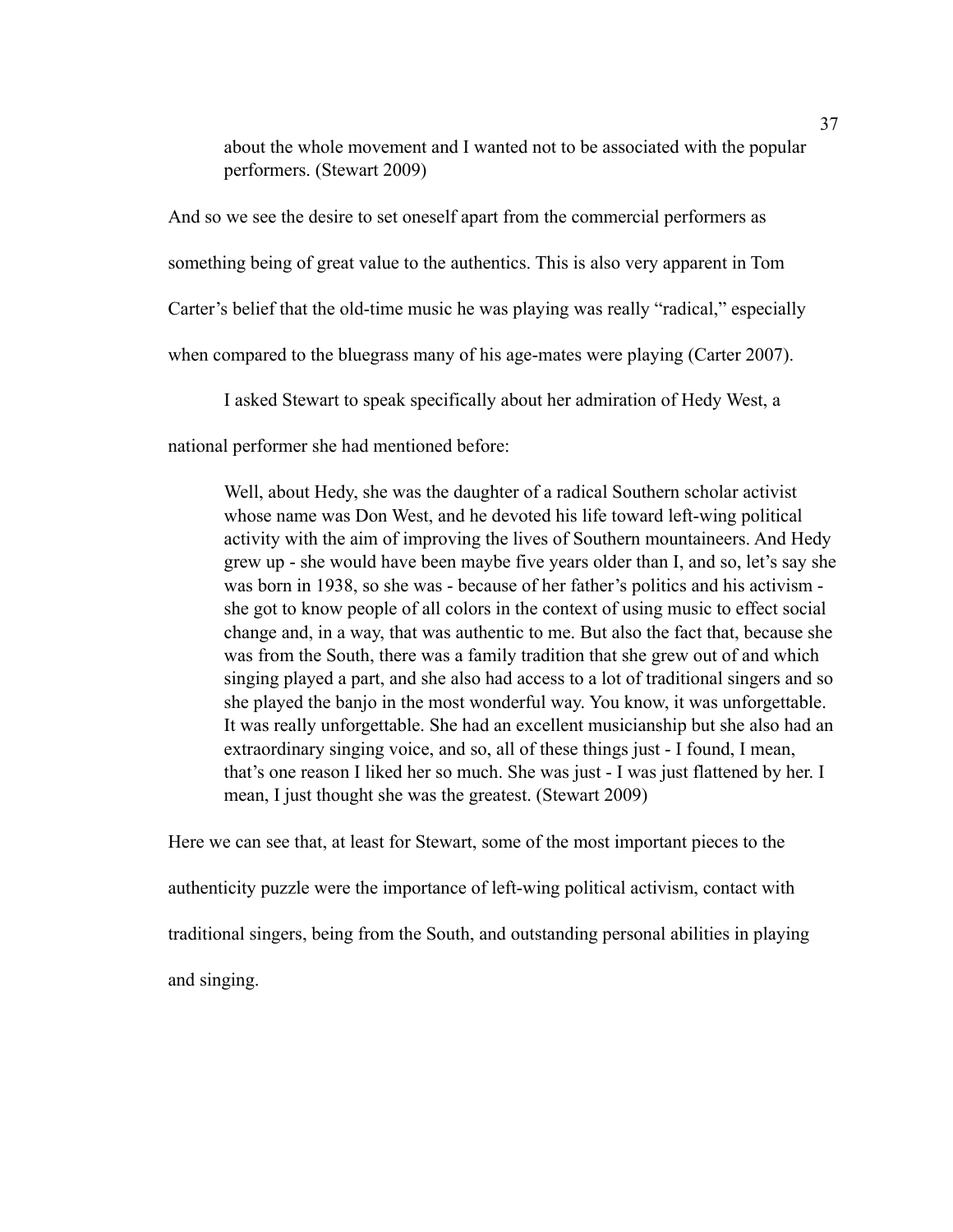When I interviewed Stewart in 2007, she had commented that, to the authentics, a "commercial, slick performance was not where it was at." In 2009, she expanded on this, saying that she had been referring specifically to Randy Sparks:

 Randy Sparks would take some existing recording and kind of tart it up. He had the New Christy Minstrels had eleven voices and so it was a very massed sound, a lot of - a very thick sound and it just was orchestrated to the Nth degree […] and it was a very slick, pre-arranged everything so that there was not any spontaneity in it. (Stewart 2009)

Sparks was the epitome of not authentic. The sound he promoted stands in a direct lineage with the polished Tin Pan Alley songs loathed by the first wave revivalists, but, I believe, the music promoted by Sparks and the local commercial revivalists like Drury can also be compared in a continuum with the onslaught of boy-bands and Disney pop stars flooding the charts, starting in the 1990s. Although their aesthetic was disdained by the ethnics, Drury and his compatriots loved the theatrical qualities of the New Christy Minstrels' stage presence and the huge sound they were able to produce (Drury, March 2007).

#### **CONCLUSIONS**

 The Urban Pioneers project, and, as a means of reporting the understandings of authenticity within the revival, this paper, are significant in adding to the understanding of Utah's social and cultural history in the 1950s and 1960s, and to the wider view of the national urban folk music revival era. The diverse participants and the complexities of their understandings of themselves through the lens of authenticity have contributed a great deal to the appreciation of this period as more than simply the time of a pop music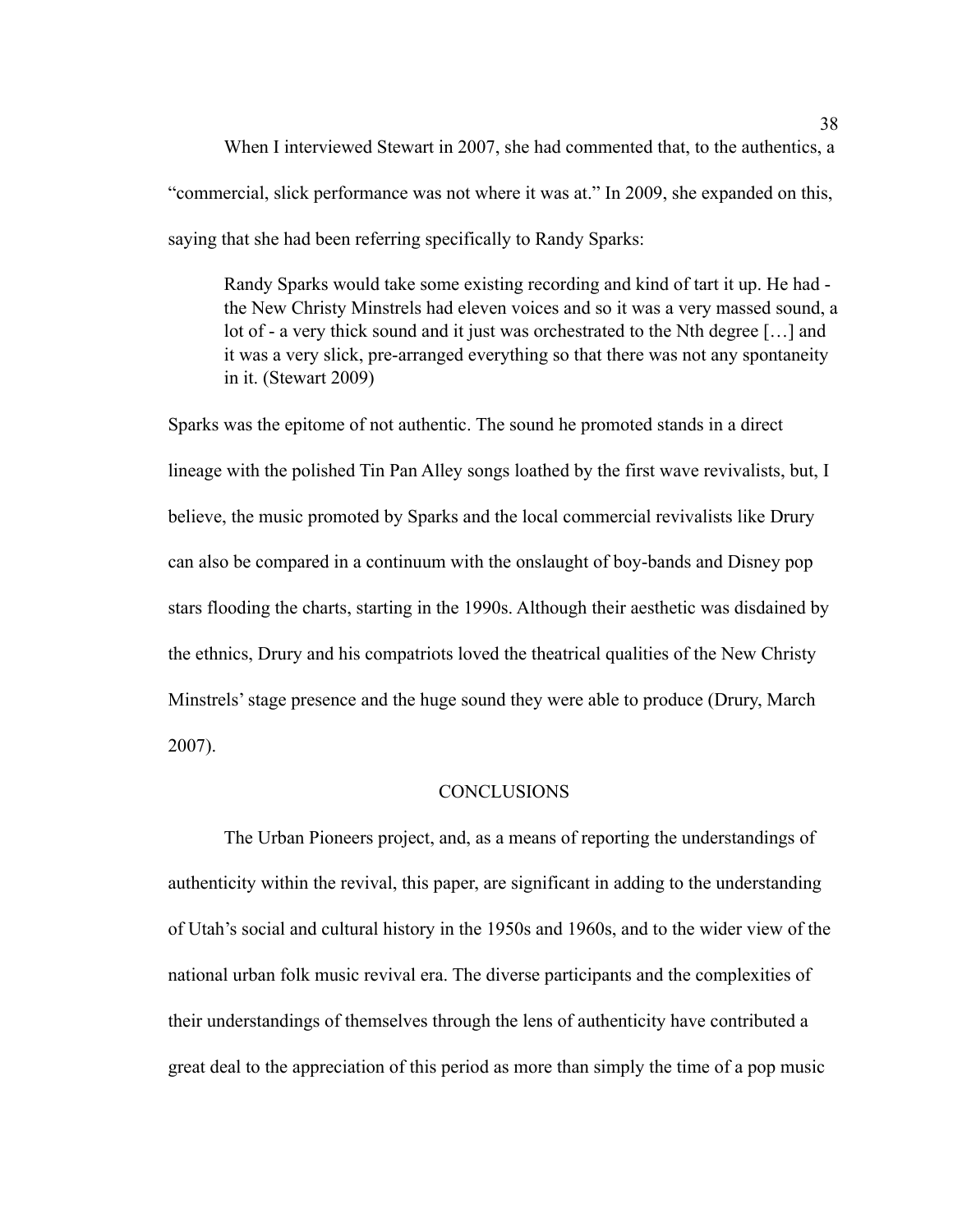fad. This era was of great importance to the politics and development of an entire generation, the effects echoing still today - as can be noted by the enormous success of the reunion concert and the support and enthusiasm for our project.

Although striving for authenticity had been an astronomically important part of the urban folk music revival - both in the ways the revivalists viewed their own identities but also in ways used to accept or reject each other - it appears that upon reexamining their own experiences, many revivalists - nationally and here in Utah - have accepted that authenticity was, in actuality, not something that really ever existed. Authenticity, and their attempts at defining it, had permeated virtually every performance and conversation taking place in the revival era. The commercial performers, though they were less concerned with the issue of authenticity, were acutely aware of the divisive consequences resulting from the authentic performers' quest for authenticity.

 Stewart summed up her awareness of authenticity as she understood it when we talked in 2009:

 I really think that we were in a bubble. I think that we were - had this misbegotten idea that there was such a thing as authenticity. Since then - and you've probably studied in your study of folklore that authenticity has been knocked into a three cornered hat - there's no such thing. [Regina Bendix, in *In Search of Authenticity*] shows that folklorists in the '60s were chasing a will-o'-the-wisp and the folksingers who thought they were authentic didn't really understand what they were doing. You know, the term - the defining term that I use for revival music is taking music out of its originary performance place and performing it for somebody else. We were doing revival music but we didn't understand it. What we didn't like was commercialization. […] You remember Tom Carter's interview where he speaks quite movingly of his yearning to - you know, he went to the South. And he lived among the trees and whatever he did and he did his damnedest to become one of them, and you could tell from his discourse that he kind of didn't see it that way anymore. (Stewart 2009)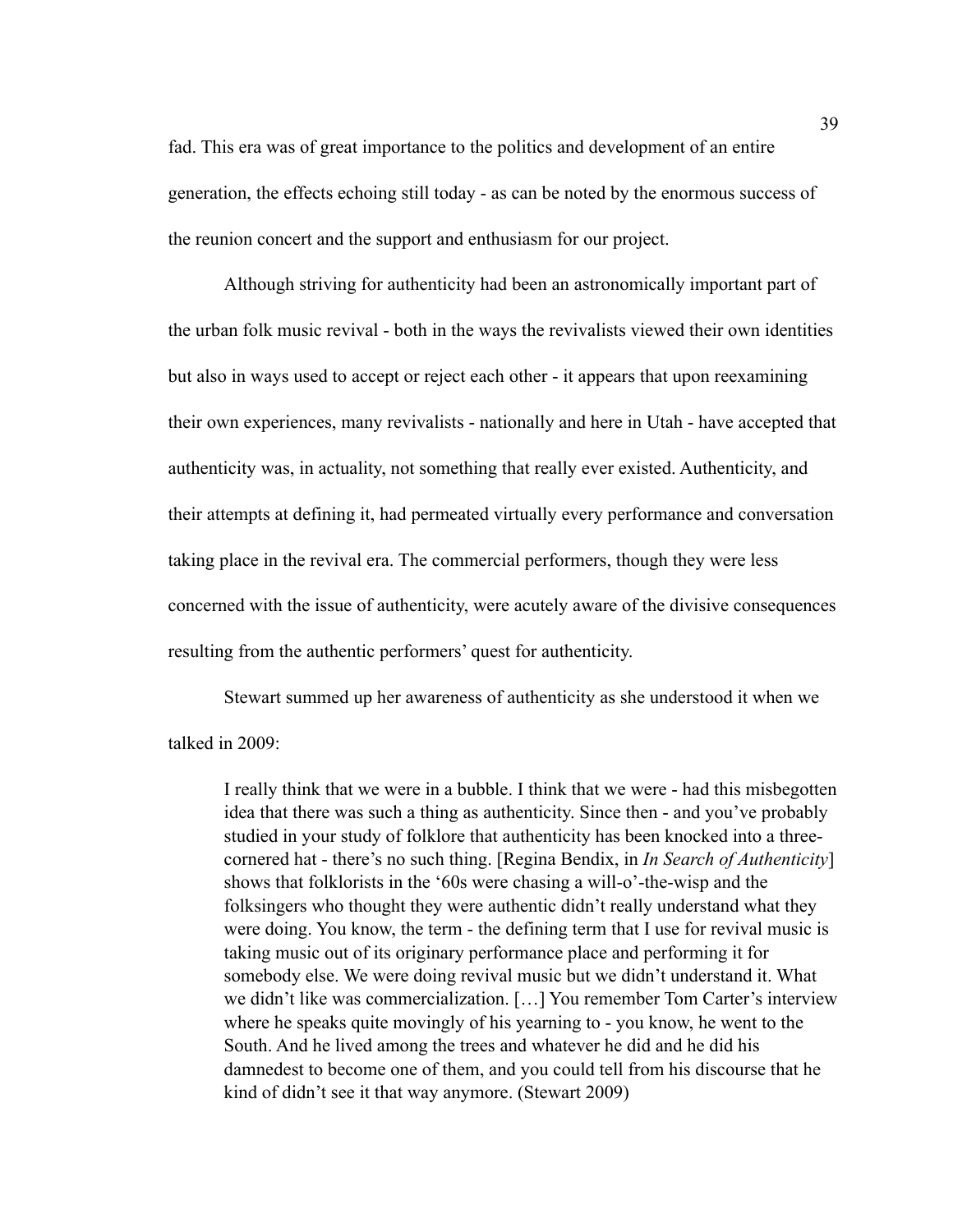Stewart extended her analysis of how perceptions had changed over the decades since the revival to the reunion concert in January 2007, saying that "it was obviously some old geezers getting together for a reunion, and it was for nostalgia - and it was for the '60s, not for the Southern hills" (Stewart 2009). Although each performer at the time of the revival was an authentic revivalist, the value had been seen, not in revival, but in actual replication of the traditional performances. As time has passed, it has become clear that the struggle to *be* authentic in the ways they wished was an impossible goal, but Stewart's revelation hints at an understanding of the value of the revival movement in itself. The performers may not have succeeded at what they had hoped, but their experience was one of great value to many people, including themselves.

 During the revival, although it is hard to nail down a complete definition of what they saw as authentic because of differing opinions, it seems that there were three main qualities associated with an authentic performance or performer. First, a deep hatred of commercialization was key to being authentic; if someone could (or even would) make money with the music, they were automatically labeled "commercial" or as one of Stekert's "utilizers" and, therefore "less than." Second, having been from a rural area or, at the very least, having done an extensive amount of travel in a rural area strongly linked a performer to the idea of being authentic. And, third, as Tom Carter describes above, politics were an important indicator. Many revivalists who were concerned with authenticity were also concerned with social justice and other left-wing political ideals. Inevitably, these two concepts became linked in the minds of the revivalists. And, as we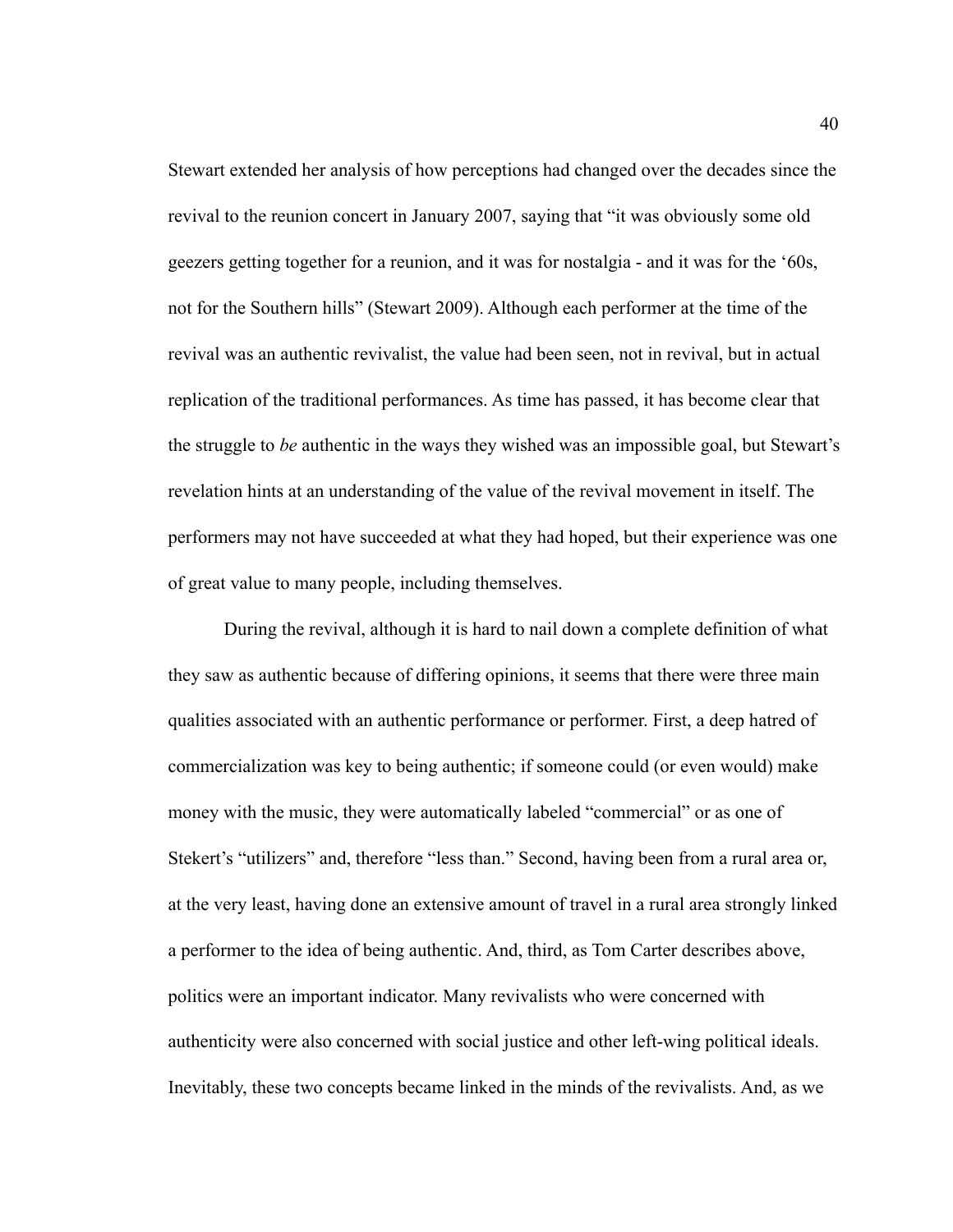saw with Carter's experience with turning his back on bluegrass - traditionally a politically conservative musical style - and with Stewart's description of Hedy West, these revivalists sought out styles of music that were more political and, therefore, in their minds, more authentic.

 As time has passed, those who had taken part in the revival have had time to rethink their perceptions of authenticity. Many have come to the conclusion that what they had thought was authentic might not be and, in fact, that perhaps nothing really is. Utah Phillips, as I discussed above, saw himself as an authentic folksinger and was fairly accepted as such among local revivalists. However, if we use Stekert's categories, I see him as an emulator. But, perhaps it is most important to allow the revivalists to define themselves and their own perceptions. As time went, those who did the most introspective examination on the revival and the issue of authenticity were Carter and Stewart, who went on to say that authenticity had been a myth. Much like the broader field of folklore, these revivalists had put much stock into defining something that, at least currently, has been marked as something that cannot really exist, or "knocked into a three cornered hat" as Stewart said. So, perceptions change, but the values did define the revival period and therefore cannot be overlooked when discussing that time.

## AFTERWORD

Polly Stewart's original goal for the research she set out to collect was to simply collect as much as possible about the urban folk music revival in Utah and to make that research available to future scholars. She recognized the importance of the revival era and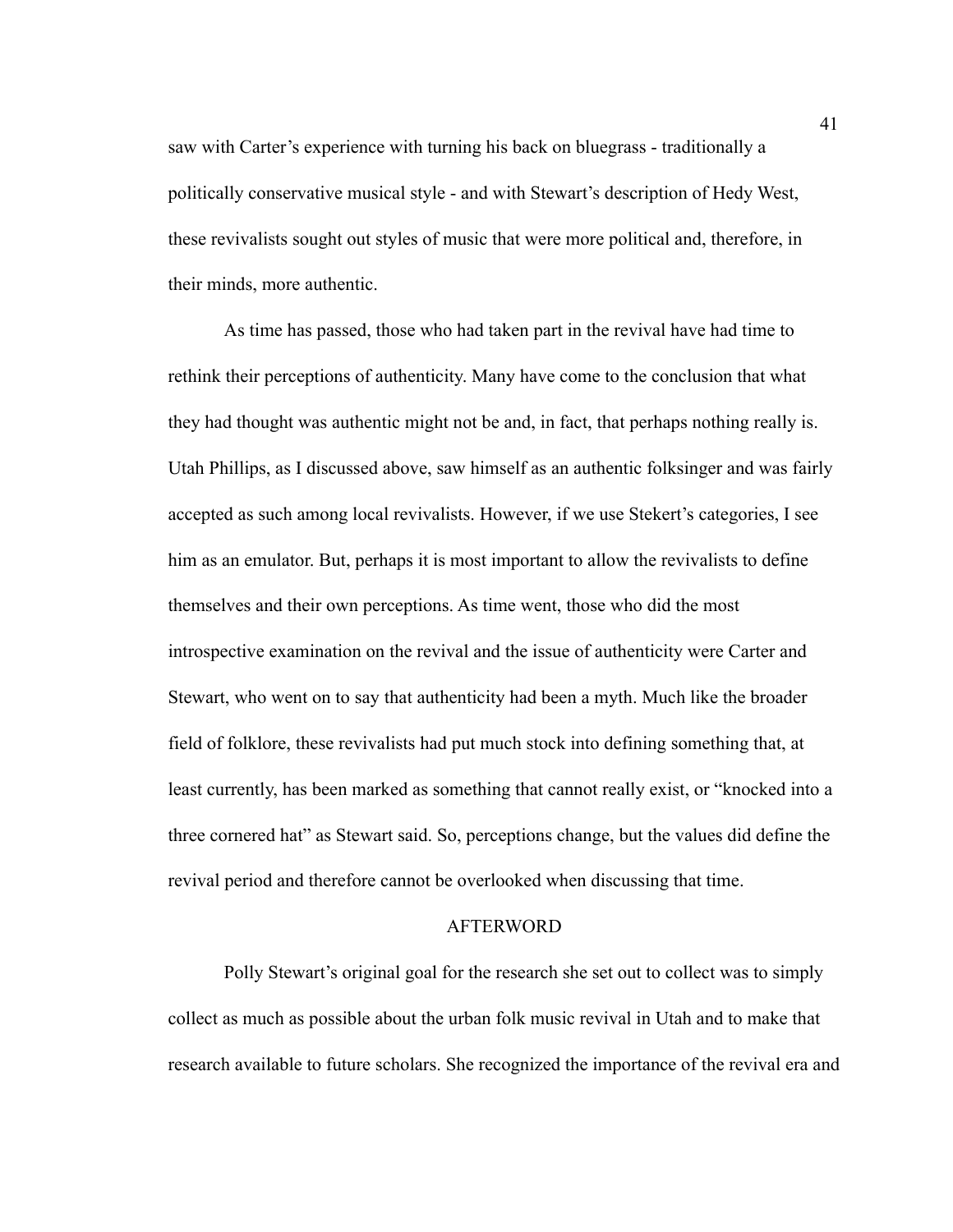was most concerned with the fact that, if someone did not collect the data, that whole piece of history would be lost to the ages. So, she took it upon herself to collect and invited me to join in on the adventure. Working on this project with Stewart has been a tremendous honor. I treasure the experiences and knowledge gained as a result of working under such a generous teacher, as well as the personal relationships I still maintain with many of our informants.

 In 2012, we were invited to work with Alison Regan and Amy Brunvand at the Marriott Library at the University of Utah in conjunction with the Mountain West Digital Library in order to digitize our materials and to develop an online exhibit for our Urban Pioneers project. Stewart passed away in February 2013, leaving me to finish delivering the materials to the library. Regan and Brunvand continued their work, and the exhibit is now online for public viewing (www.lib.utah.edu/exhibits/folkmusic/index.php). Our physical materials are housed in Special Collections at the Stewart Library at Weber State University.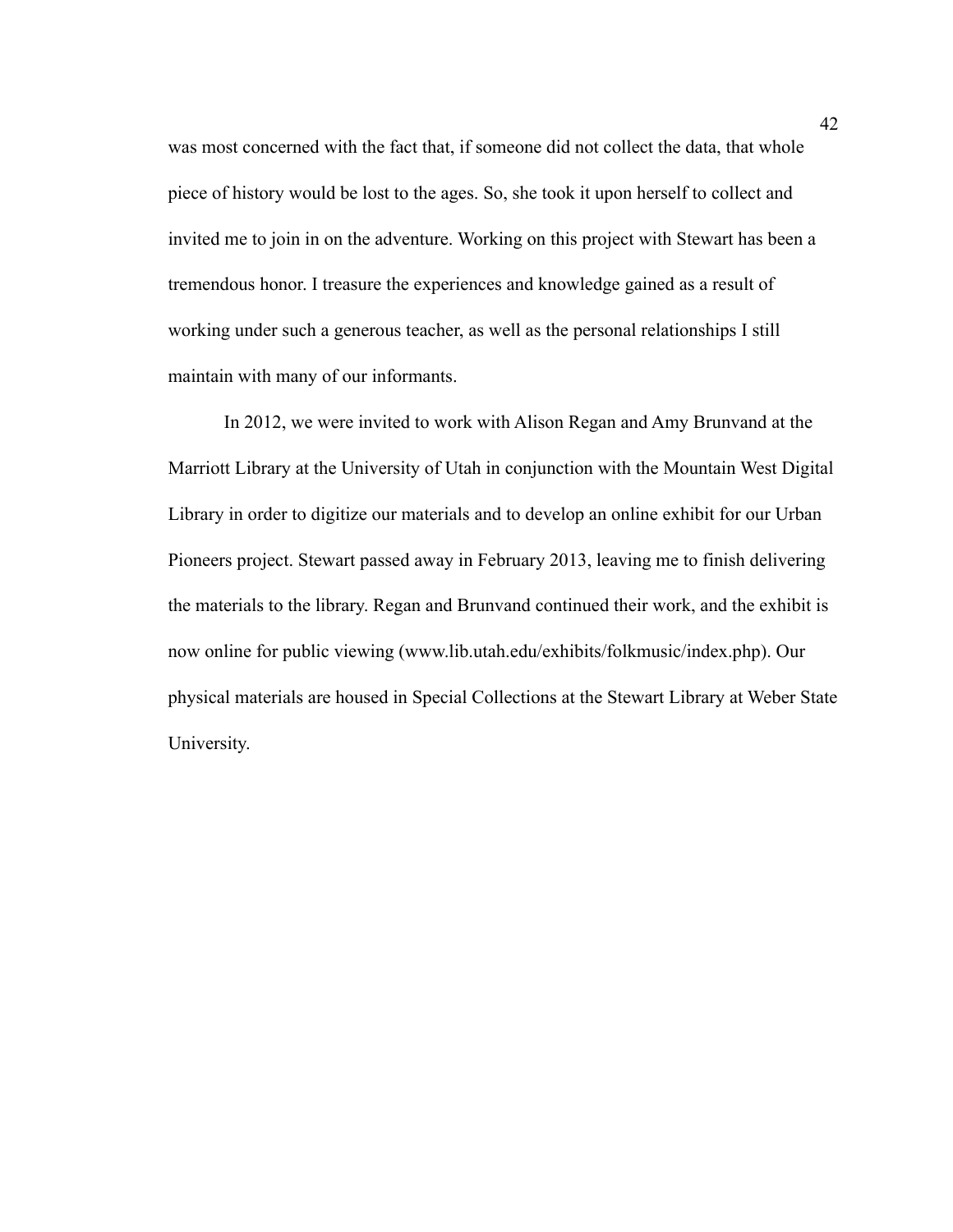#### REFERENCES

Bendix, Regina. 1997. *In search of authenticity: The formulation of folklore studies.* Madison, Wisconsin: The University of Wisconsin Press.

Carter, Tom. 2007. Interview by Polly Stewart. Salt Lake City, Utah. July 25.

- Denisoff, R. Serge. 1969. Urban folk "movement" research: Value free? *Western Folklore* 28, no. 3: 183-197. http://jstor.org/stable/1499264 (accessed March 3, 2014).
- Eyerman, Ron and Scott Barretta. 1996. From the 30s to the 60s: The folk music revival in the United States. *Theory and Society* 25, no. 4: 501-543.<http://www.jstor.org/> stable/657909 (accessed March 5, 2014).
- Hansen, Art. 2007. Interview by Polly Stewart. Sandy, Utah. March 12.
- Mitchell, Gillian. 2007. *The North American folk music revival: Nation and identity in the United States and Canada, 1945-1980.* Burlington, Vermont: Ashgate Publishing Company.
- Netka, Peter. 2007. Interview by Polly Stewart. Salt Lake City, Utah. July 26.
- Rosenberg, Neil V, ed. 1993. *Transforming tradiiton: Folk music revivals examined*. Urbana, Illinois: University of Illinois Press.
- Sorrels, Rosalie, Hal Cannon and Polly Stewart. 2007. Interview by Doug Fabrizio. Salt Lake City, Utah. January 23.
- Stanley, David, ed. 2004. *Folklore in Utah: A history and guide to resources.* Logan, Utah: Utah State University Press.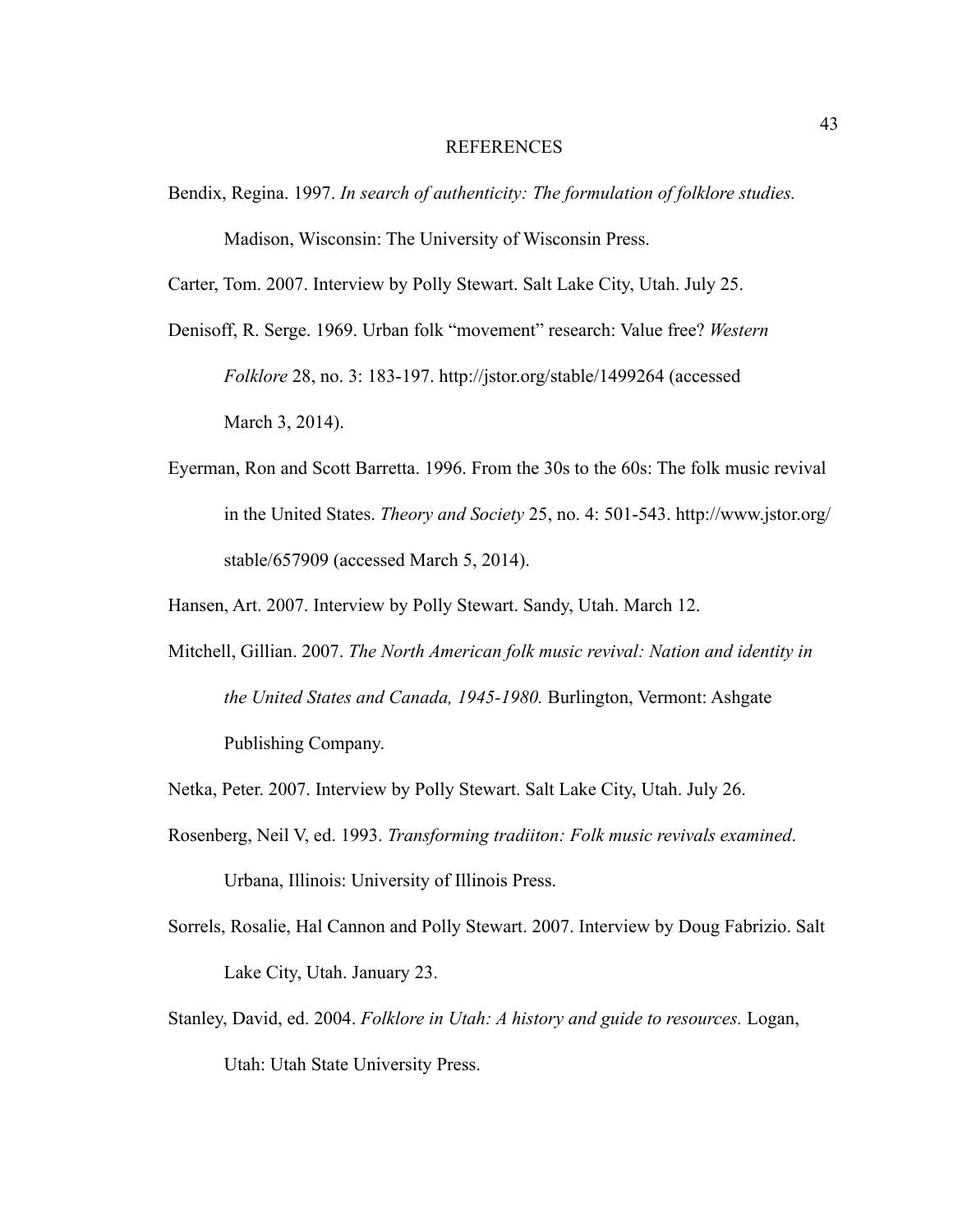- Stekert, Ellen. [1993]. Cents and nonsense in the urban folksong movement: 1930-66. In *Transforming tradiiton: Folk music revivals examined,* ed. Neil V. Rosenberg, 84-106. Urbana, Illinois: University of Illinois Press.
- Stewart, Polly. 2006. Urban pioneers: The folk-music revival in Utah, 1959-1966. *Utah Historical Quarterly* 74, no. 3: 220-230.
- Stewart, Polly. 2007. Interview by Jennifer Bott. Salt Lake City, Utah. March 9, 2007.
- Stewart, Polly. 2007. Interview by Hal Cannon. Salt Lake City, Utah. December 15, 2007.
- Toelken, Barre. 1996. *The dynamics of folklore.* Logan, Utah: Utah State University Press.
- Wadley, Carma. 2007. Concert review: Folk revival a blend of nostalgia and joy:

Historic reunion geared to more than just 'codgers.' *Deseret News*. January 26.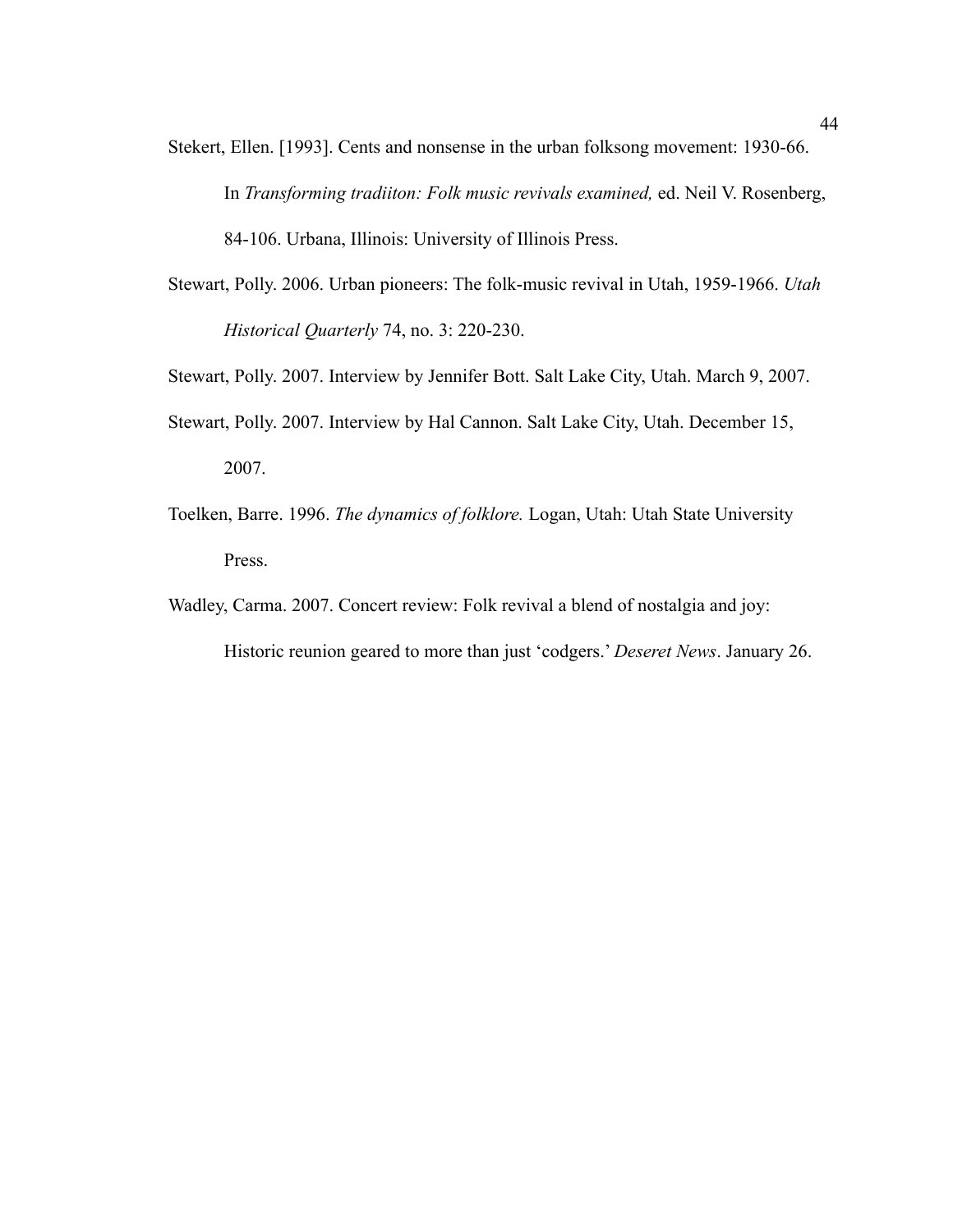APPENDICES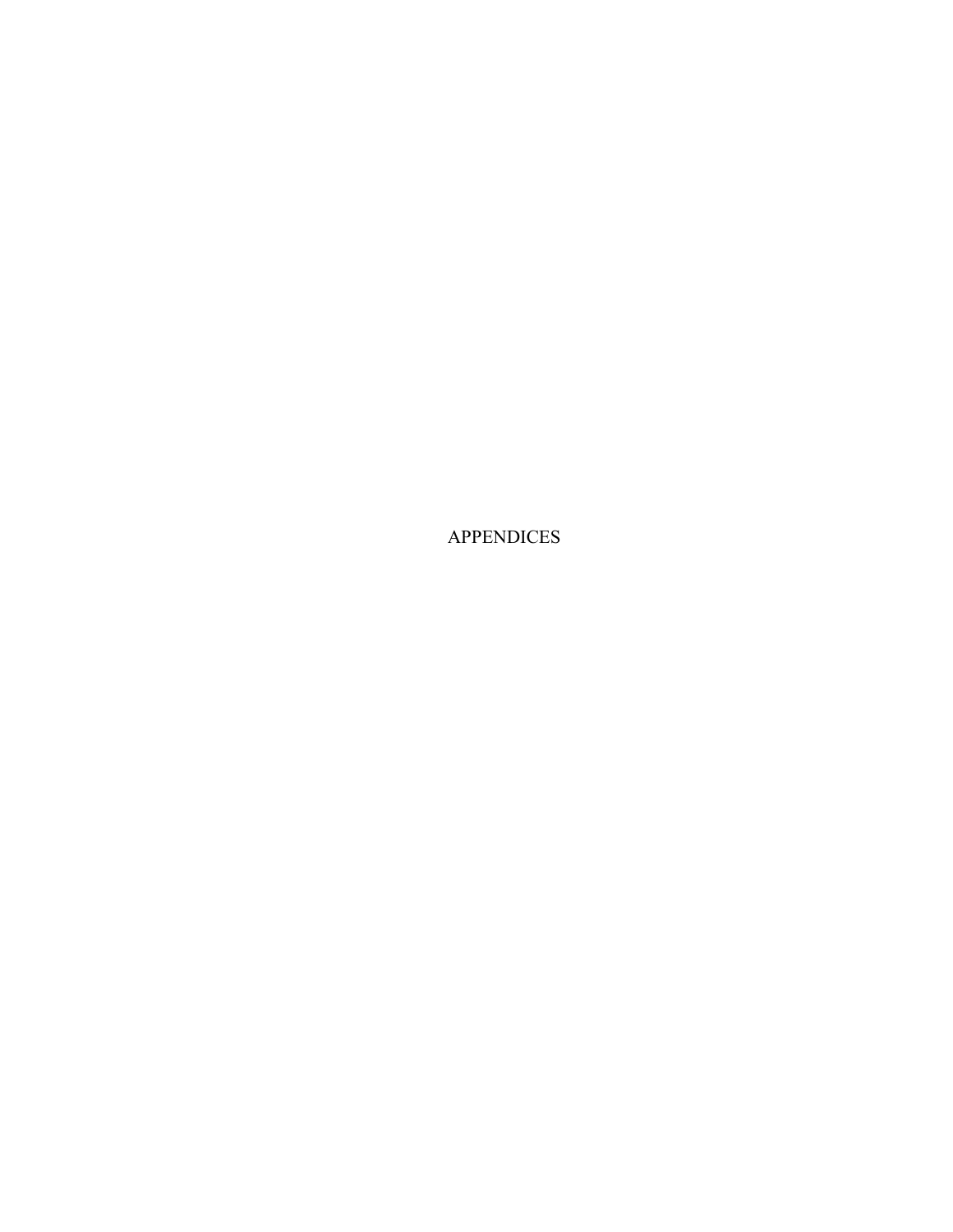#### APPENDIX A.

#### URBAN PIONEERS ORAL HISTORY INTERVIEWS

Barnes, J. Stephen. 2007. Interview by Jennifer Bott. Salt Lake City, Utah. March 23.

Barnes, J. Stephen. 2007. Interview by Jennifer Bott. Salt Lake City, Utah. March 30.

Barnes, J. Stephen. 2007. Interview by Jennifer Bott. Salt Lake City, Utah. April 6.

Bradford, Brent. 2007. Interview by Polly Stewart. Plain City, Utah. March 15.

Bryner, Wallace. 2009. Interview by Polly Stewart. Utah. November 13.

Cannon, Hal. 2007. Interview by Jennifer Bott. Salt Lake City, Utah. March 18.

Carter, Tom. 2007. Interview by Polly Stewart. Salt Lake City, Utah. July 25.

Cummings, Bruce. 2007. Interview by Polly Stewart. Utah. July 30.

Dorrell, Heather Stewart. 2007. Interview by Jennifer Bott. Salt Lake City, Utah. April 5.

Drury, Tom. 2007. Interview by Jennifer Bott. Salt Lake City, Utah. March 13.

Drury, Tom. 2007. Interview by Jennifer Bott. Sandy, Utah. April 10.

Hansen, Art. 2007. Interview by Polly Stewart. Sandy, Utah. March 12.

Howard, Cary. 2007. Interview by Jennifer Bott. Salt Lake City, Utah. March 16.

Howard, Tanyu. 2009. Interview by Polly Stewart. Provo, Utah. July 20.

Magleby, McRay. 2007. Interview by Polly Stewart. Provo, Utah. July 20.

Montague, Chris. 2007. Interview by Polly Stewart. Salt Lake City, Utah. August 14.

Morrison, Tim. 2007. Interview by Polly Stewart. Salt Lake City, Utah. July 18.

Netka, Peter. 2007. Interview by Polly Stewart. Salt Lake City, Utah. July 26.

Orr, Ryan. 2007. Interview by Polly Stewart. Salt Lake City, Utah. July 18.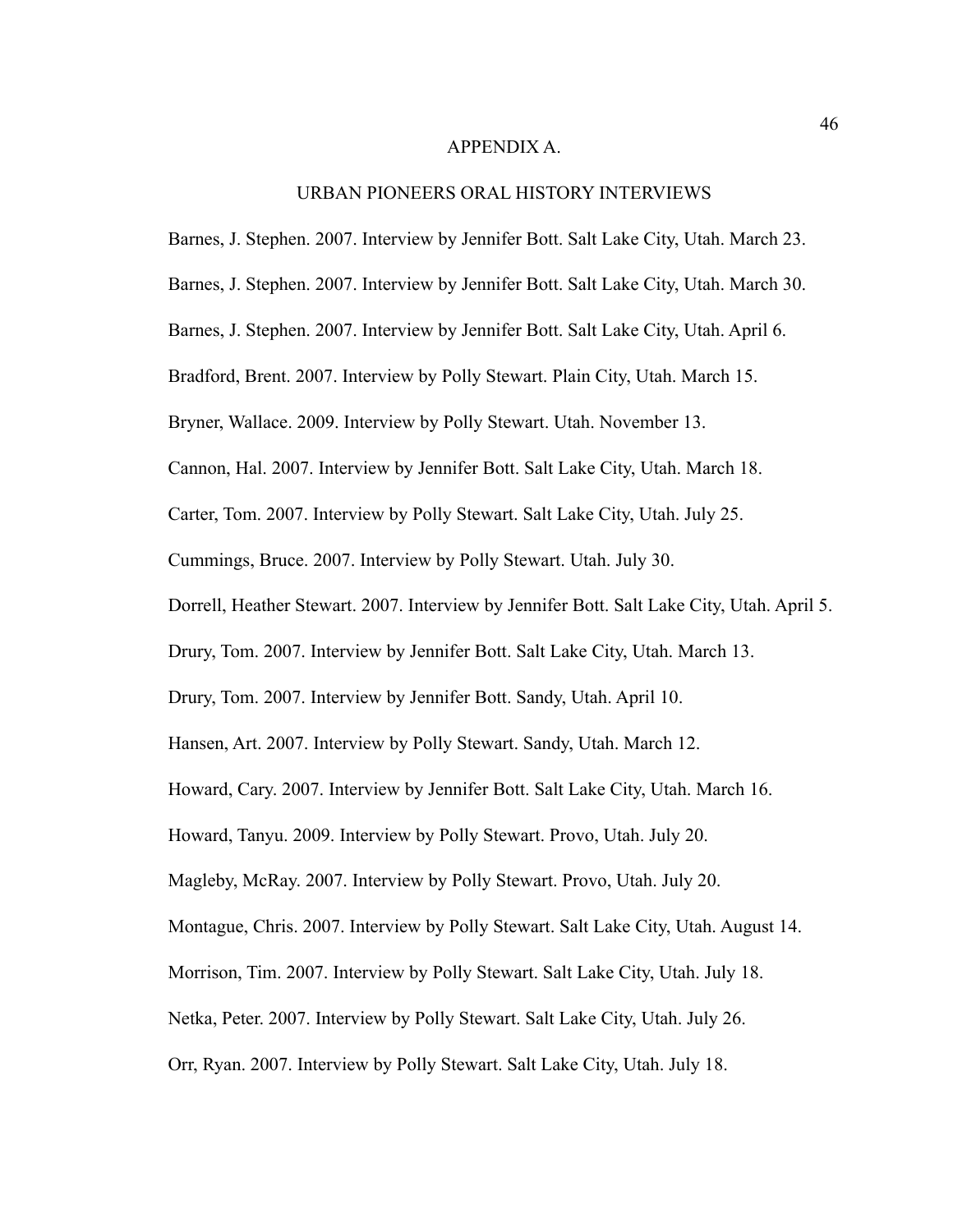Phillips, Bruce "U. Utah." 2004. Interview by Polly Stewart. Nevada City, California. November 30.

Reeder, Alan. 2007. Interview by Jennifer Bott. Salt Lake City, Utah. May 3.

Rowland, Gloria. 2007. Interview by Polly Stewart. Provo, Utah. July 20.

Roylance, Dave. 2007. Interview by Polly Stewart. Newton, Massachusetts. August 25.

Sorrels, Jim. 2007. Interview by Polly Stewart. Summit Park, Utah. July 31.

Sorrels, Rosalie. 2005. Interview by Polly Stewart. Idaho City, Idaho. March 4.

Sorrels, Rosalie. 2011. Interview by Polly Stewart. Salt Lake City, Utah. March 28.

Stewart, Polly. 2007. Interview by Jennifer Bott. Salt Lake City, Utah. March 9.

Stewart, Polly. 2009. Interview by Jennifer Bott. Salt Lake City, Utah. April 21.

Stringfellow, Jim. 2011. Interview by Polly Stewart. Salt Lake City, Utah. February 23.

Toelken, Barre. 2007. Interview by Polly Stewart. Providence, Utah. August 3.

Wallin, Dick. 2007. Interview by Jennifer Bott. Salt Lake City, Utah. April 6.

Zwick, Patrick. 2007. Interview by Jennifer Bott. Salt Lake City, Utah. April 7.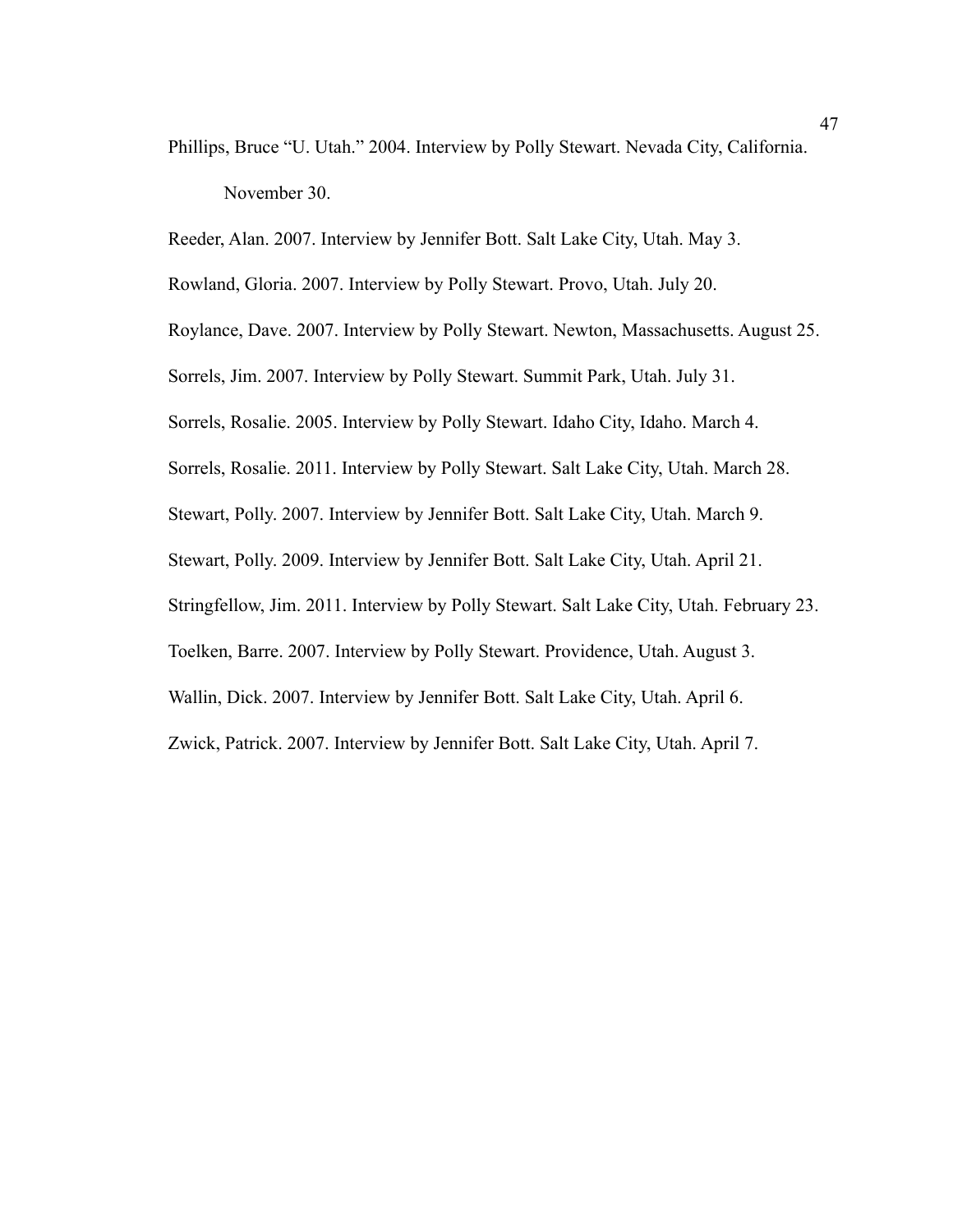#### APPENDIX B: SAMPLE INTERVIEW

## POLLY STEWART INTERVIEW BY JENNIFER BOTT 9 MARCH 2007, SALT LAKE CITY

- JB: So, today is March 9th, 2007. I'm sitting here in Salt Lake City at the home of Polly Stewart, whom I'm interviewing. My name's Jennifer Bott, and it is 2:35 P.M. So, tell me a little bit about when and where you were born and raised.
- PS: I was born here in Salt Lake City, July 27th, 1943, and I was brought up here in Salt Lake City. I went to local schools and I went to the U.
- JB: Cool. And what were you studying at the university?
- PS: I was a history major.
- JB: Cool. How did you get started performing in the folk music scene here?
- PS: Well, when I was a child, my parents had and my uncle and aunts they all the uncles and aunts on my dad's side of the family (electronic interference with tape) were interested in Burl Ives. And, so, we listened to Burl Ives records and my family had an album and then my uncle and aunt had an album, and so we all learned these different songs. And when we were traveling to the canyon (electronic interference with tape) - Provo Canyon - on weekends we would sing these songs and I - we later understood that this was a ploy on the part of my mother to keep us from destroying ourselves in the back, but anyway, we not only sang songs on the way up, but when we got up there, with all our cousins and all, up in the canyon, we were always singing. And, so, we sang a variety of songs and the ones that I was fondest of were these Burl Ives songs. And when - when I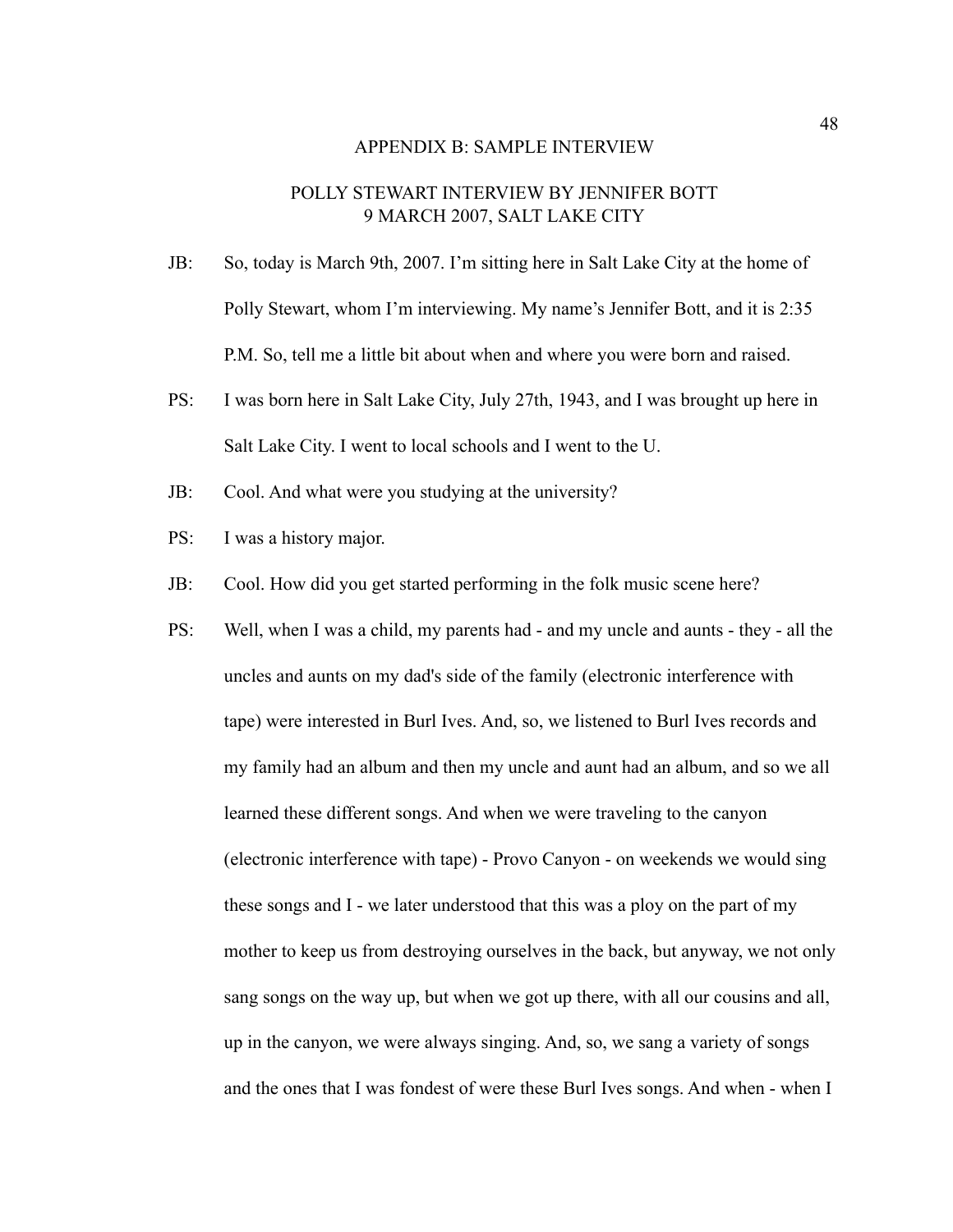got to be in high school, up the street from us, there moved in a family. We lived on Second Avenue between O Street and P Street. And on the corner of P Street and Second Avenue, in 1959, there moved into the - that house a family named Sorrels. And we became aware of them because of their angelic looking children. They were - they looked like, like, like fairy children. They had beautiful blonde hair and they were very, very ethereal looking children. But what was more interesting to me was that on the porch, in the evenings, they would sing and they had lots of friends that would come and sing with them, playing instruments. And it was the guitar (pause) and it was just so much like the Burl Ives that I used to know and singing along and all that kind of thing. I just was fascinated by it. And so my folks invited Rosalie down for an evening and she - we got to know her and she just was very friendly and very open, very kind. And, pretty soon I was spending time up there on the porch with the others and I got to be a babysitter and, you know, I was just basically sort of hanging around. It was a neighborhood thing. And when I graduated the spring of 1961, Rosalie and her husband Jim formed a group called the Intermountain Folk Music Council. And it was - its purpose was to promote folk singing in the state of Utah and to give concerts and bring performers in. And, so, our first - and I was - well was the newsletter editor actually - of the IFMC. And we, every month, we got together and we had mailing parties. It was a great deal of fun for a seventeen year old, sixteen year old. And, so, in June of 1961, they - the IFMC - produced its first concert in Orson Spencer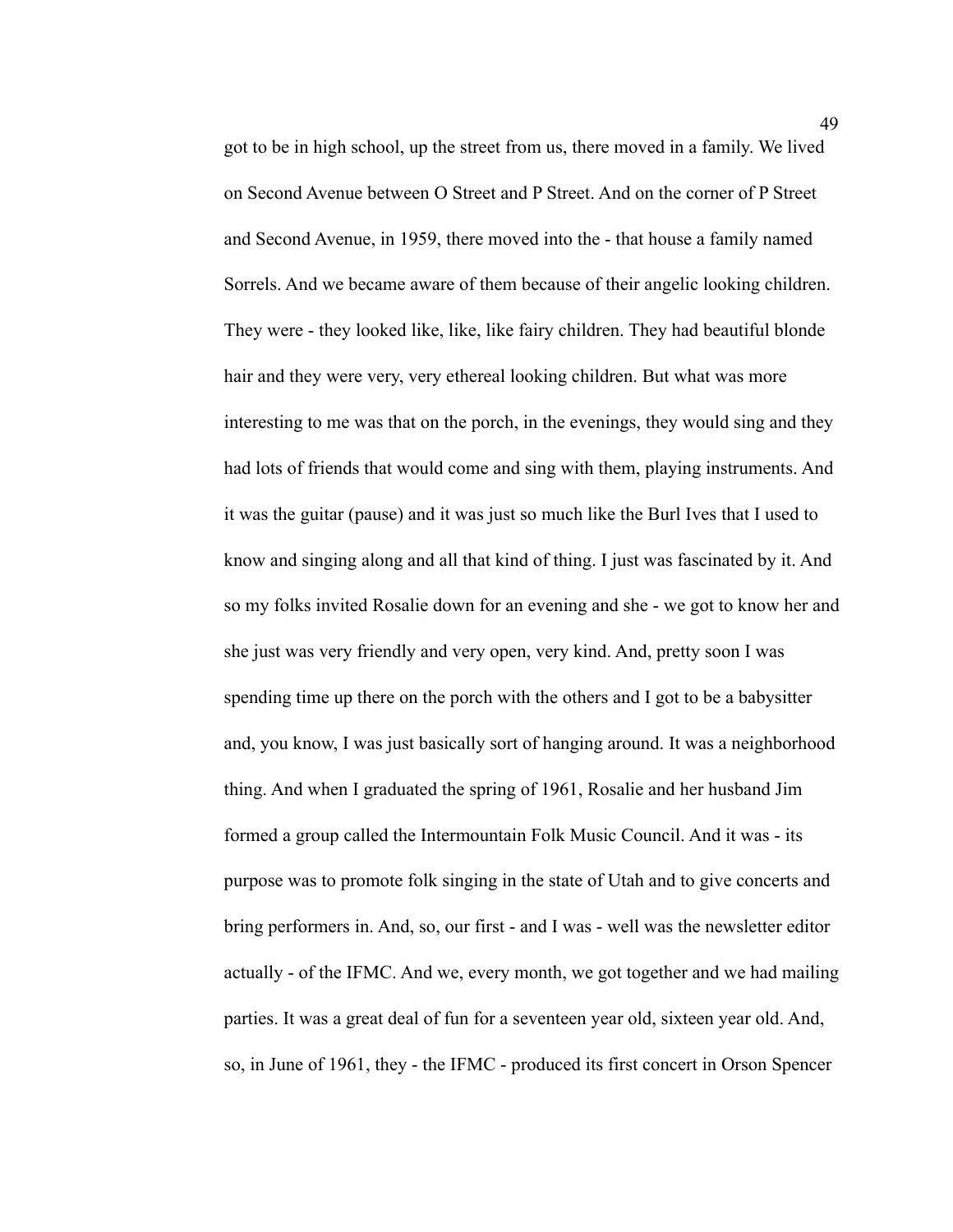Hall Auditorium and I was one of the singers. And there were lots of different singers, and, so that was my first experience - I had - It was not the first time I had ever sung before an audience because I had sung some folk music in high school and I sang Burl Ives songs, my favorite one was "The Fox." And so I sort of had a little bit of a repertoire, but mainly I just was just like a sponge, sort of learning all of these new songs that were floating around. So that was how I got started singing folk music in Salt Lake City. It was under the tutelage of Rosalie Sorrels, who I must say was an extremely generous and thoughtful impresario. She really wanted people to develop their talents and she was extremely generous with her time, helping people to become secure and feel okay about singing publicly. So that's really how I got started.

- JB: So, you were playing mostly guitar and singing?
- PS: Yeah. I did I started out by accompanying myself on the guitar. Our family had an old Stella. It was given to my family by my uncle, my bad uncle, my bad uncle Kilton who took great delight in corrupting people's children. And so he gave the guitar to my brother, my older brother Peter, as a reward for Peter learning a number of not very nice songs - which Uncle Kilton taught him. The most famous one was probably the one called "Roll Your Leg Over the Man In the Moon." Anyway, Peter was twelve, so he taught - he learned these songs and he learned how to play and so Uncle Kilton gave him the guitar, this Stella. It was an old steel string. And later on, I learned it. I picked it up and taught myself chords from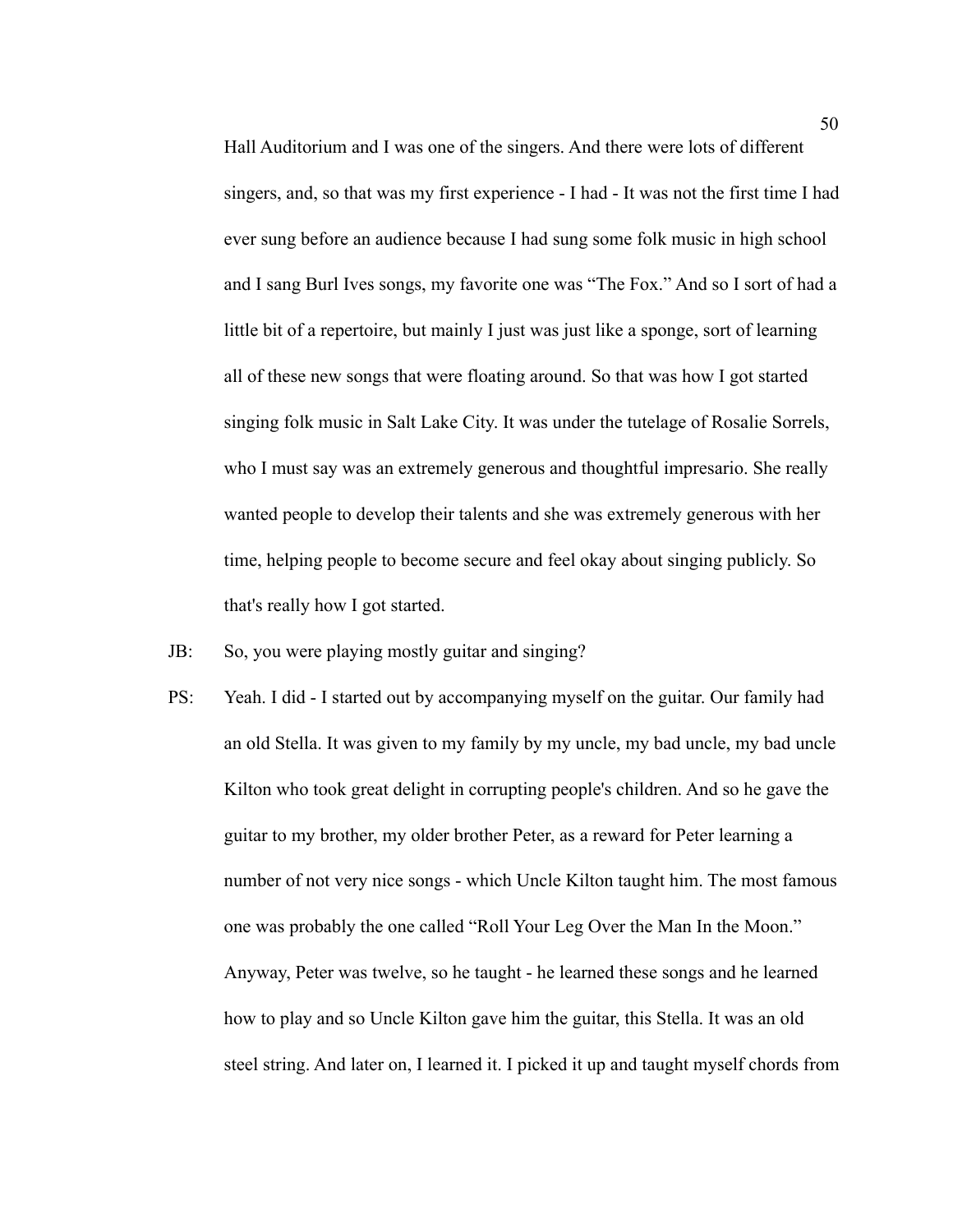a book that we had about teaching yourself how to play the guitar. And so pretty soon I was playing C, I was playing G, a not very well F, and D, and, you know, things like that, but - so I was just learning. And I was just strumming very simply. And so I later on learned to sing things unaccompanied. But my first instrument was the old Stella guitar.

JB: So, when you started performing - where and how did you do this?

PS: Well, as I mentioned, I sang at a high school assembly or two in high school. And then after I graduated, we had this spectacular, wonderful concert at Orson Spencer Hall. And that was the first public venue. Later on, I got a lot of help from Rosalie with singing out because she was very much in demand and people would be calling her up all the time asking her if she would go sing. And if she didn't have time, she kept a little stable of people that she would call on to go fill these engagements. And I was one of the people that she would call. And so I got to be on TV, I will never forget it. It was in spring of 1963 and there was the local university station which was already called KUED. And some - here was some deal with Uncle Roscoe who was a local storyteller - TV entrepreneur. He was there, and I can't remember all, but I was supposed to sing some songs, and so I did. And so I got this experience of being able to perform in connection with a larger production and being - taking orders from people about what to sing and where to stand and all that kind of thing. And I also got a chance to sing for various live audiences and these things were largely because of Rosalie's entrepre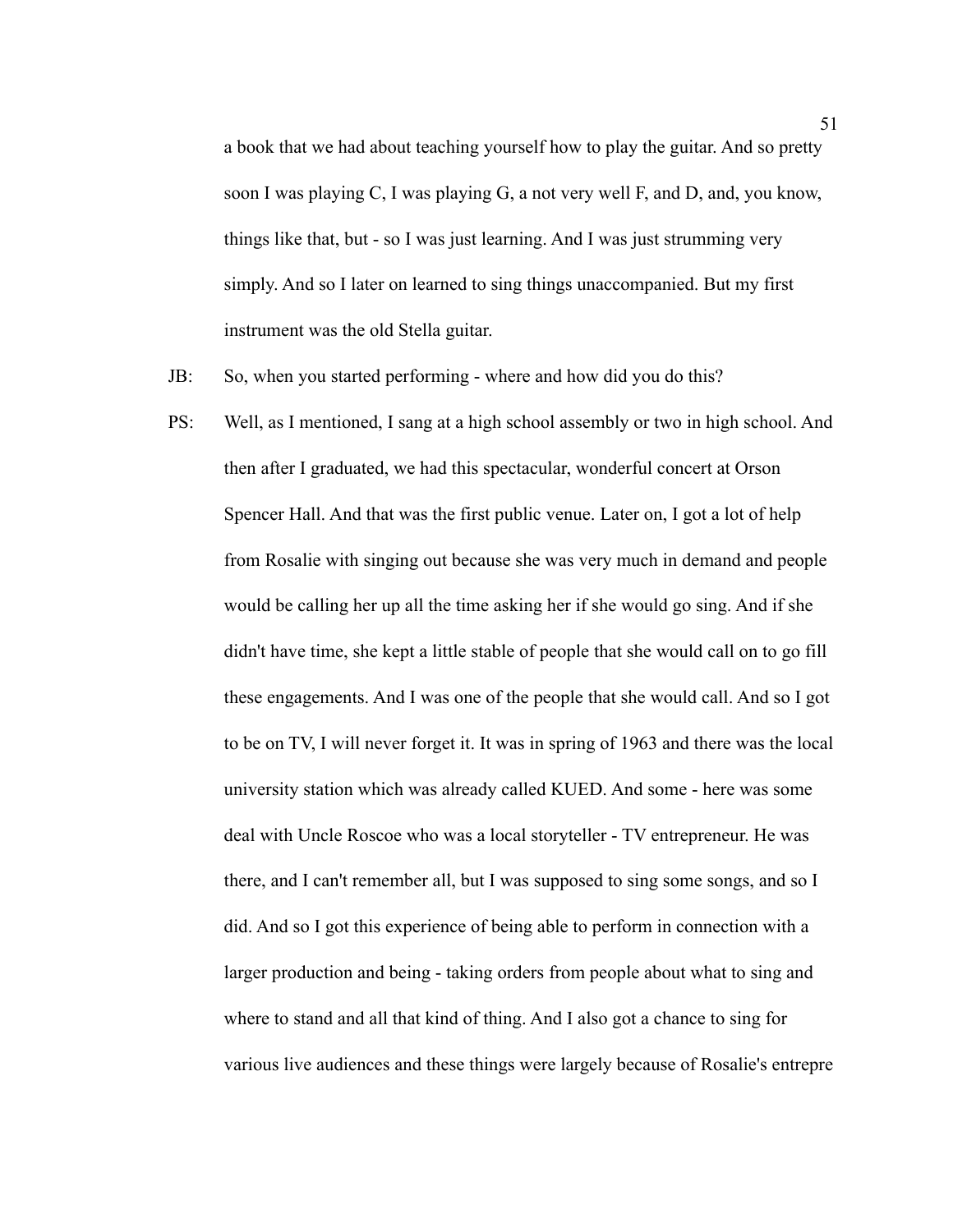— her impresarioship, her fostering of my developing my talent, which was a very wonderful thing.

- JB: So you were primarily performing the songs of Burl Ives and did you have other ones?
- PS: Well, I, later on as soon as I joined the IFMC, I as soon as I started singing out with Rosalie and her husband Jim, I learned lots of other songs and I learned the - there was - Joan Baez was just getting started and I sang some of her songs. And I had a couple of family songs that I sang. Let's see, I guess Burl Ives songs were really the main - the really the main repertoire back in the early days. But sooner - soon enough -I really picked up a lot of other - you know, when you come to a group of people singing, somebody'll sing and you'll like the song that they're singing and so you learn it. And so there's a lot of trading back and forth. There's a certain etiquette about how you get permission to sing a song that somebody has introduced into the group. But, Bruce Phillips, for example, wanted people to sing - wanted everyone to sing his songs and he said you don't need permission to ask. He believed it was important for a folk song to become a folk song, that is, to go into the oral tradition - without ownership - or, authorship. So I very soon was learning some songs that were written by Bruce and I just had - oh Hedy West was one of the people I just was so admiring of in the early Sixties. And so I was just like a sponge, you know, sort of picking up songs here and there. I also read - I studied a lot of songbooks and listened to a lot of records and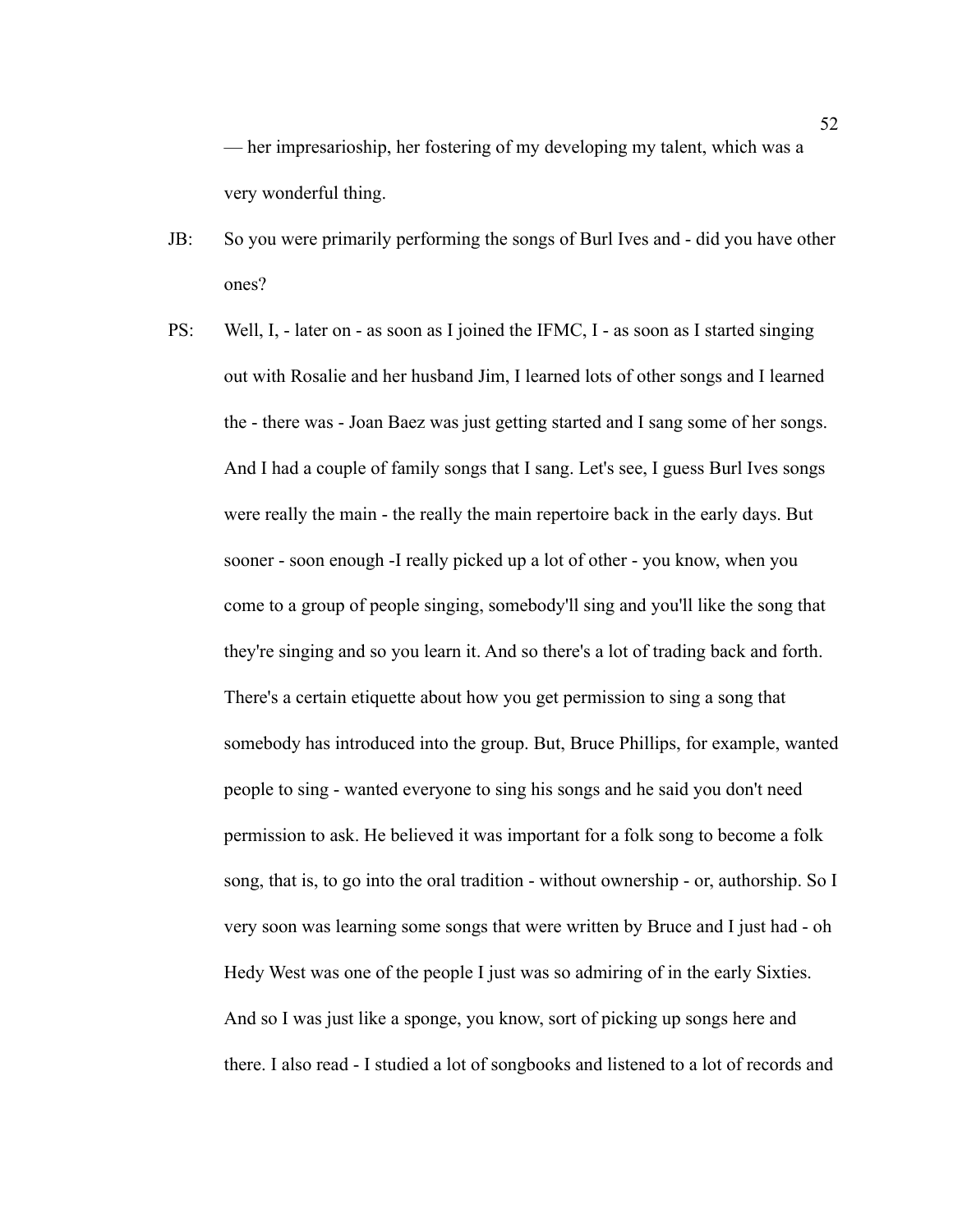so I just got a kind of a repertoire that way.

- JB: So, you were going to high school at the time. Were you working also?
- PS: Well, I should say, I graduated from high school in the spring of '61. So, then I went to the university in the fall. And I was - I had little jobs all the way through college. I spent quite a lot of time working at Sears, Roebuck and Company, working eighteen hours a week and, believe it or not, the money that I earned at Sears, which I would save most of, I would get eighteen dollars a week and I would put fifteen dollars in the bank and I had three dollars for my pocket money. It was paid every Friday and with that money that I saved, I was able to pay my tuition and books. I mean it was just an astonishing - it was a different world altogether. So, yeah, I had little jobs all the way through college.
- JB: Did you have any specific feelings toward any of the national performers?
- PS: Well, I soon learned that Burl Ives was kind of a to be looked down upon. And so I stopped singing Burl Ives songs and I also learned that Joan Baez was contested and I learned that Peter, Paul, and Mary were definitely looked down your nose at because in the - you know, the aesthetic I was developing under the tutelage of this group here in Salt Lake, was that commercially successful, slick performance was not where it was at. And so I had - I guess I would say - I'm trying to think who I did have respect for. Well, the New Lost City Ramblers and I didn't know enough about their sources to realize how heavy their debt was to artists who were performing in the Twenties in field recording situations in the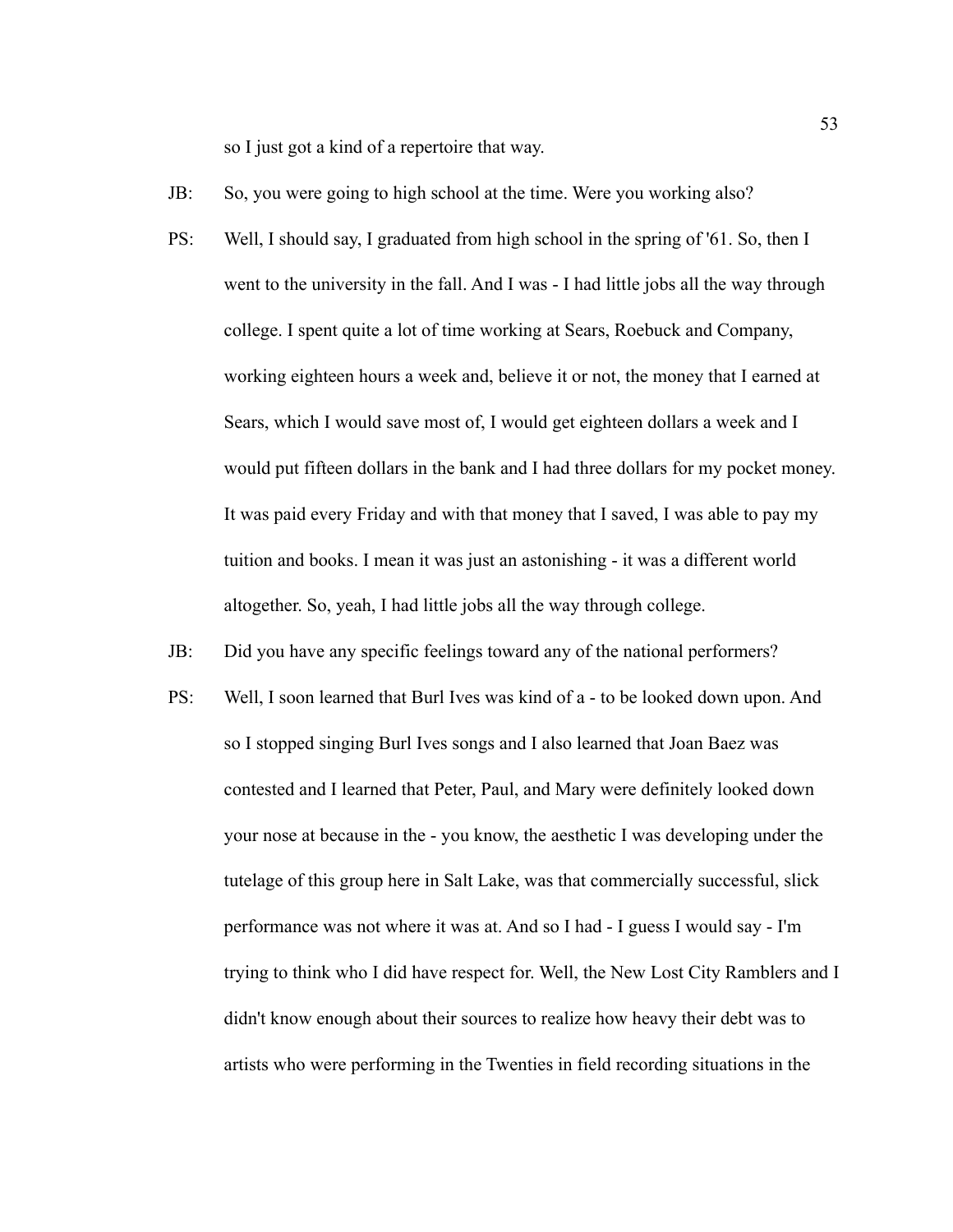southern Appalachians. But - And I didn't realize how derivative they were. But I didn't realize what urban folk music was anyway. I mean, to me it was all just singing, just folk music and I didn't really have a scholarly perspective on it. started learning ballads just 'cause I thought they were beautiful. And, at the time I was starting to sing, I had two voices. I still do actually. One is a kind of a very soft soprano, a very lyrical soprano singing voice. And the other is a - that's a "head tone" voice - and the other is a "chest tone- which is a much more of a deeper tone and it's good for quite a different kind of repertoire. So I was singing two types of repertoire - one with the head tone and one with the chest tone. (long pause) So do you have some other questions?

- JB: I think that probably (drops off)
- PS: Well, you know, one thing you could ask me is about how I got involved with Polly and the Valley Boys (JB: "Oh, right") because that is a very big part of my career.
- JB: Yeah. How did you guys get started?
- PS: Polly and the Valley Boys was formed in the fall of 1964. So, I had been singing about town for over two years, really two and a half, really three - over three years, and I had achieved a quite a bit of local success as a girl folk singer. So, in the fall of '64, when the old Utah Valley Boys had broken up and three of the guys had gone to form the band called Salt City Bluegrass Boys with Mac Magleby, there were two leftover guys - Bruce Phillips and Dave Roylance - and for a while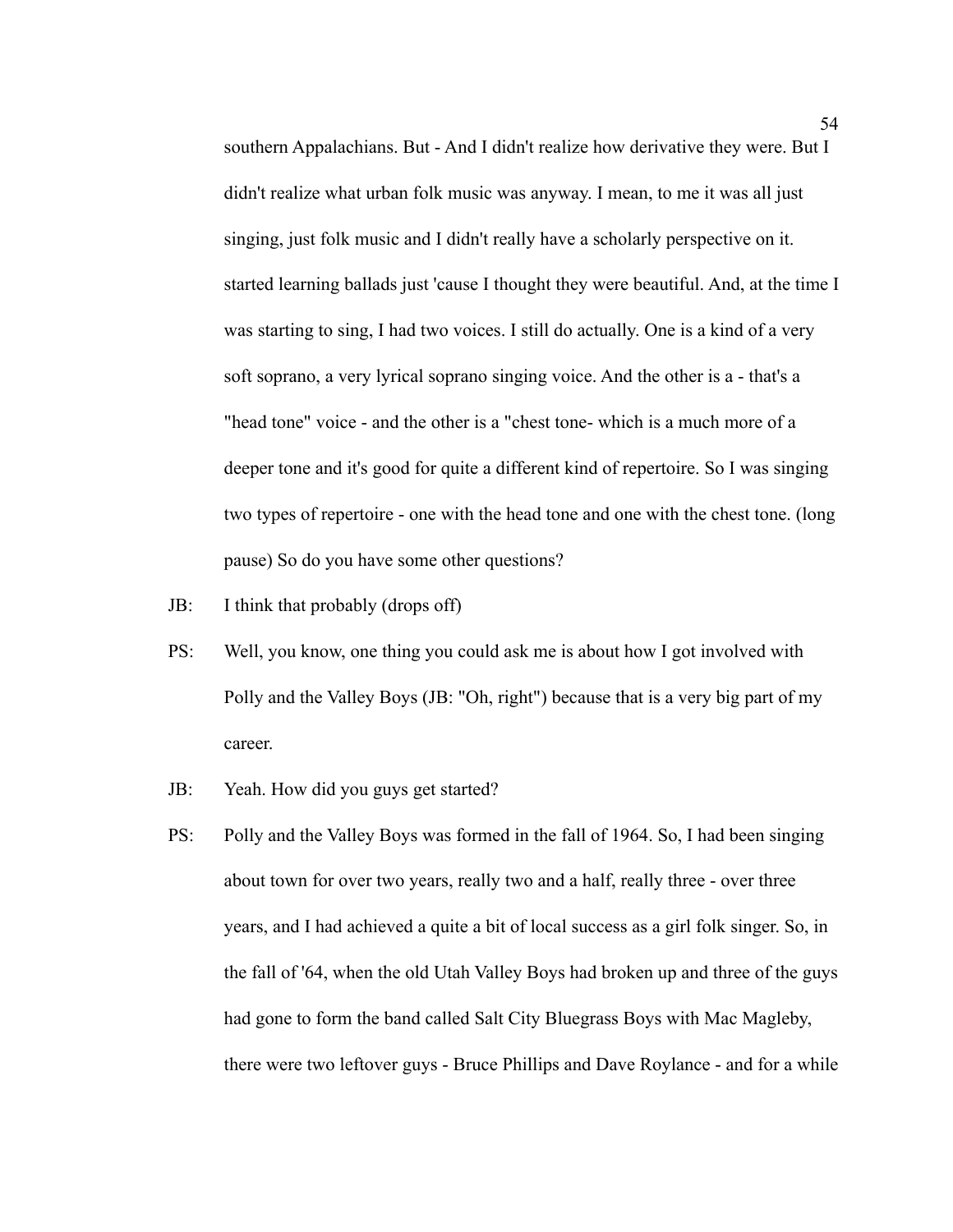they were trying to sing as a duo and they played with a couple of other musicians but they weren't really coming together very well. And, so in the fall of '64, they came to me and asked if I'd like to join them and be their girl singer in this - what we - would be - our instrumentation was suitable for both bluegrass style music, although we were not a bluegrass band, but a string band - an old-time string band. We had a mandolin. We had a couple of guitars. We had an autoharp. We had a banjo and we had a Jew's harp and a tambourine and various kinds of things to make different types of music. And, we had a very eclectic repertoire which was - some of it was Bruce's own material that he wrote, some of it was stuff that he got off of records and I remember I spent a lot of time copying words down off of old 78s that he picked up at a record shop downtown. And some of it was just here and there, you know, some of it was what I understood to be old-time music, but it was really - and there was a little bit of bluegrass music in there as well. We sang some works of Bill Monroe. We sang Uncle Penn. We sang Molly and Tenbrook - things that Bill Monroe had written for bluegrass. So, we had a - but basically it was a repertoire that was suitable (electronic interference with tape) for a string band, a mountain string band. (pause) So, you can go through the where we sang out.

JB: Right. Yeah, so where did you guys perform?

PS: We - Bruce Phillips was our agent, our manager, and he got us gigs at various outdoor festivals. We, in the summer of '65, after we had been rehearsing for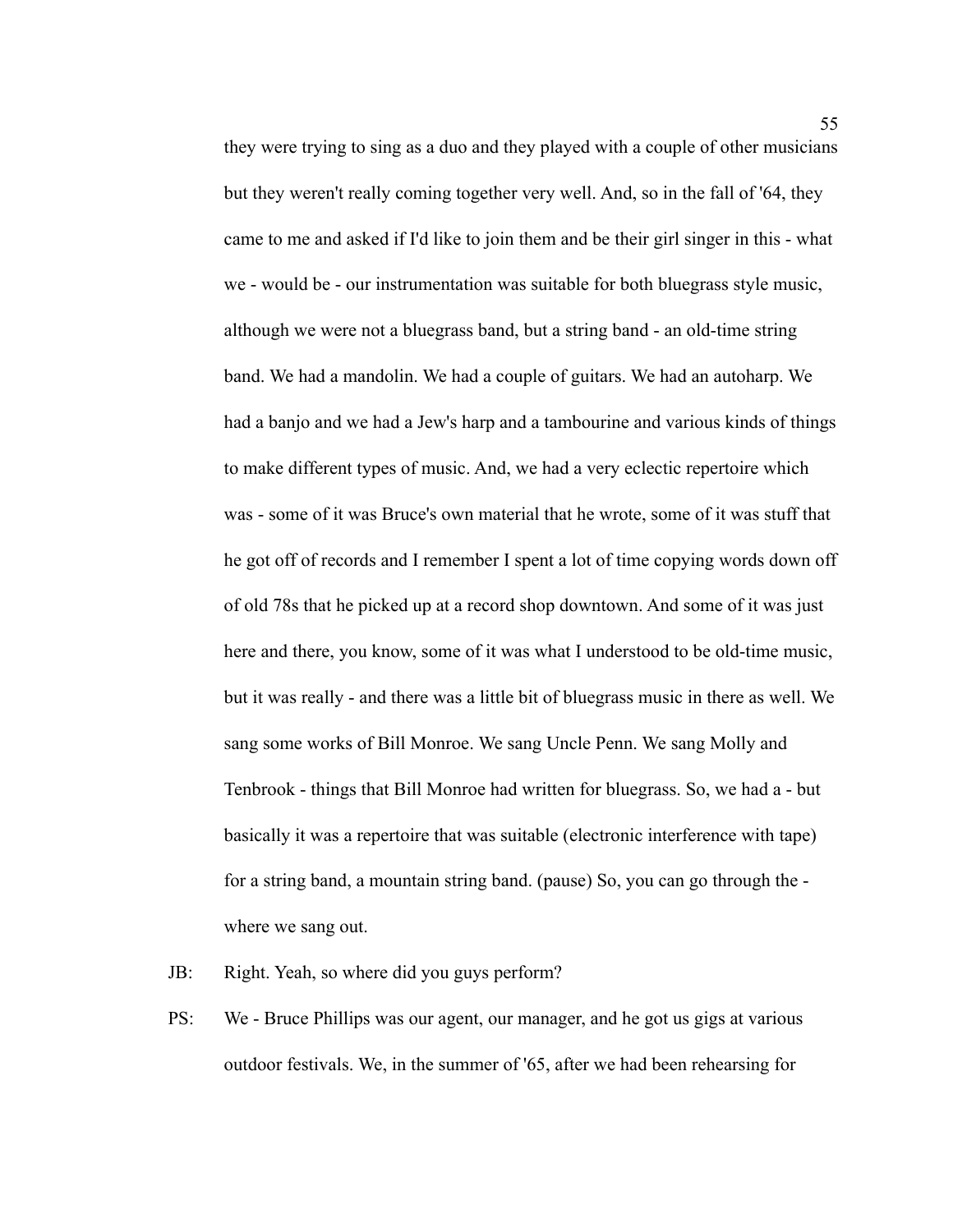several months, he composed the text for a - an advertising flyer and I did the artwork, it was all hand - hand artwork, line drawing, and it was then reproduced on an off-set printer and it was a mailer, a flyer that we'd send it out to all of the social clubs and a lot of churches and stuff and we got a few gigs out of that. One thing we didn't really understand is that if people saw that brochure, they wouldn't really understand what our music sounded like and we got one memorable date with the Utah - the local Veterans of Foreign Wars for their New Year's dance, and they thought that we were a country-western dance band. I don't know how they thought that but they were hire- they hired us ear unheard and we got there and not only were we not a dance band but also, it was very clear to some of these people in the audience that we were folksingers, and to them, folksingers were "commies" and doing violence to the American way of life and stuff like that. So we had a lot of sort of - that was one of probably - the worst night of our career was that New Year's Eve. We sang in various different kinds of churches, outdoor picnics, private parties, public concerts. We sang at The Abyss down in the basement of - just below the - what is today is the Capitol Theater. It was the Capitol Theater then, but it was not an opera house. And, so we just sang around. We had a couple of concerts that we gave and we gave various concerts at the university, you know, just all over the place. We had a gig every week or so for a couple years - the year and half that we were together in Salt Lake. What caused us to break up was that I graduated from the university and I got a fellowship to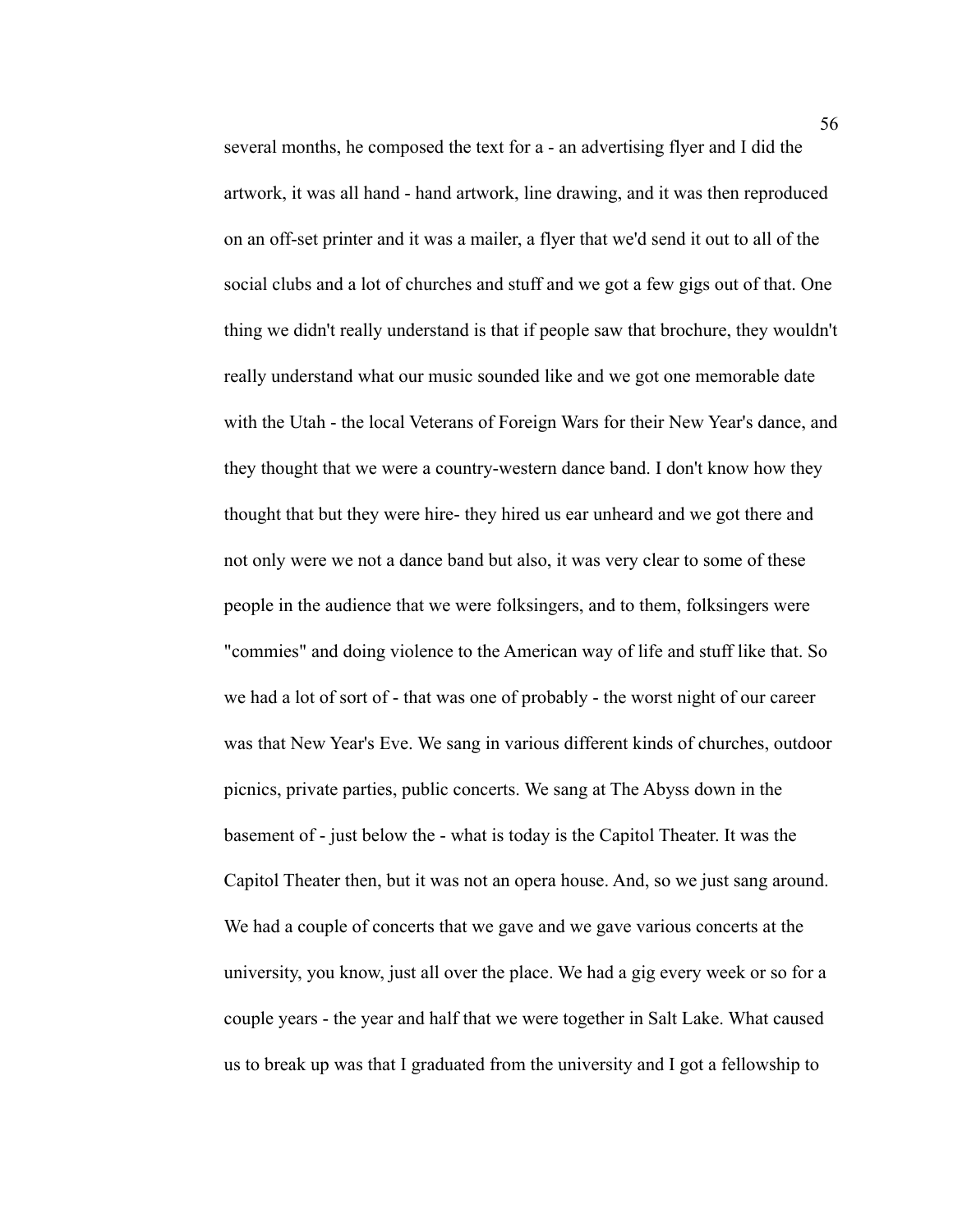go to the University of Oregon and so I left to go to graduate school in the fall of 1966. And so I - you know, that -I - my absence ended the Polly and the Valley Boys.

- JB: Did you continue to perform once you reached Oregon?
- PS: Yeah, I did a lot of solo work and presently I got connected up with a jug band and this jug band had a lot of gigs in a local tavern and sang at various arty places. And, so, the first year that I was there, I became known as a solo singer, but also as a member of this kind of raucous jug band that played in these bars. So - Yeah. And I actually kept on singing publicly singing folk music and I kept - I learned - I learned many more songs, both solo and jug band songs. And, then my repertoire just sort of stopped growing and I didn't really learn anything after I came to - I hardly learned anything at all after I came to teach at Salisbury, at Salisbury State College, after I left graduate school at Oregon. Eugene was a very fine town for this kind of music, but Salisbury was not. And, so I'd say that I didn't really learn any new songs except maybe one or two Doc Watson songs in Salisbury in the middle-Seventies and after that I stopped learning because - I mean I stopped performing and that was really the - my singing career as a folksinger really came to a stop, not that I ever had much of a career, but I mean, my public performance of folk singing came to a stop, and the only times I would sing or play after that would be as a teaching device for my folklore classes. Once in a while, in the spring, when I taught the course, I would give them a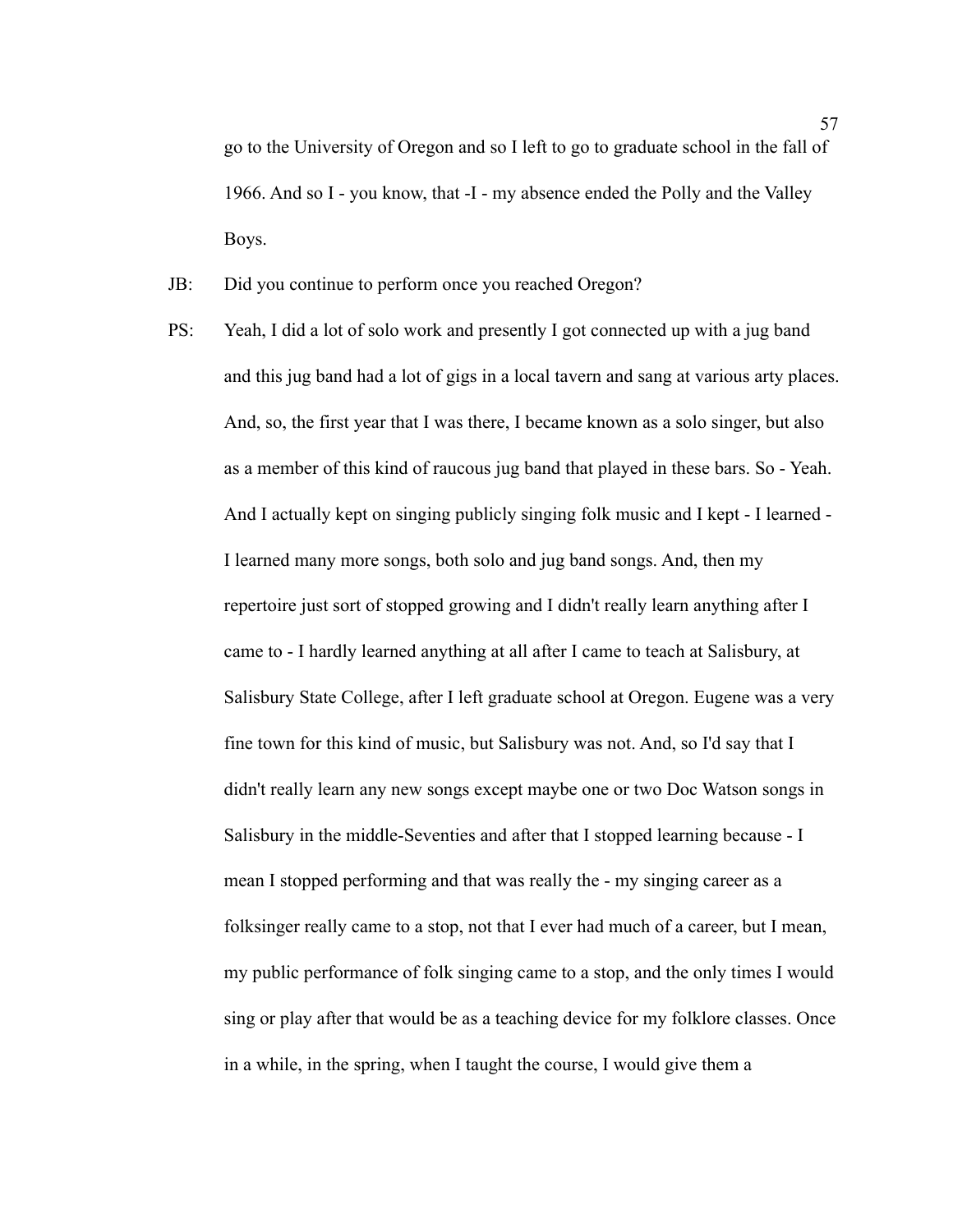demonstration of some of these things as part of their curriculum. But, basically, that was it. So, I didn't sing at all for twenty years.

- JB: So, in the Urban Pioneers concert that you put on how was that playing with the Polly and the Valley Boys again?
- PS: Well, it was very weird, we we did not we had not played together for forty years, or really more than forty years, and neither of the guys came to town until the day before the concert. So, they got there - both of them got there in the morning of Tuesday, the twenty-third, and the concert was Wednesday, the twenty-fourth. So, we had one rehearsal and I could see that we were - it was hard for us because Bruce Phillips who was our guy, one of our guys, had had terrible health problems and congestive heart failure, he'd almost died not very long before and he was - he had to take care of himself and one of the he'd done is that he was no longer standing up to perform, he was sitting down. We'd always stood before, so we had to quickly adjust to sitting down. And, another thing was, he had something akin to carpal tunnel syndrome go wrong with his playing hand, his strumming hand, and so he had had to teach himself a whole new way of playing guitar which was just strumming instead of picking individually, so that a lot of the musical performance that we did back in those days was not available to us. Dave Roylance had stopped playing bluegrass banjo and was doing a much more muted style of banjo, and he didn't have a resonator on the back of his banjo, for example and - which was good 'cause we were playing a lot more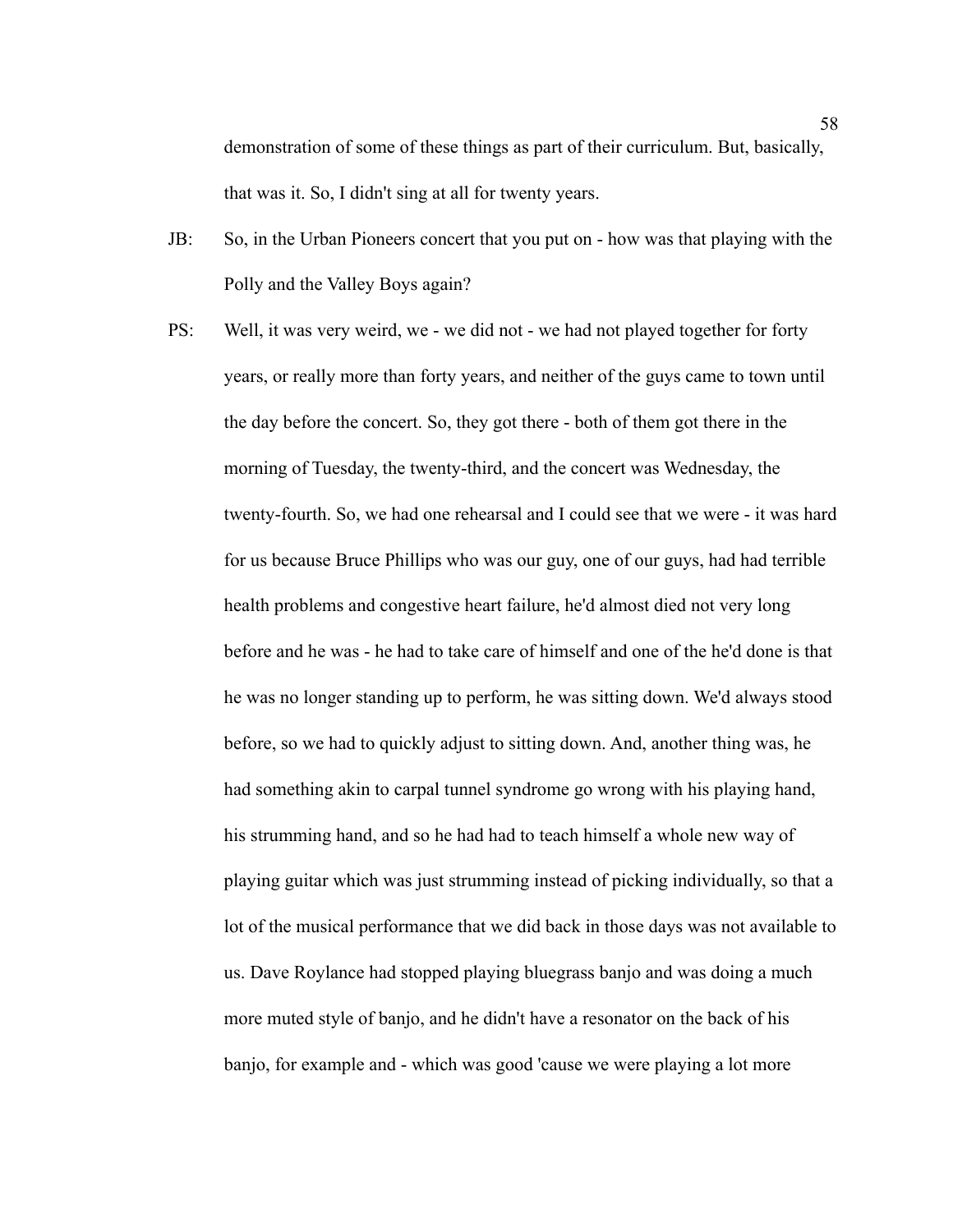softly. And, my own playing - I had not played the autoharp for so long that I really had started -I did not have the muscle ability that I used to have. And so, we were pretty pitiful, actually, as performers. But, it didn't really matter because the important thing was that we were there on the stage together, performing three of our old songs and we avoided songs that required a lot spectacular instrumentation. Dave is an ext - had - when we were back in the Sixties, was one of the best banjo players around and he could do many, many styles and he was a very, very wonderful player, but none of us had played together and none of us had really practiced quite as a - as a group together. And, so it was musically not very satisfying, but, you know, from a historic perspective it was okay, it was the best we could do. And I - you know, the audience was so live that night, we couldn't do anything wrong, they loved us. And, I was glad that we were there. So, we had a little comeback that lasted ten minutes. (laughs)

JB: So, which three songs did you pick and why did you choose those?

PS: The three that we chose, we chose two Bruce Phillips songs and one other one and to tell you the truth, I would have to - I cannot - I can't remember which ones we did. But, they were all three songs that were - we did "Amelia Earhart's Last Flight" by Red River Dave McHenry. And, I'm sorry I just can't remember the others. But we threw them together and we did them and we did without the pyrotechnics which had been one of the hallmarks of our performance. I didn't do the usual kind of autoharp solo which I had been - I had been a fairly decent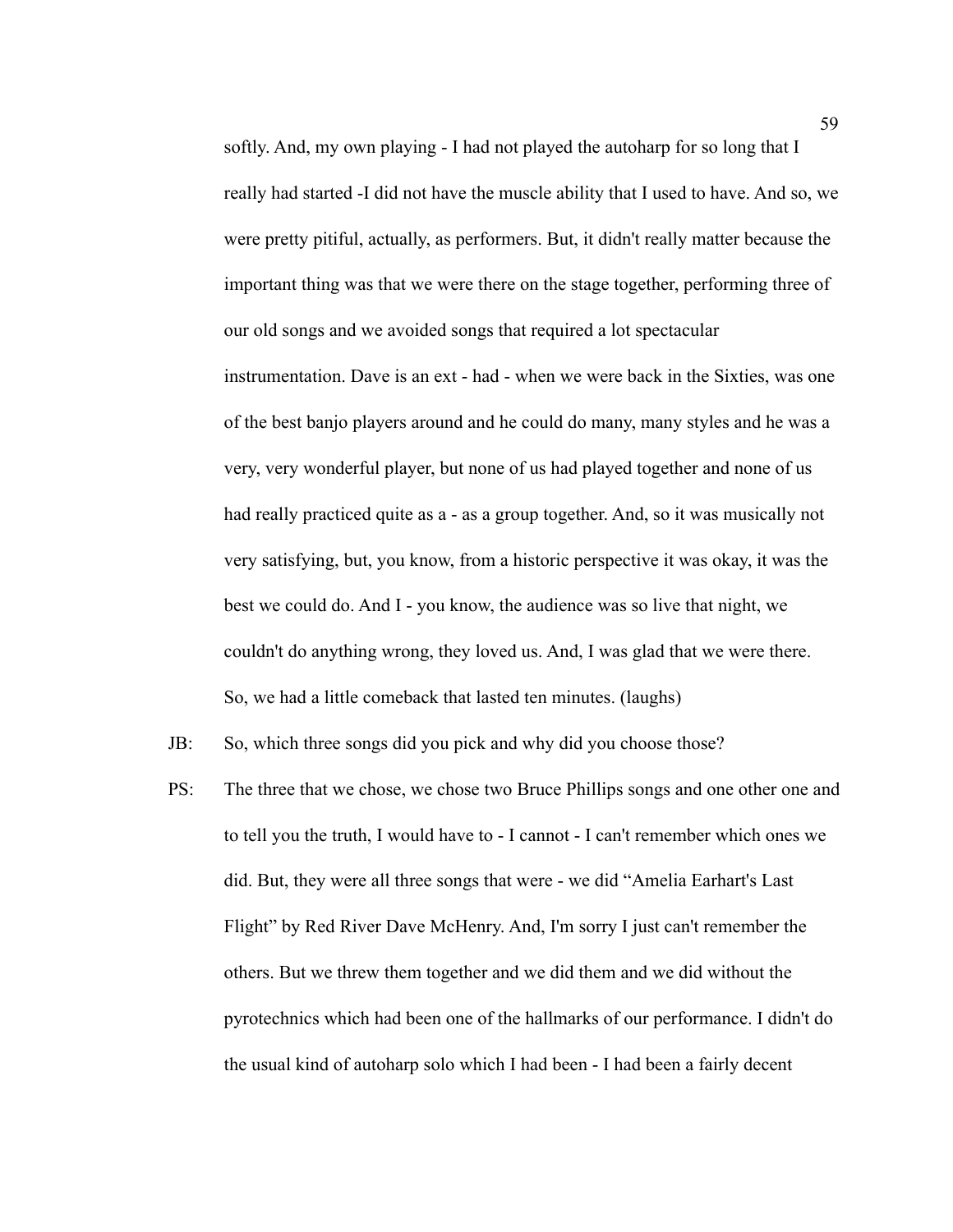autoharp player at one point but the autoharp that I thought I was gonna use was not functional any longer and the autoharp I borrowed was out of tune and I didn't get a chance to tune the thing. So, it was - you know, it was really not artistically a very satisfying performance. But, anyway the songs that we performed were easy - were songs that did not require a lot of solo work and so it was alright. We did the best we could. (pause) So, that was the end of Polly and the Valley Boys. You know, I'm glad we did it, but forty years does take a toll on a body and a soul. So, you know, we were three different people when we got together and I thought it was very sweet that we did get together, just for this one performance. But, you know, it's - it's not - we - nobody pretended that we were recreating the past.

JB: Had you guys kept in touch at all?

PS: No.

- JB: ...through the years or?
- PS: No. I didn't get in touch with Bruce until I saw Bruce I left Salt Lake in '66 and I saw him in '79, when he was living in Spokane and I was doing field work on a folklore project in northern Idaho, so Spokane was not very far away and I went over and visited him one afternoon. I saw him again in '89, when I happened to be in Salt Lake visiting my family over Christmas and he was down here for a concert. And, so, I got to visit with him then. And then I didn't see him again until 2004 - 2004, 2005. I interviewed him twice. And so it was a - now, Dave I didn't have any contact with at all hardly. I had corresponded with him very - you know,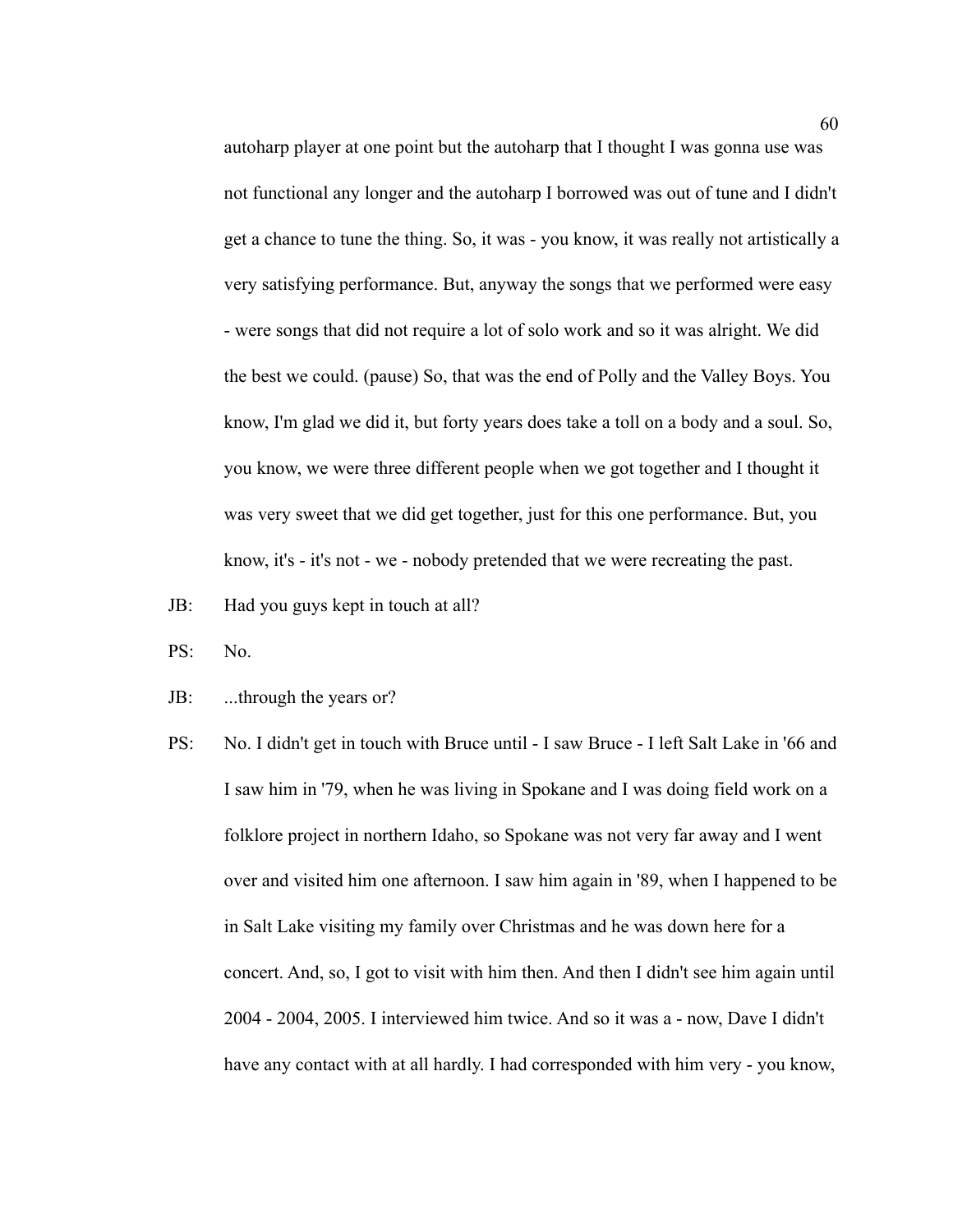every ten years or something like that, but that's all I knew about him. So, we really had not seen each other for a long, long time and we'd lived in different parts of the country for all that time.

- JB: So, what had gotten you started and sent you to go interview him? to interview Bruce Phillips?
- PS: Well, I had begun a project of oral history recording oral history of the artists who had performed in Salt Lake in the 1960s folk music revival era. And, the reason I had done that was that I realized that there was no documentation of them and there was no archive of their memories or their ephemera, their photographs or anything like that, and I realized that if - once they died, it would be lost. And, so, I wanted that not to happen, so I took it on myself to go start interviewing people and the first people that I thought to interview were Rosalie and - Rosalie Sorrels and Bruce Utah Phillips, and so that's how I got embroiled in this concert because Bruce - I was interviewing him for the second time and he just - you know, we were talking about the old times and he just got very enthusiastic and said, "Oh, we oughtta have a concert of all these old guys!" So, that's how that happened. So, there you go.
- JB: So, you mention wanting to record their experience. Did you feel disassociated in any way? Like - you say "they" a lot when you discuss (drops off)
- PS: Oh! Well, that's a good point. Yeah, I don't I don't deny that I'm distant from this older time. It - you know, they say you can't go home again. And my years of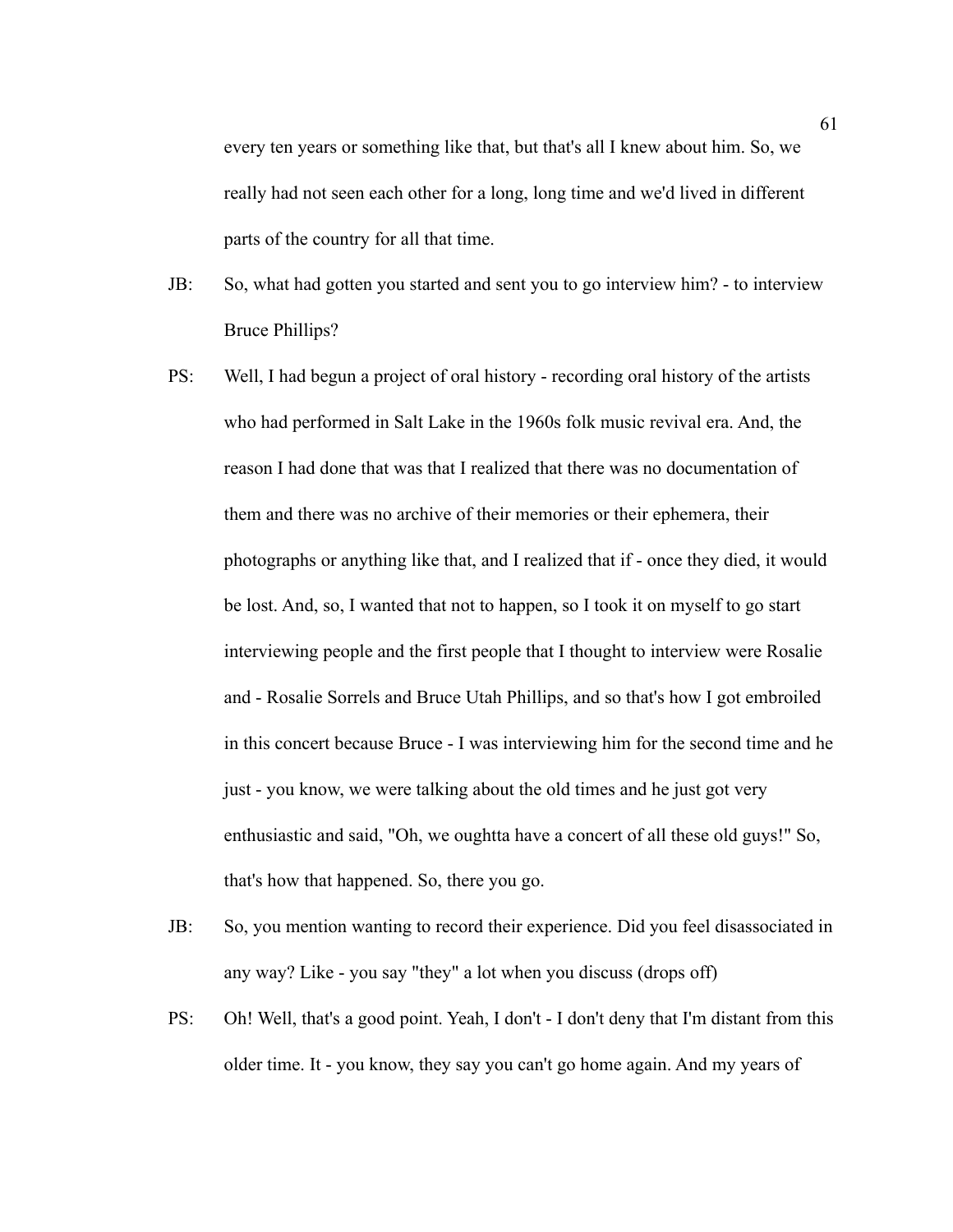doing - my time of doing this old-time music with - and the - the revival music was all tied up with various other things that were happening in my life at the same time and you can't just do the one and not remember the other. And some of these things were painful to me and I just didn't want to go back and revisit them. And, so, I sealed myself off as much as possible from that and so I did - because Bruce had expressed a desire to have a concert, and I realized it would be an excellent way of gathering material and furthering my own project aims. I did not have the enthusiasm for it that I know that other people did and I'm glad that other people had enthusiasm for it and I'm glad that they reformed themselves and - you know, that two of the groups, Uncle Lumpy and the Rosewood Trio, really did a lot of work over the several months in advance of the concert to prepare for that concert and it was really wonderful. And, you know, the Stormy Mountain Boys were rehearsing all the time anyway. So, it was artistically very good for them.

- JB: Were you personally acquainted with all of them before the concert? Or, was it kind of a tight-knit community at the time?
- PS: No. I didn't know see, it doesn't seem like a big age difference but there were really three age groups. There was the - what I am now characterizing as the sort of older group and that was Bruce, Rosalie, Bruce's husband Jim (meant Rosalie's husband, Jim Sorrels). Then there was this middle group and I was in that and then there was this younger group which was five years younger and Heather, my sister Heather, and Hal Cannon and Bruce - er Brent Bradford and all of those